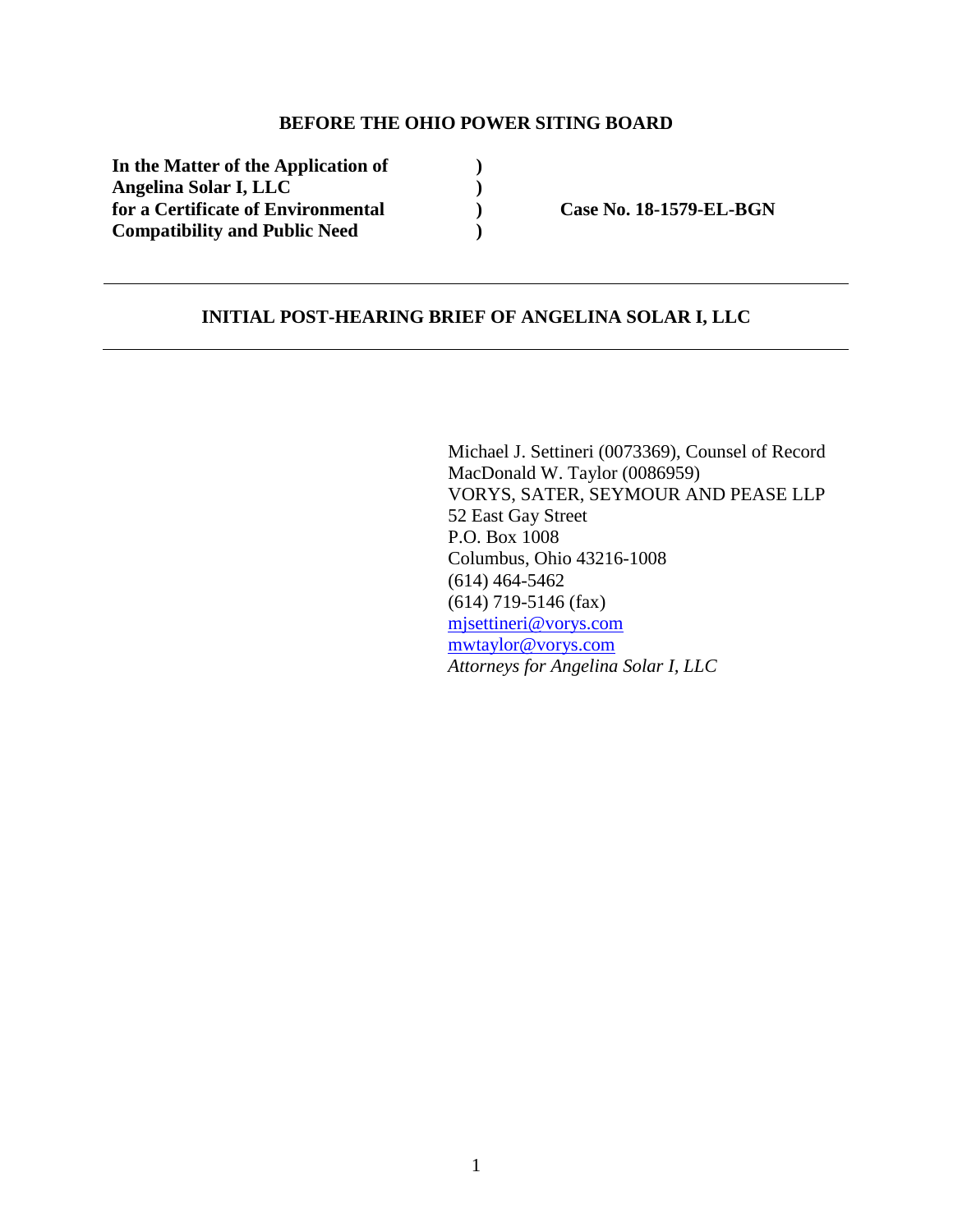# **TABLE OF CONTENTS**

# **Page**

| I.  |           |                                                                                                                                                               |                                                                                                                                                                                                         |  |  |
|-----|-----------|---------------------------------------------------------------------------------------------------------------------------------------------------------------|---------------------------------------------------------------------------------------------------------------------------------------------------------------------------------------------------------|--|--|
| Π.  |           |                                                                                                                                                               |                                                                                                                                                                                                         |  |  |
| Ш.  |           |                                                                                                                                                               |                                                                                                                                                                                                         |  |  |
| IV. |           |                                                                                                                                                               |                                                                                                                                                                                                         |  |  |
|     | A.        |                                                                                                                                                               |                                                                                                                                                                                                         |  |  |
|     | <b>B.</b> |                                                                                                                                                               |                                                                                                                                                                                                         |  |  |
| V.  |           |                                                                                                                                                               |                                                                                                                                                                                                         |  |  |
|     | A.        | Angelina's Witnesses are Experienced and Knowledgeable about Solar                                                                                            |                                                                                                                                                                                                         |  |  |
|     |           | 1.                                                                                                                                                            |                                                                                                                                                                                                         |  |  |
|     |           | 2.                                                                                                                                                            | Noah Waterhouse – Professional Engineer – Drainage and Drain                                                                                                                                            |  |  |
|     |           | 3.                                                                                                                                                            |                                                                                                                                                                                                         |  |  |
|     |           | 4.                                                                                                                                                            |                                                                                                                                                                                                         |  |  |
|     |           | 5.                                                                                                                                                            |                                                                                                                                                                                                         |  |  |
|     |           | 6.                                                                                                                                                            | Andrew Lines – Certified Real Estate Appraiser – Property                                                                                                                                               |  |  |
|     |           | 7.                                                                                                                                                            | Matthew Robinson – Visualization Project Manager – Visual                                                                                                                                               |  |  |
|     |           | 8.                                                                                                                                                            | Matt Marquis - Professional Engineer - Surface Drainage 14                                                                                                                                              |  |  |
|     | <b>B.</b> | The Project is not an Electric Transmission Line or Gas Pipeline, therefore<br>the Board is not required to determine the basis for need $(4906.10(A)(1))$ 14 |                                                                                                                                                                                                         |  |  |
|     | C.        |                                                                                                                                                               | The Board has Adequate Evidence to Determine the Nature of the<br>Probable Environmental Impact of the Project and to Determine that the<br>Project Represents the Minimum Adverse Environmental Impact |  |  |
|     | 1.        |                                                                                                                                                               | The Board has Adequate Evidence to Find and Determine that the                                                                                                                                          |  |  |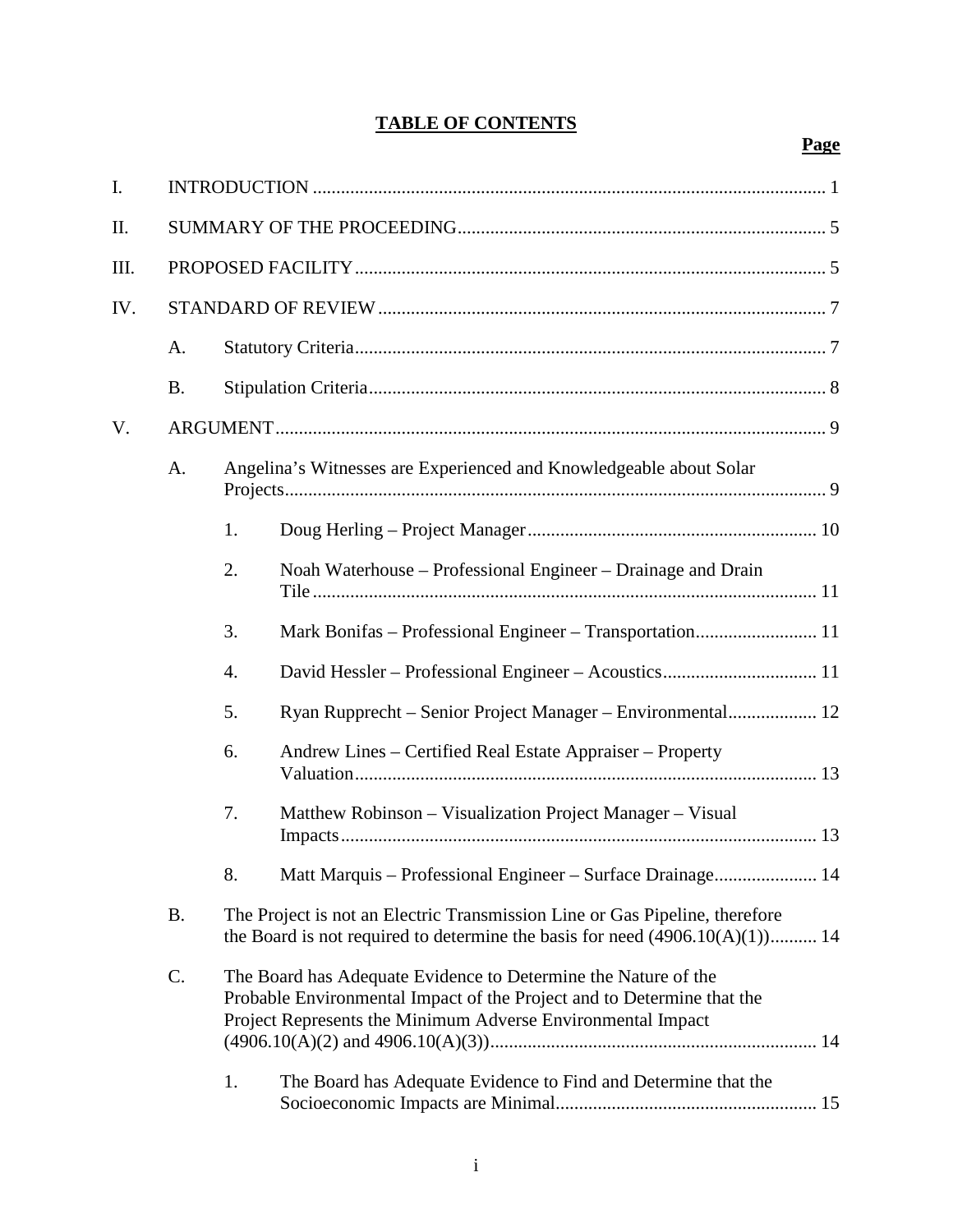|    | a.             | The Board has Adequate Evidence to Find that the                                                                                                                        |    |
|----|----------------|-------------------------------------------------------------------------------------------------------------------------------------------------------------------------|----|
|    | b.             | The Board has Adequate Evidence to Find that the<br>Project's Impacts on Cultural Resources will be Minimal  16                                                         |    |
|    | $\mathbf{c}$ . | The Board has Adequate Evidence to Find that the<br>Project's Impacts on Visual Resources will be Minimal 17                                                            |    |
| 2. |                |                                                                                                                                                                         |    |
|    | a.             | The Board has Adequate Evidence to Find that the<br>Project's Impacts on Surface Waters will be Minimal  19                                                             |    |
|    | b.             | The Board has Adequate Evidence to Find that the<br>Project's Impacts on Threatened and Endangered Species                                                              |    |
|    | $\mathbf{c}$ . | The Board has Adequate Evidence to Find that the<br>Project's Impacts on Other Wildlife will be Minimal  21                                                             |    |
|    | d.             | The Board has Adequate Evidence to Find that the<br>Project's Impacts on Vegetation will be Minimal and that<br>the Project will not contribute to Noxious and Invasive |    |
|    | e.             | The Board has Adequate Evidence to Find that the<br>Project's Impacts on Soil and Water will be Minimal 26                                                              |    |
| 3. |                |                                                                                                                                                                         |    |
|    | a.             | The Board has Adequate Evidence to Find that the                                                                                                                        |    |
|    | b.             | The Board has Adequate Evidence to Find that<br>Construction Noise associated with the Project will have a                                                              | 29 |
|    | c.             | The Board has Adequate Evidence to Find that Operational<br>Noise associated with the Project will have a Minimal                                                       |    |
|    | d.             | The Board has Adequate Evidence to Find that the                                                                                                                        |    |
|    | e.             | The Board has Adequate Evidence to Find that the Project                                                                                                                |    |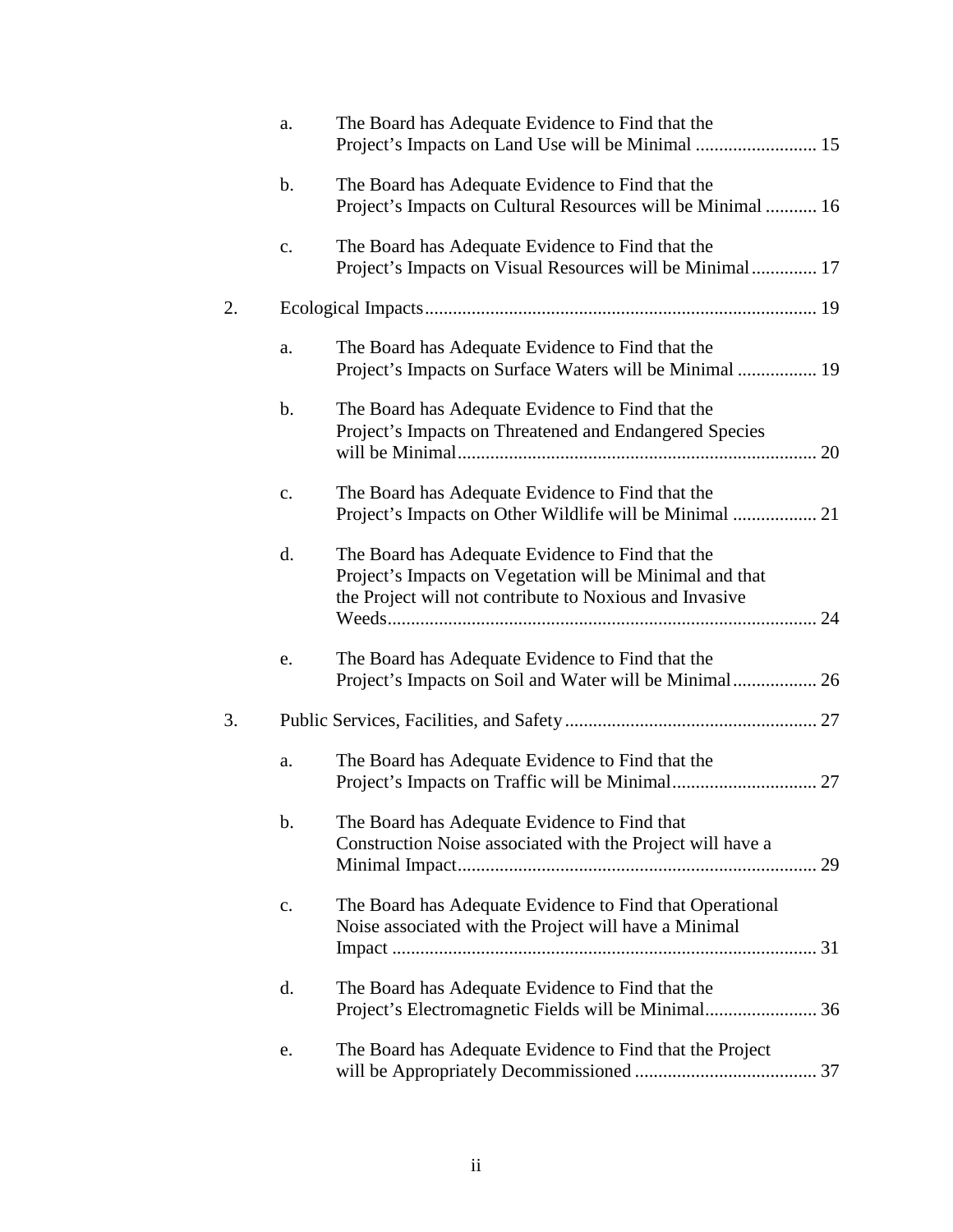|    |                                                                                                                                                | f. |     | The Board has Adequate Evidence to Find that the<br>Project's Impacts on Drainage, Runoff, and Drain Tile will                                                                                                                                                          |    |  |
|----|------------------------------------------------------------------------------------------------------------------------------------------------|----|-----|-------------------------------------------------------------------------------------------------------------------------------------------------------------------------------------------------------------------------------------------------------------------------|----|--|
|    |                                                                                                                                                |    | i.  |                                                                                                                                                                                                                                                                         |    |  |
|    |                                                                                                                                                |    | ii. |                                                                                                                                                                                                                                                                         |    |  |
| D. |                                                                                                                                                |    |     | The Board has Adequate Evidence to Determine that the Project is<br>Consistent with Regional Plans for Expansion of the Electric Power Grid<br>and will serve the Interests of Electric System Economy and Reliability                                                  |    |  |
| Ε. |                                                                                                                                                |    |     | The Board has Adequate Evidence to Determine that the Project will<br>comply with Chapters 3704, 3734, and 6111 of the Revised Code and all<br>rules and standards adopted under those chapters and under<br>sections 1501.33, 1501.34, and 4561.32 of the Revised Code |    |  |
|    | 1.                                                                                                                                             |    |     | The Project will Comply with R.C. Chapter 3704 and all rules and                                                                                                                                                                                                        |    |  |
|    | 2.                                                                                                                                             |    |     | The Project will Comply with R.C. Chapter 3734 and all rules and                                                                                                                                                                                                        |    |  |
|    | 3.                                                                                                                                             |    |     | The Project will Comply with R.C. Chapter 6111 and all rules and                                                                                                                                                                                                        |    |  |
|    | 4.                                                                                                                                             |    |     | The Project will Comply with R.C. 1501.33 and 1501.34 and all<br>rules and standards adopted thereunder, to the extent they are                                                                                                                                         |    |  |
|    | 5.                                                                                                                                             |    |     | The Project will Comply with R.C. 4561.32 and all rules and                                                                                                                                                                                                             | 47 |  |
| F. | The Board has Adequate Evidence to Determine that the Project will<br>Serve the Public Interest, Convenience and Necessity (4906.10(A)(6))  48 |    |     |                                                                                                                                                                                                                                                                         |    |  |
|    | 1.                                                                                                                                             |    |     |                                                                                                                                                                                                                                                                         |    |  |
|    | 2.                                                                                                                                             |    |     |                                                                                                                                                                                                                                                                         |    |  |
|    | 3.                                                                                                                                             |    |     |                                                                                                                                                                                                                                                                         |    |  |
| G. |                                                                                                                                                |    |     | The Board has Adequate Evidence to Determine the Project's Impact on                                                                                                                                                                                                    |    |  |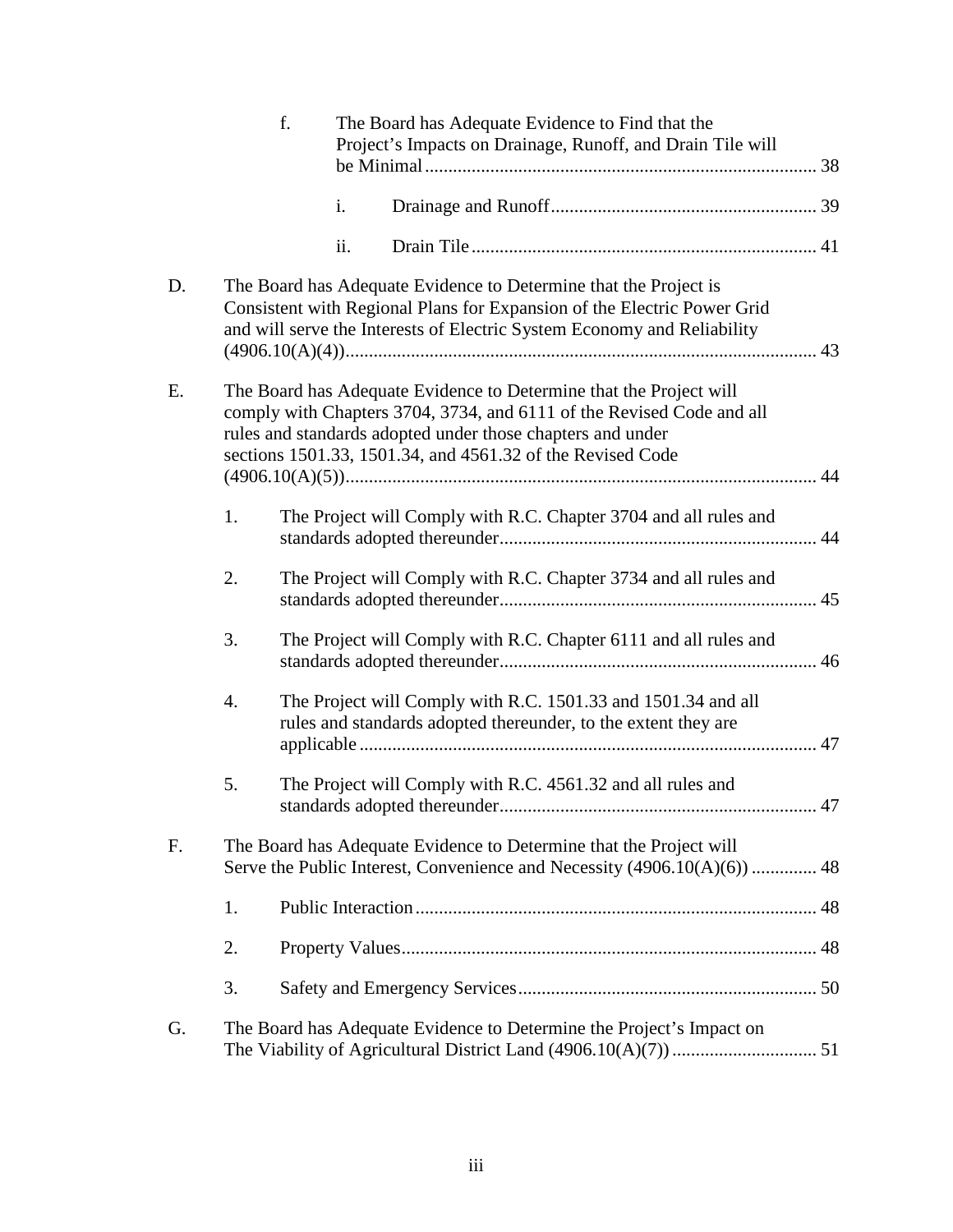| Н. |                                                                         | The Board has Adequate Evidence to Determine that the Project<br><b>Incorporates Maximum Feasible Water Conservation Practices</b> |                                                                                                                                                                                                                                              |  |
|----|-------------------------------------------------------------------------|------------------------------------------------------------------------------------------------------------------------------------|----------------------------------------------------------------------------------------------------------------------------------------------------------------------------------------------------------------------------------------------|--|
| I. | The Board has Adequate Evidence to Determine that the Joint Stipulation |                                                                                                                                    |                                                                                                                                                                                                                                              |  |
|    | 1.                                                                      |                                                                                                                                    | The Joint Stipulation is the Product of Serious Bargaining Among                                                                                                                                                                             |  |
|    | 2.                                                                      |                                                                                                                                    | The Joint Stipulation does not Violate any Important Regulatory                                                                                                                                                                              |  |
|    | 3.                                                                      |                                                                                                                                    |                                                                                                                                                                                                                                              |  |
|    |                                                                         | a.                                                                                                                                 | The Joint Stipulation is in the Public Interest because it                                                                                                                                                                                   |  |
|    |                                                                         | $\mathbf b$ .                                                                                                                      | The Joint Stipulation is in the Public Interest because it<br>increases setback distances from public roadways                                                                                                                               |  |
|    |                                                                         | c.                                                                                                                                 | The Joint Stipulation is in the Public Interest because it<br>Limits the Hours of Construction Activities (Condition 10) 56                                                                                                                  |  |
|    |                                                                         | d.                                                                                                                                 | The Joint Stipulation is in the Public Interest because it<br>requires the Preparation of a Landscape and Lighting Plan<br>and Maintenance of Fencing in Good Repair (Condition 11) 56                                                       |  |
|    |                                                                         | e.                                                                                                                                 | The Joint Stipulation is in the Public Interest because it<br>requires Angelina to Avoid and Minimize Damage to, and                                                                                                                         |  |
|    |                                                                         | f.                                                                                                                                 | The Joint Stipulation is in the Public Interest because it<br>Requires Angelina to develop a Vegetation Management<br>Plan, Minimize, to the Extent Practicable, the Clearing of<br>Wooded Areas, and Take Steps to Avoid the Propagation of |  |
|    |                                                                         | g.                                                                                                                                 | The Joint Stipulation is in the Public Interest because it<br>Requires Angelina to Develop a Traffic Management Plan<br>and enter into a Road Use Maintenance Agreement with                                                                 |  |
|    |                                                                         | h.                                                                                                                                 | The Joint Stipulation is in the Public Interest because it<br>requires Angelina to Train Local EMS and Fire<br>Organizations and Provide Specialized Equipment                                                                               |  |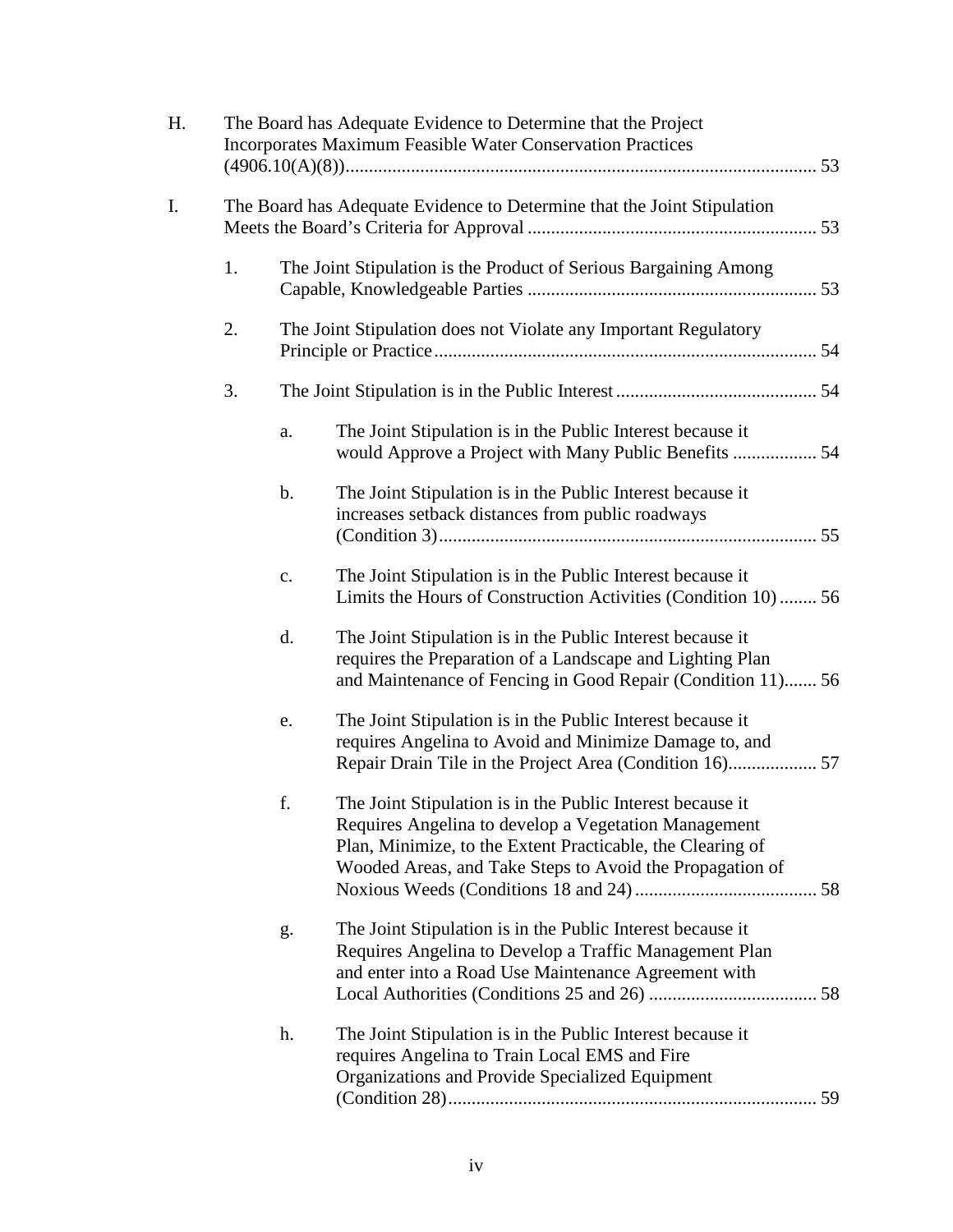|     | $\mathbf{1}$ . | The Joint Stipulation is in the Public Interest because it<br>requires Angelina to Implement a Decommissioning Plan,<br>including Financial Assurance Requirements |  |
|-----|----------------|--------------------------------------------------------------------------------------------------------------------------------------------------------------------|--|
|     |                | The Joint Stipulation is in the Public Interest because its<br>Signatories are the Elected Officials and Appointed Bodies                                          |  |
| VI. |                |                                                                                                                                                                    |  |
|     |                |                                                                                                                                                                    |  |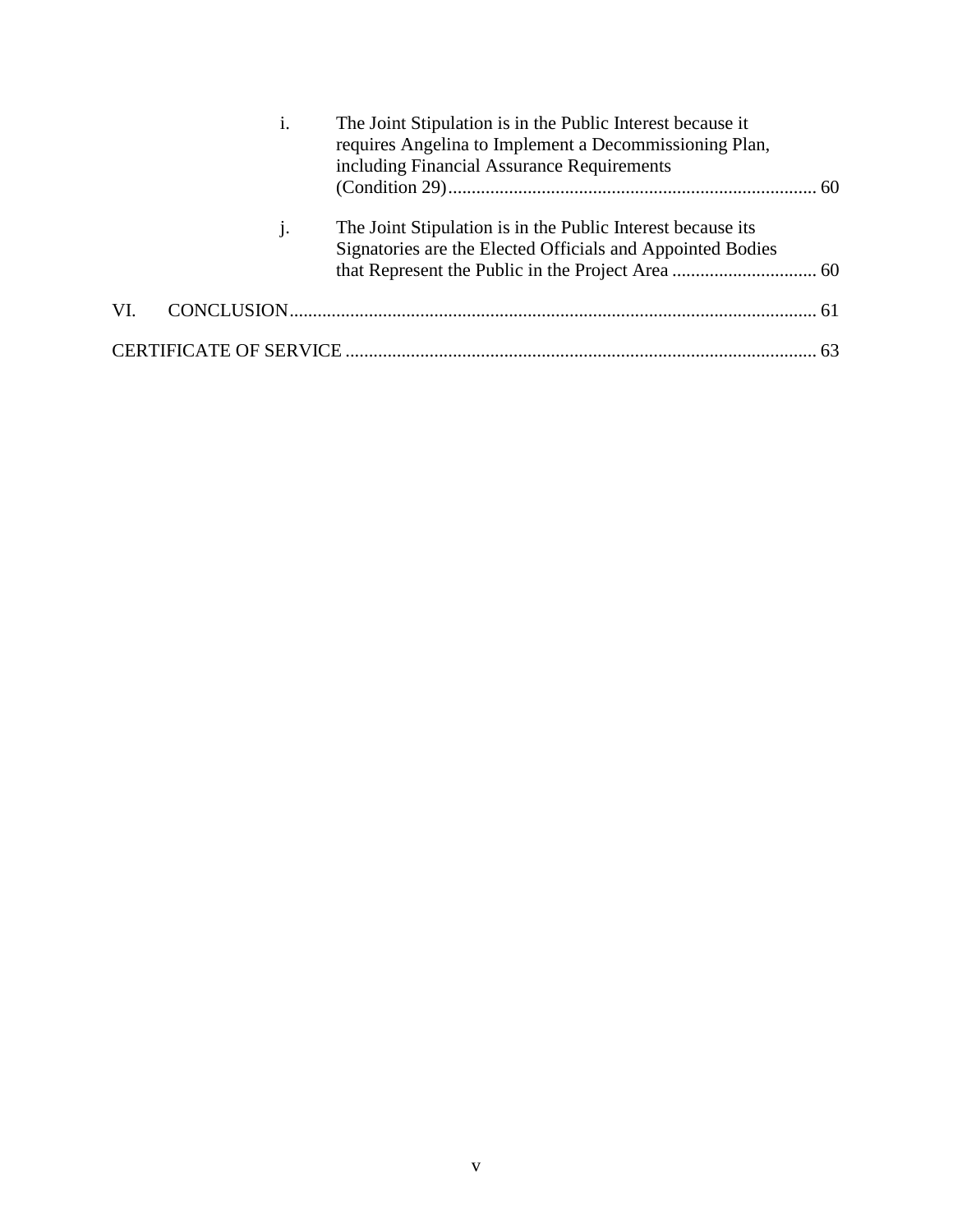#### **BEFORE THE OHIO POWER SITING BOARD**

**In the Matter of the Application of ) Angelina Solar I, LLC )**  for a Certificate of Environmental **Case No. 18-1578-EL-BGN Compatibility and Public Need )** 

### **INITIAL POST-HEARING BRIEF OF ANGELINA SOLAR I, LLC**

### **I. INTRODUCTION**

Angelina Solar I, LLC ("Angelina") requests that the Board issue a certificate of environmental compatibility and public need ("Certificate") to Angelina, including the conditions recommended in the Joint Stipulation, for the Angelina Solar Project. The Board has been provided sufficient evidence to find and determine that the requirements of each of the eight subsections of R.C. 4906.10 are either met or inapplicable, and that the Board's three-prong test for stipulations has been satisfied.

The Angelina Solar Project is a proposed solar-powered electric generation facility with a capacity of 80 megawatts (Angelina Ex. 1 at 1) (the "Project"). The Project will be located on approximately 827 acres of private land in Preble County, Ohio. (Angelina Ex. 1 at 3) (the "Project Area"). The Ohio Power Siting Board Staff ("Staff") recommended in its Staff Report that the Board grant the Certificate subject to certain conditions. (Staff Ex. 1 at 33-37).

The Project has strong support from local authorities, Staff, and the Ohio Farm Bureau Federation, all of which entered into a stipulation recommending approval of the Project. Specifically, Angelina entered into a Joint Stipulation with Staff, the Preble County Commissioners, Preble County Engineer, Preble Soil & Water Conservation District, Board of Trustees of Dixon Township, Board of Trustees of Israel Township, the Preble County Planning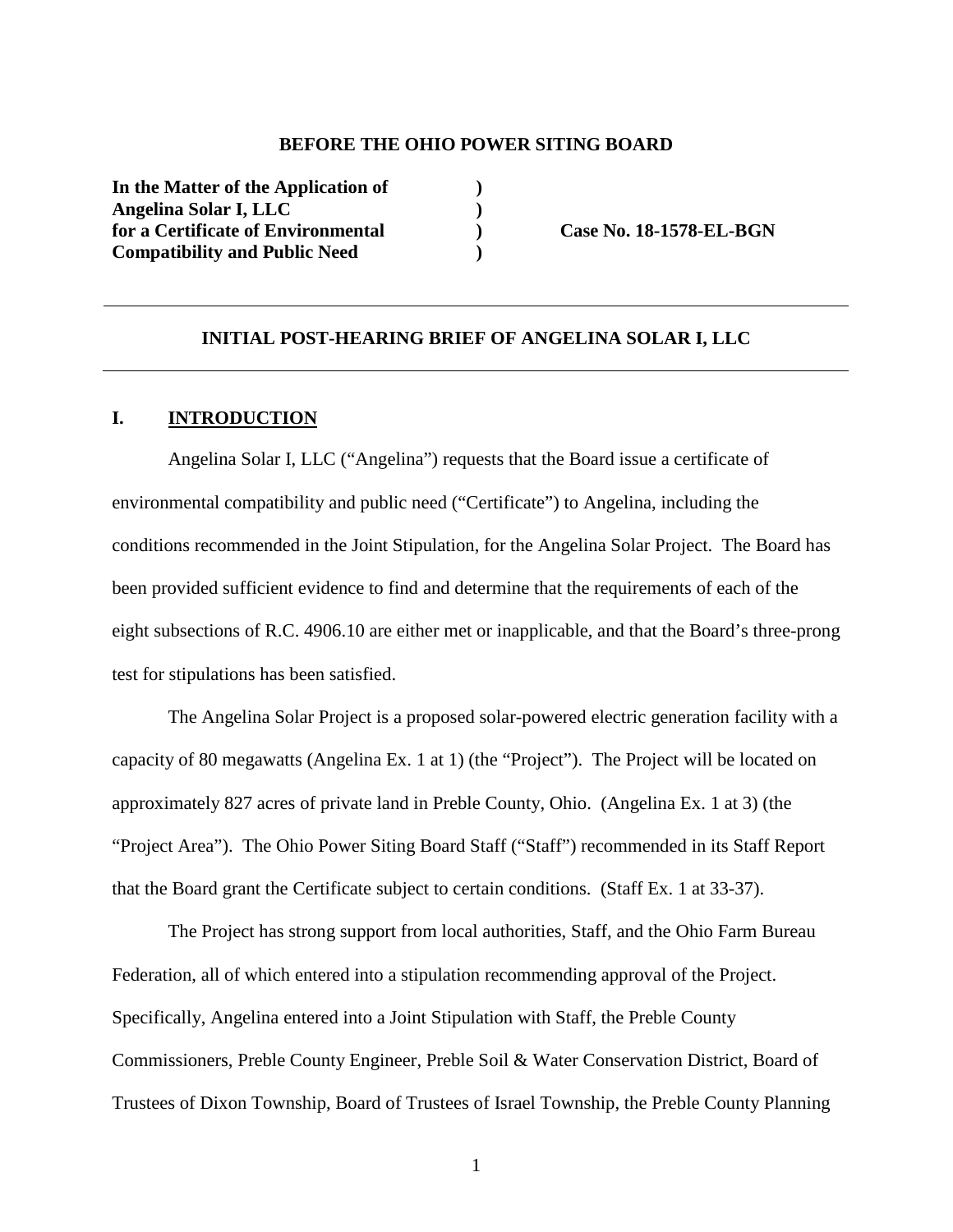Commission, and the Ohio Farm Bureau Federation. (Joint Ex. 1 at 18-19) (the "Joint Stipulation"). The Joint Stipulation includes a number of conditions regulating the construction and operation of the Project, which supersede the conditions recommended in the Staff Report, and "which will continue to minimize [the Project's] environmental impact." (Staff Ex. 12 at 2).

Although local authorities support the Project, a small number of residents and private entities oppose the Project. One of these private entities is the "Concerned Citizens of Preble County, LLC" ("CCPC").

The goal of CCPC and its members is obvious: to keep the Project out of Preble County. For example, as CCPC Witness Rachael Vonderhaar testified, she "oppose[s] putting solar panels on agricultural land," but would "not oppose the Project Area being used for a large residential development." (TR at 390). Thus, CCPC is resolutely opposed to the Project, despite the fact that its witness, a holder of a leadership position within CCPC, would not be opposed to a development with more extensive impacts. (CCPC Ex. 2 at 2). There is no condition or modification that can be made to the Project to satisfy CCPC or its members' "concerns" regarding the Project. They simply are opposed to the Project.

In an attempt to support their opposition to the Project, CCPC and its members have submitted a laundry list of "concerns" in testimony before the Board. (CCPC Ex. 2 at 4-6). These concerns are not conclusions, and have no evidentiary value. (TR at 343). Moreover, CCPC and its members ignore the many benefits the Project will bring to Preble County, the surrounding region, and the State of Ohio.

These benefits include the generation of emission-free power, which will assist in the attainment of air quality goals in southwestern Ohio. (Angelina Ex. 1 at 41-42). The Project will also make payments to local government, including Preble County, Israel and Dixon Townships,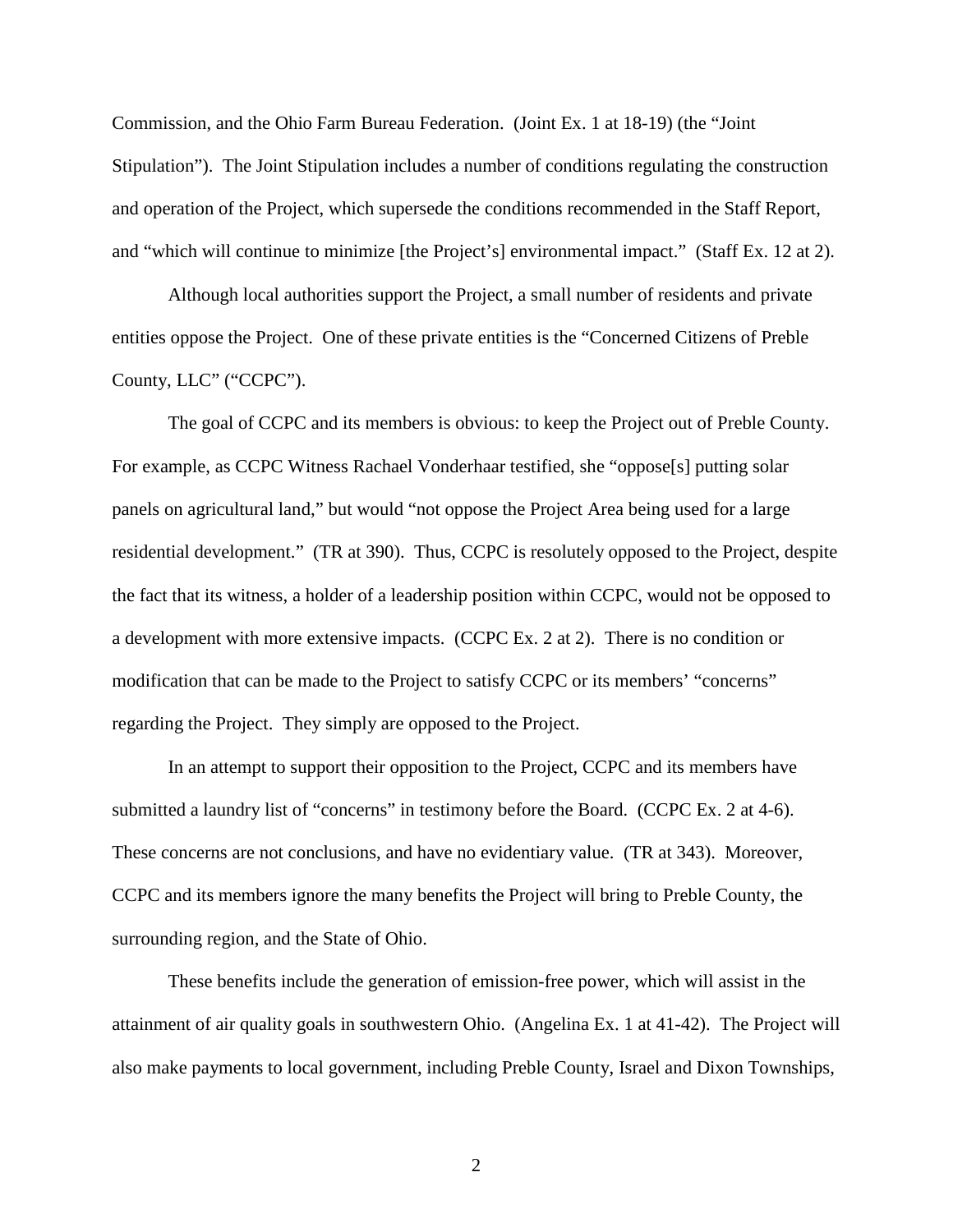and the local school district, far in excess of the property taxes currently being paid on the parcels forming the Project Area. (TR at 57, 130). In general, payments to local government from the Project will be a minimum of \$560,000, and potentially up to \$720,000 per year. (Angelina Ex. 6 at 6-7; TR at 129-130).

In addition to this direct financial benefit, the Project will create approximately 518 to 1,076 direct and indirect construction-related jobs with corresponding payroll of \$25.4 million to \$55.6 million. (Angelina Ex. 1 at 31; Angelina Ex. 1 at Exhibit C). For the operation phase of the Project, depending on the percentage of locally sourced content for maintenance activities, the Project will create approximately 19 to 22 direct and indirect jobs with corresponding annual payroll of approximately \$630,000 to \$1 million. (Id.) The Project is expected to generate new economic output of approximately \$161.7 million during construction and \$1.5 million annually from operation. (Angelina Ex. 1 at 32).

The record not only supports these benefits, but also refutes concerns CCPC's members raised in their testimony. For example, the record establishes that:

- Local traffic, including agricultural vehicles, will continue to be able to use local roads during construction and operation. (Angelina Ex. 10 at 3-4).
- The area surrounding the Project Area will not see a negative impact from wildlife that has been excluded from the Project Area. (Angelina Ex. 13 at 7).
- Any electromagnetic fields that are generated by the Project will not impact the use of electrical devices. (Angelina Ex. 1 at 66; Angelina Ex. 19 at 2).
- Construction noise from the Project at any given location will be short in duration. (Angelina Ex. 1 at 57).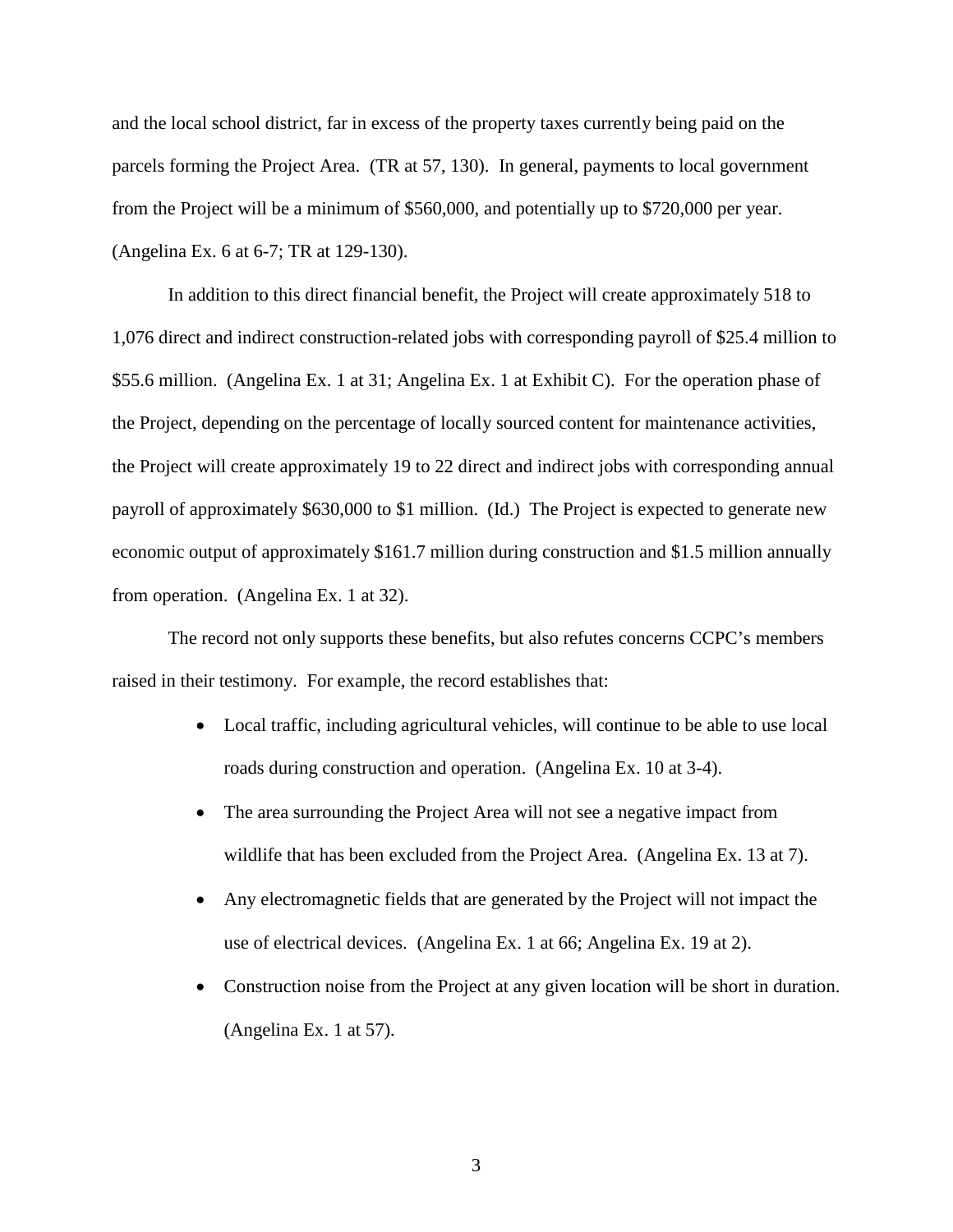- Operational noise will be minimal, below the level approved by the Board in other certificate proceedings, and, if necessary, can be successfully mitigated to avoid any impact to area residents. (Angelina Ex. 1 at 58-59).
- Adequate drainage in the Project Area and surrounding properties will be maintained. (Angelina Ex. 8 at 4).
- There is no risk of soil or water contamination from the Project. (Angelina Ex. 6 at 16-17).
- The Project will not represent a burden on emergency services in the area, nor will the Project result in an increase in crime. (TR at 124).
- The Project will be decommissioned at the end of its useful life, and the Project Area may be returned to agricultural use at that time. (Angelina Ex. 6 at 13-14; Angelina Ex. 10 at 2-3).

Given the record in this case, Angelina has met its burden of proof as to the statutory criteria under R.C. 4906.10(A).

In addition, the Joint Stipulation satisfies the Board's three-pronged test. First, the Joint Stipulation is the product of serious bargaining among capable parties. (Angelina Ex. 7 at 2). Second, the Joint Stipulation does not violate any important regulatory principle or practice. (Id. at 5). Indeed, the Joint Stipulation represents a significant achievement given the number of public entities from Preble County that signed and support the Joint Stipulation. (Joint Ex. 1 at 18-19).

Finally, and most importantly, the Joint Stipulation is in the public interest. The Joint Stipulation recommends the construction of a project with substantial benefits to the public, including jobs and direct and indirect economic benefits. In addition, the Joint Stipulation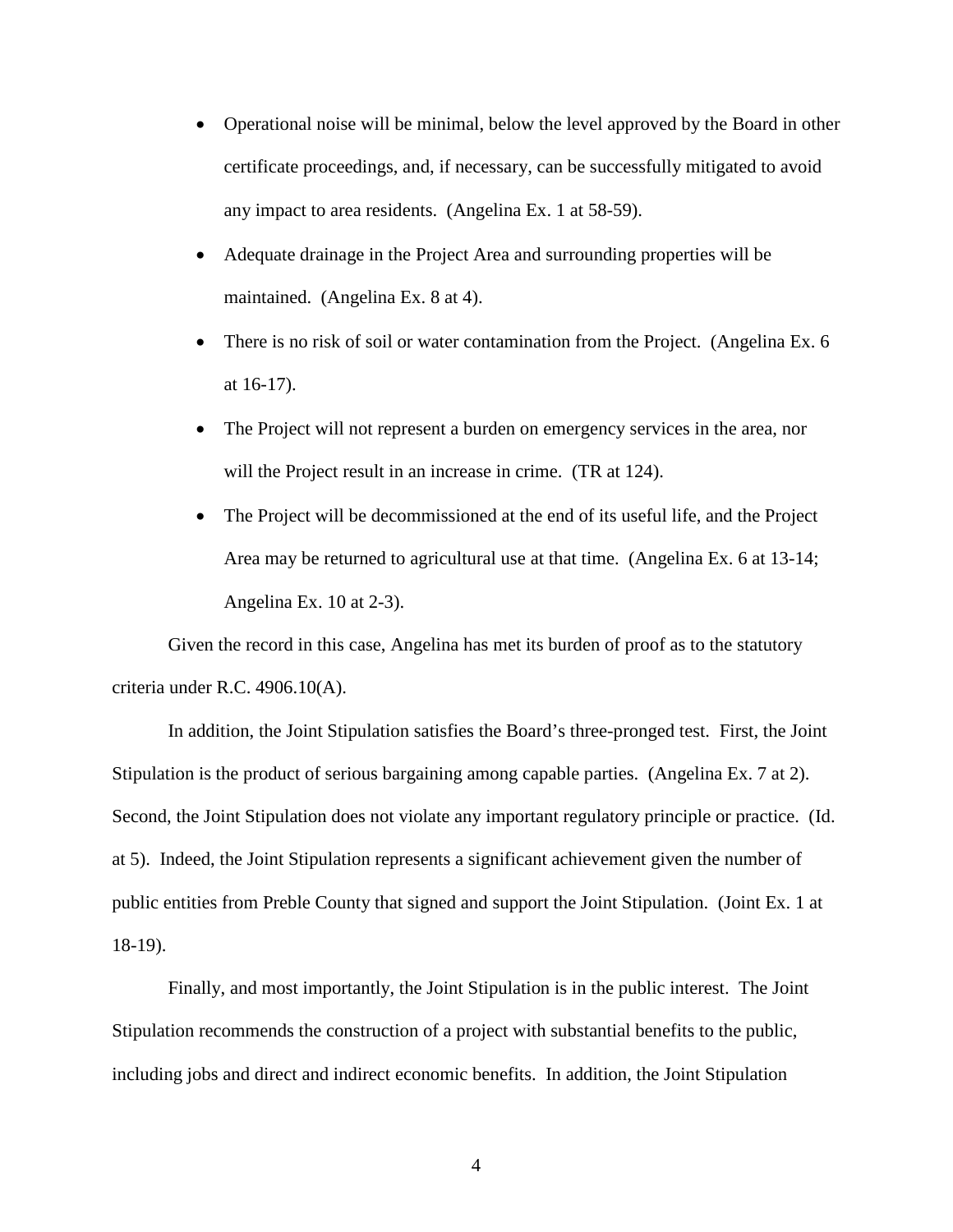includes a number of conditions to ensure that the impact of the Project on the public is minimized, including conditions regarding setbacks, hours of construction, the maintenance of drain tile, vegetation and noxious weeds, traffic and road maintenance, training and equipping local emergency services, and decommissioning. (Joint Ex. 1 at 6-11).

Given the record in this proceeding, the Joint Stipulation should be approved without modification and a Certificate of Environmental Compatibility and Public Need issued to Angelina for the Project.

#### **II. SUMMARY OF THE PROCEEDING**

On December 3, 2018, Angelina filed its Application (Angelina Ex. 1) and motion for certain waivers. Angelina also filed a motion for protective order to keep portions of the Application confidential, including cost information and other sensitive financial data.

Subsequent to the filing of the Application, a number of public and private entities intervened in this proceeding. Specifically, the Preble County Commissioners, the Preble County Engineer, the Preble Soil & Water Conservation District, the Board of Trustees of Dixon Township, the Board of Trustees of Israel Township, the Preble County Planning Commission, the Eaton Community School District, and the Ohio Farm Bureau Federation are parties to this proceeding.

Also parties are CCPC, as well as its members Robert Black, Marja Brandly, Campbell Brandly Farms, LLC, Michael Irwin, Kevin and Tina Jackson, Vonderhaar Family ARC, LLC, and Vonderhaar Farms Inc. (CCPC and its members are referred to, collectively, as "CCPC").

### **III. PROPOSED FACILITY**

Angelina intends to build the Project as an 80 MW solar-powered generating facility in Preble County, Ohio. (Angelina Ex. 1 at 1, 2). The Project would consist of large arrays of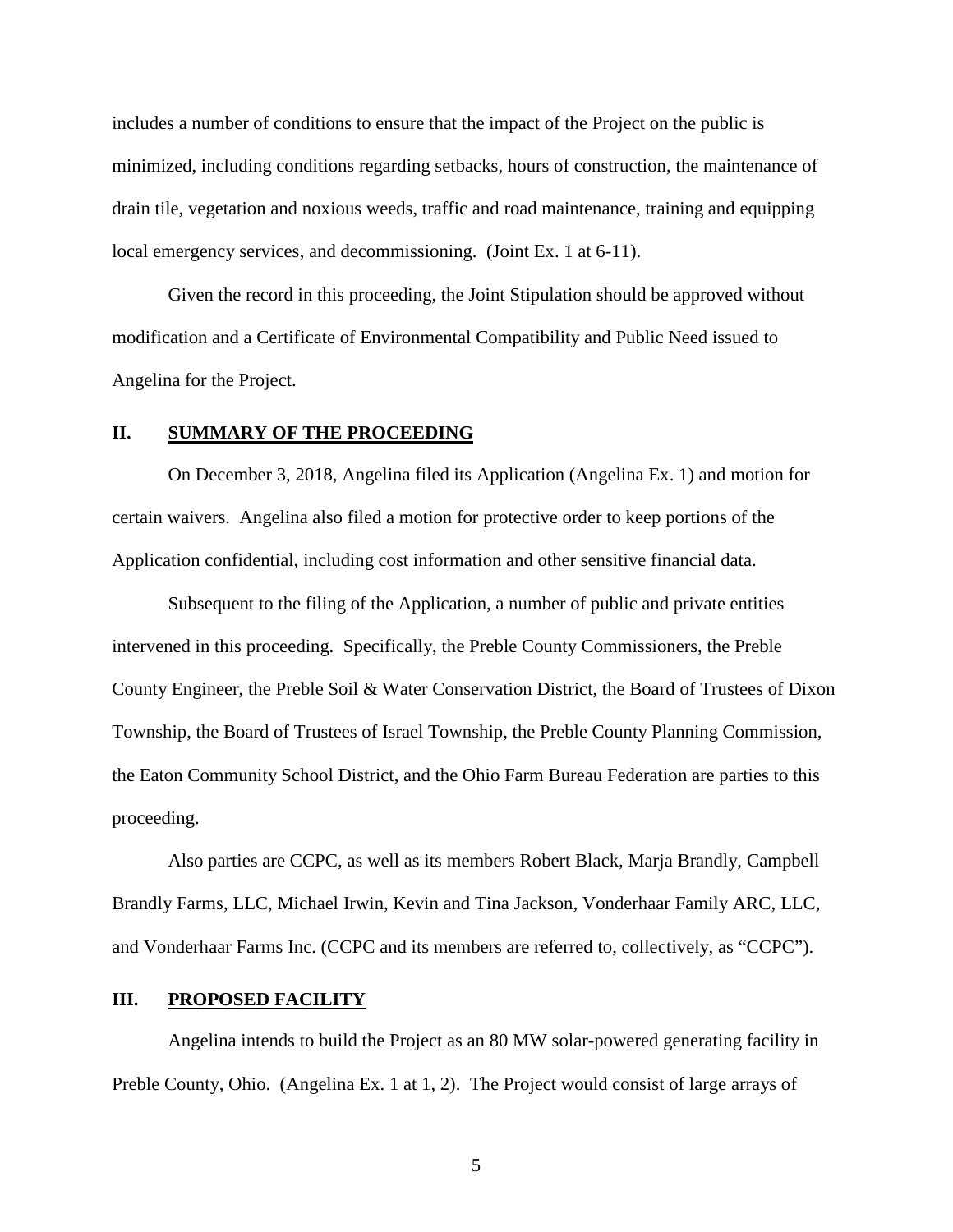ground-mounted photovoltaic ("PV") modules, commonly referred to as solar panels. The Project also includes associated support facilities, such as access roads, meteorological stations, buried electrical collection lines, inverter pads, and a substation. The Project would occupy up to 827 acres within a 934-acre project boundary. (Id. at 1).

The solar panels would be attached to metal racking. The racking would include piles driven or rotated into the ground. The solar panel arrays would be grouped in large clusters that would be fenced for public safety and equipment security, with locked gates at all entrances. (Angelina Ex. 1 at 7-8). The Project will use either crystalline or thin-film solar panels and either fixed-tilt or single-axis tracking racking. (Id. at 8). Both racking systems would accommodate either crystalline or thin-film solar panel modules. Angelina has not selected the specific module vendor, but intends to use a manufacturer that has the capability and experience to provide approximately 213,333 to 320,000 modules for this Project. (Id.)

Angelina will install an underground collector system made up of a network of electric and communication lines that would transmit the electric power from the solar arrays to a central location. (Angelina Ex. 1 at 9). Angelina proposes to install up to 10.6 miles of buried cable. (Id. at Exhibit G at Table 7-1). Installation of the cable would require an approximately 20-foot wide temporary work area along its entire length. The electricity from the solar panels would be generated in direct current ("DC"). DC power from the solar panels would be delivered to circuits, which would be routed through cable trays, then to combiner boxes. Power from the combiner boxes would be transmitted to groups of components, collectively called inverters, each of which would include a DC-to-alternating current ("AC") inverter, a step-up transformer that would increase the voltage to 34.5 kV, and a cabinet containing power control electronics.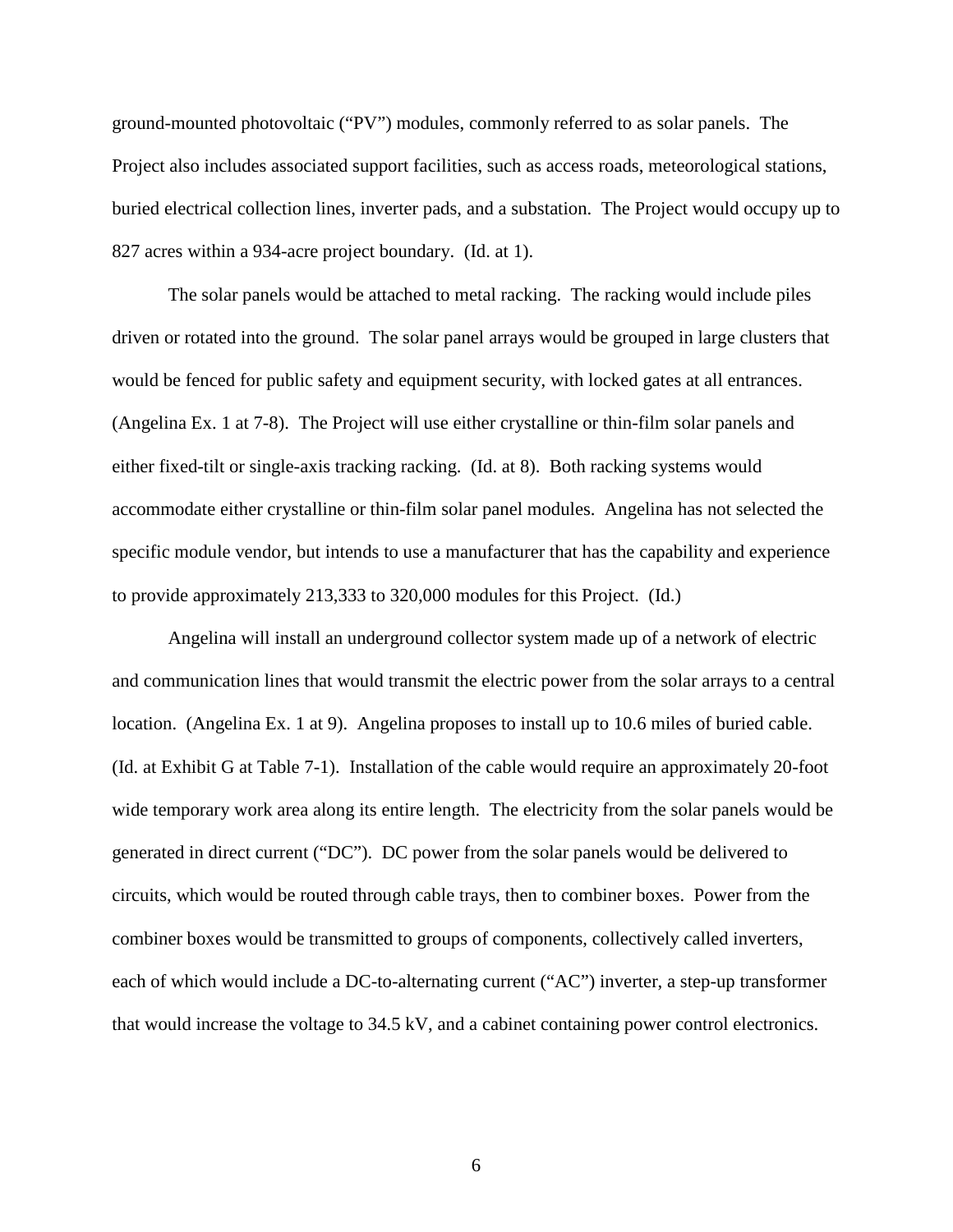(Angelina Ex. 1 at 9). Each inverter would deliver AC power to a common substation through a system of buried electric lines and associated communication lines. (Id.)

The Project substation would occupy up to three acres of land 700 feet east of the proposed point of interconnection. The major components of the Project's substation would be collection line feeders and breakers, a 34.5 kV bus, a main power transformer to step up the voltage to 138 kV, a high-voltage breaker, metering/relaying transformers, disconnect switches, an equipment enclosure containing power control electronics, and a lightning mast that would be up to approximately 70 feet in height. (Angelina Ex. 1 at 9).<sup>1</sup>

## **IV. STANDARD OF REVIEW**

### **A. Statutory Criteria**

Pursuant to R.C. 4906.10(A), "The board shall not grant a certificate for the construction,

operation, and maintenance of a major utility facility, either as proposed or as modified by the

board, unless it finds and determines all of the following:

- (1) The basis of the need for the facility if the facility is an electric transmission line or gas pipeline;
- (2) The nature of the probable environmental impact;
- (3) That the facility represents the minimum adverse environmental impact, considering the state of available technology and the nature and economics of the various alternatives, and other pertinent considerations;
- (4) In the case of an electric transmission line or generating facility, that the facility is consistent with regional plans for expansion of the electric power grid of the electric systems serving this state and interconnected utility systems and that the facility will serve the interests of electric system economy and reliability;
- (5) That the facility will comply with Chapters 3704., 3734., and 6111. of the Revised Code and all rules and standards adopted under those chapters and under sections 1501.33, 1501.34, and 4561.32 of the Revised Code. In determining whether the facility will comply with all rules and standards adopted under

<sup>&</sup>lt;sup>1</sup> A short transmission line will connect the Project substation to the nearby point of interconnection. The section of this transmission line in Ohio will be the subject of a separate filing to the Board.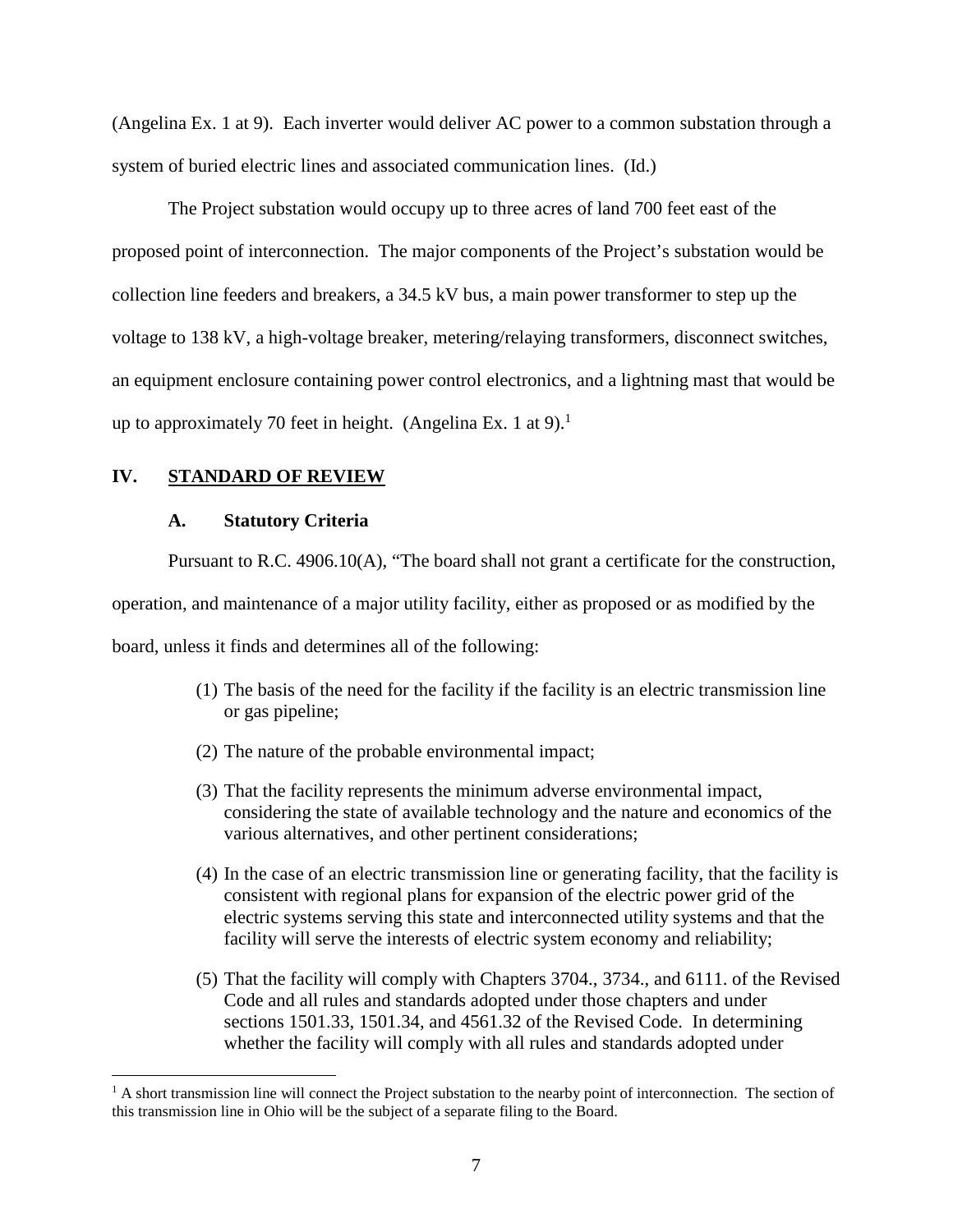section 4561.32 of the Revised Code, the board shall consult with the office of aviation of the division of multi-modal planning and programs of the department of transportation under section 4561.341 of the Revised Code.

- (6) That the facility will serve the public interest, convenience, and necessity;
- (7) In addition to the provisions contained in divisions  $(A)(1)$  to (6) of this section and rules adopted under those divisions, what its impact will be on the viability as agricultural land of any land in an existing agricultural district established under Chapter 929. Of the Revised Code that is located within the site and alternative site of the proposed major utility facility. Rules adopted to evaluate impact under division (A)(7) of this section shall not require the compilation, creation, submission, or production of any information, document, or other data pertaining to land not located within the site and alternative site.
- (8) That the facility incorporates maximum feasible water conservation practices as determined by the board, considering available technology and the nature and economics of the various alternatives.

The evidentiary record in this matter supports a Board finding that the criteria under

Section 4906.10, Revised Code are either not applicable or are satisfied.

### **B. Stipulation Criteria**

Ohio Adm.Code 4906-2-24 authorizes parties to Board proceedings to enter into

stipulations. Although not binding on the Board, pursuant to Ohio Adm.Code 4906-2-24(D), the terms of such an agreement are accorded substantial weight. The standard of review for considering the reasonableness of a stipulation has been discussed in a number of prior Board proceedings. See, e.g., *In re Hardin Wind LLC*, Case No. 13-1177-EL-BGN (Mar. 17, 2014). The ultimate issue for the Board's consideration is whether the stipulation, which embodies considerable time and effort by the signatory parties, is reasonable and should be adopted. In considering the reasonableness of a stipulation, the Board has used the following criteria:

- (1) Is the settlement a product of serious bargaining among capable, knowledgeable parties?
- (2) Does the settlement package violate any important regulatory principle or practice?
- (3) Does the settlement, as a package, benefit ratepayers and the public interest?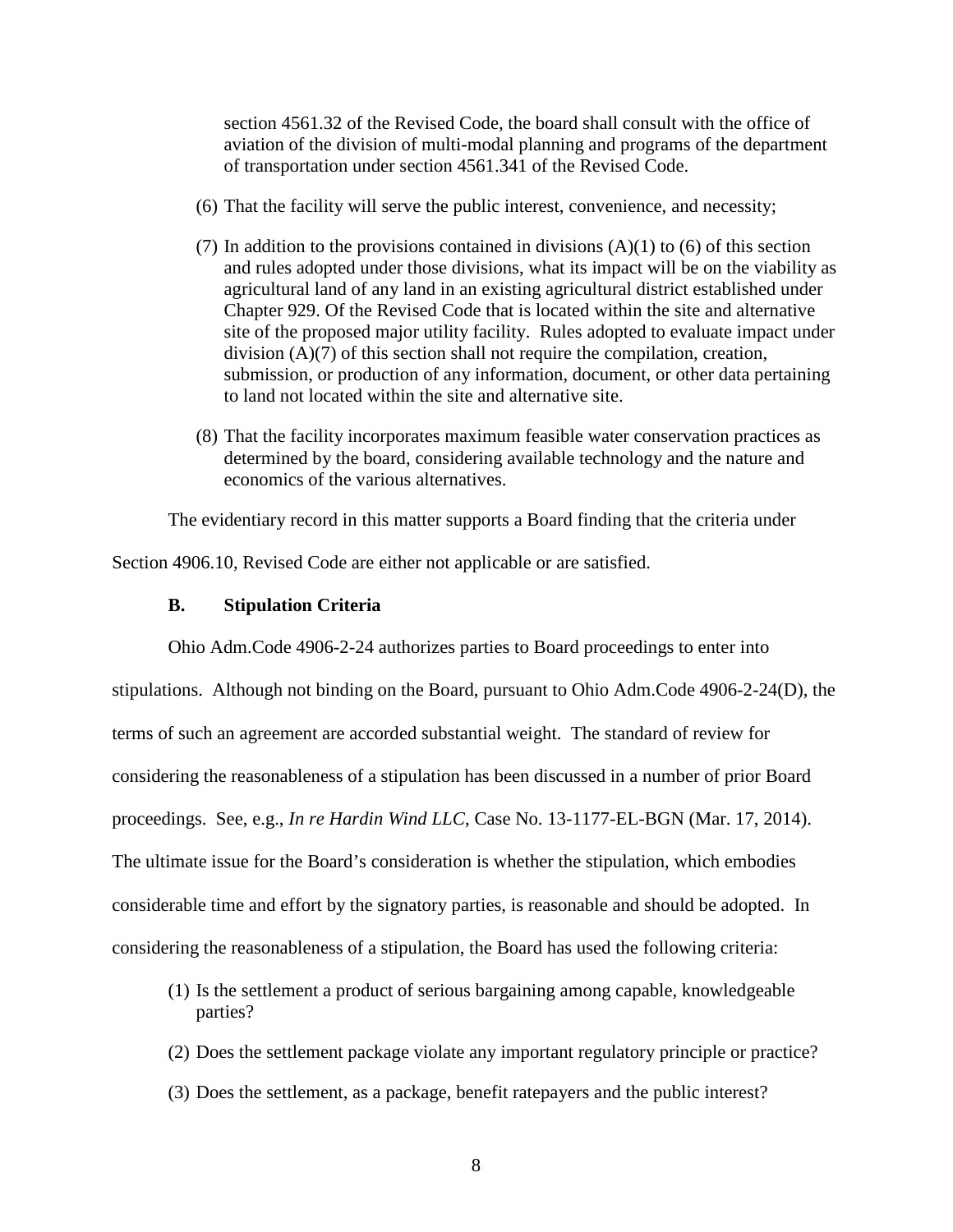The evidentiary record in this matter supports a Board finding that this three-prong test has been satisfied.

### **V. ARGUMENT**

The record in this proceeding supports the Board finding and determining that all eight of the statutory criteria under R.C. 4906.10(A) have been met. Angelina's witnesses are experienced and knowledgeable, and have a collective decades of experience working in their respective fields. The record includes their testimony, and provides adequate evidence for the Board to find that the Project will have a minimal environmental impact; that the Project will serve the interests of electric system economy and reliability; that the Project will comply with air pollution, solid and hazardous waste, water pollution, aeronautics, and water consumption statutes; that the Project will serve the public interest; that the Project will have a minimal impact on the viability of agricultural district land; and that the Project will incorporate maximum feasible water conservation practices. The record also includes adequate evidence for the Board to find that the Joint Stipulation satisfies the Board's three-pronged test, that the Joint Stipulation (1) is the product of serious bargaining among capable parties; (2) does not violate any important regulatory principle or practice; and (3) is in the public interest.

# **A. Angelina's Witnesses are Experienced and Knowledgeable about Solar Projects**

Angelina's witnesses have significant experience working with renewable generation, and with solar facilities in particular. They are knowledgeable, capable, and the Board should rely on their testimony in making the determination that the Project meets the required statutory criteria.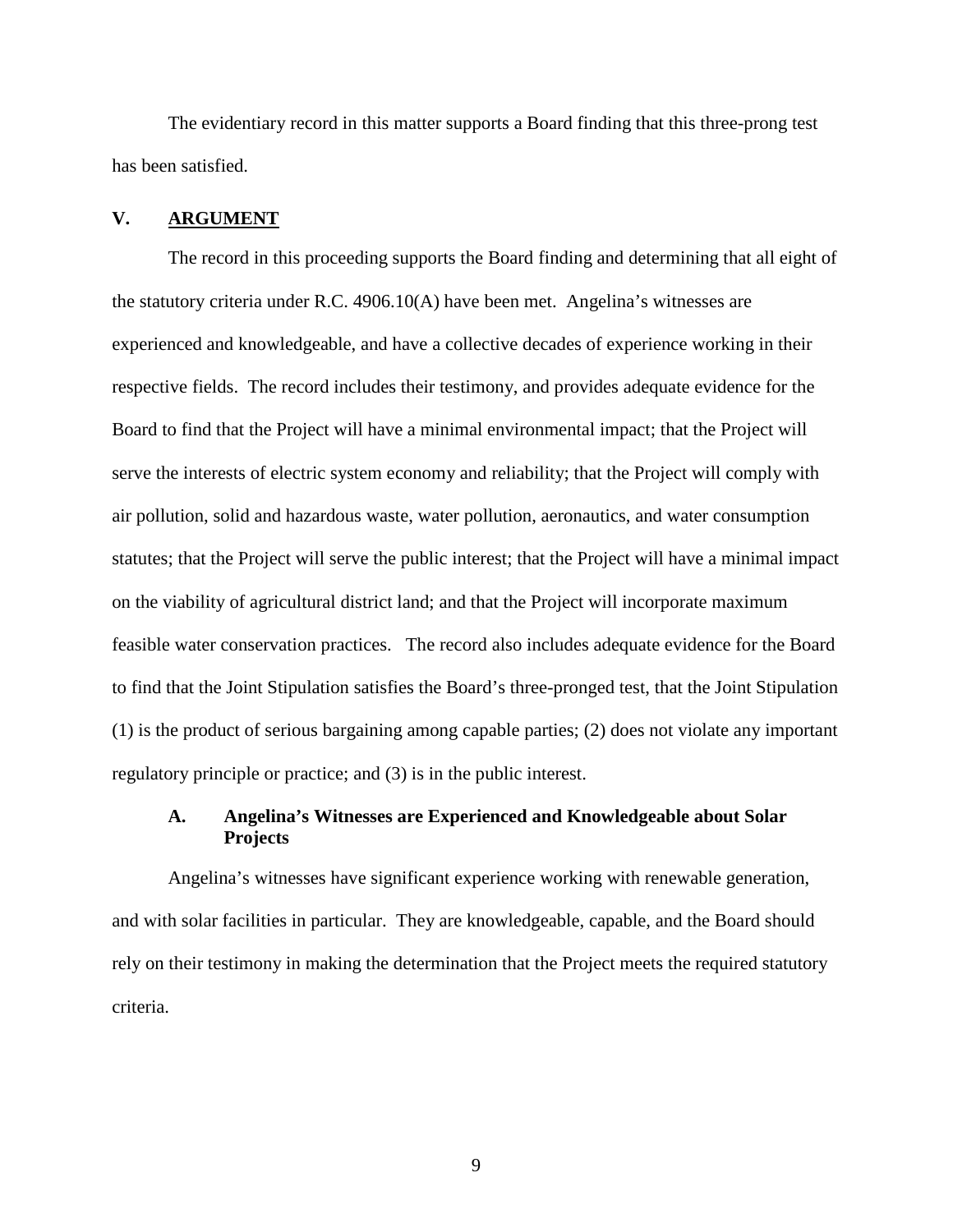### *1. Doug Herling – Project Manager*

Angelina witness Doug Herling has been working in wind and solar development since

2014, including work leading the development of large-scale projects. (Angelina Ex. 6 at 2).

His educational background is well-suited to his position, having obtained both an MBA and an

undergraduate geology degree. (Id.)

Mr. Herling's role in development has been wide ranging, including, but not

limited to,

"identifying prospective projects with suitable solar resources and electric transmission access; acquiring land rights; establishing and developing relationships with elected officials, regulators, and community opinion leaders to support project development; developing and managing project budgets; managing environmental studies and permitting processes; managing third party consultants; and supporting financial analysis and modeling of project economics."

(Angelina Ex. 6 at 1).

In addition to his solar development experience, Mr. Herling also served a number of

years in a volunteer emergency management services ("EMS") organization, including

responsibility for operations. (TR at 126).

Open Road Renewables, LLC, Mr. Herling's employer, has a great deal of institutional

knowledge regarding the operation of solar farms. (Angelina Ex. 6 at 1; TR at 44). In addition,

Mr. Herling has spent time working in the local community to understand and try to address

concerns. (TR at 44).

Mr. Herling's written direct testimony is included in the record as Angelina Exhibit 6, his written supplemental direct testimony as Angelina Exhibit 7, his written rebuttal direct testimony as Angelina Exhibit 19, and his testimony at hearing can be found at transcript pages 12-135 and 487-496.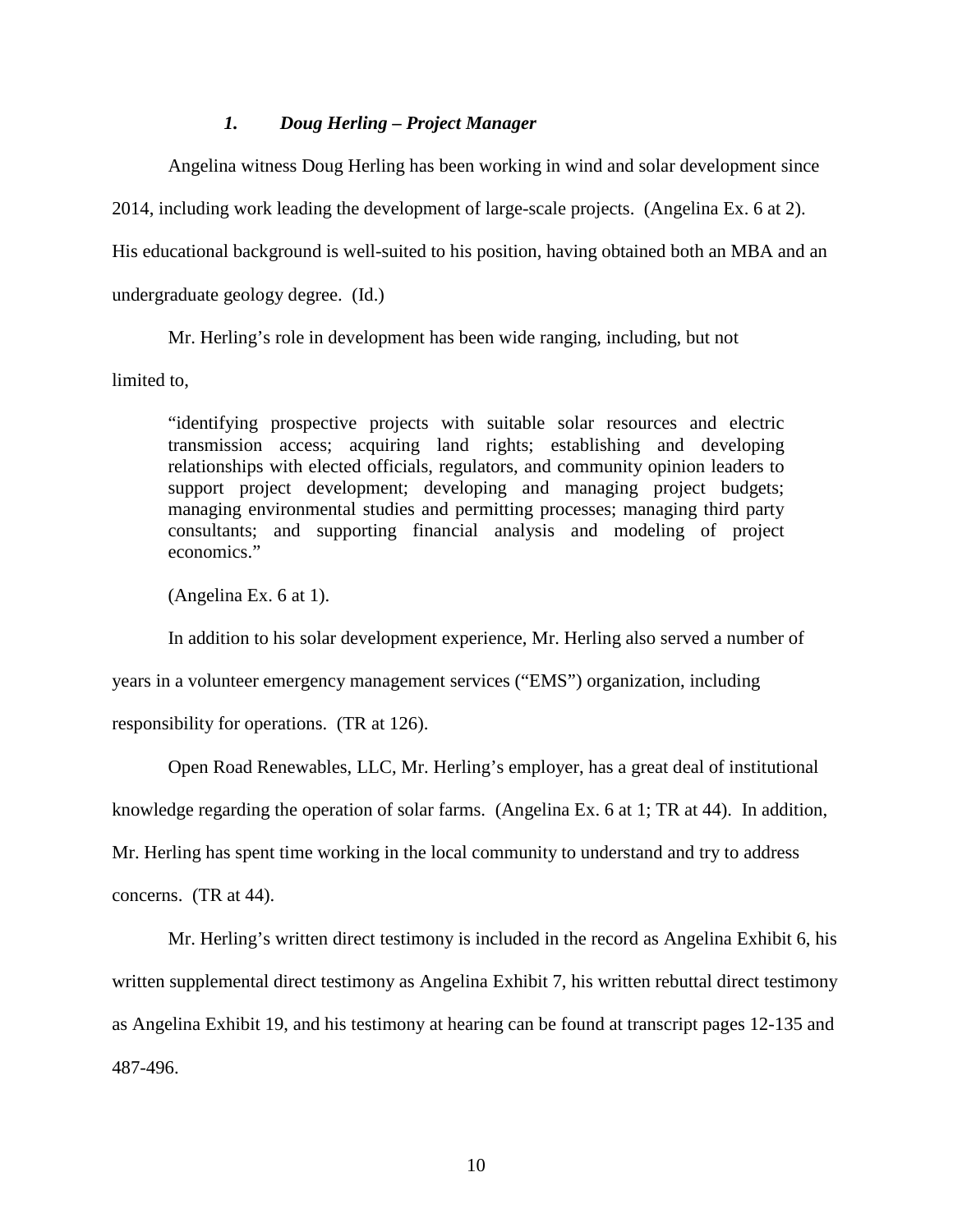### *2. Noah Waterhouse – Professional Engineer – Drainage and Drain Tile*

Noah Waterhouse is a licensed Professional Engineer with extensive experience evaluating drain and runoff and drain tile issues at more than 50 solar projects. (Angelina Ex. 8 at 1-2). He is the Director of Solar Civil at EVS, Inc. and his work has focused exclusively on solar projects for the past five years. (Id. at 1). His experience in Ohio includes acting as the engineer of record for the 20-megawatt Bowling Green solar project, which had an extensive drain tile network, as well as working on another 100 plus-megawatt project. (TR at 153).

Mr. Waterhouse's written direct testimony is included in the record as Angelina Exhibit 8, his written supplemental direct testimony as Angelina Exhibit 9, and his testimony at hearing can be found at transcript pages 137-157.

### *3. Mark Bonifas – Professional Engineer – Transportation*

Mark Bonifas is a Civil Engineering Practice Leader/Principal at Hull & Associates, Inc. (Angelina Ex. 10 at 1). Mr. Bonifas is a Professional Engineer and has been practicing as an engineering consultant for over 30 years, and he has been performing civil engineering services on renewable energy projects for over 10 years. (Id. at 2). Mr. Bonifas' experience includes involvement in the construction of solar projects. (TR at 163).

Mr. Bonifas' written direct testimony is included in the record as Angelina Exhibit 10, his written supplemental direct testimony as Angelina Exhibit 11, and his testimony at hearing can be found at transcript pages 159-169.

#### *4. David Hessler – Professional Engineer – Acoustics*

David Hessler has nearly 30 years' experience working at Hessler Associates, Inc., which is an engineering consulting firm that specializes in the acoustical design and analysis of power generation and industrial facilities of all kinds, including solar energy projects. (Angelina Ex. 12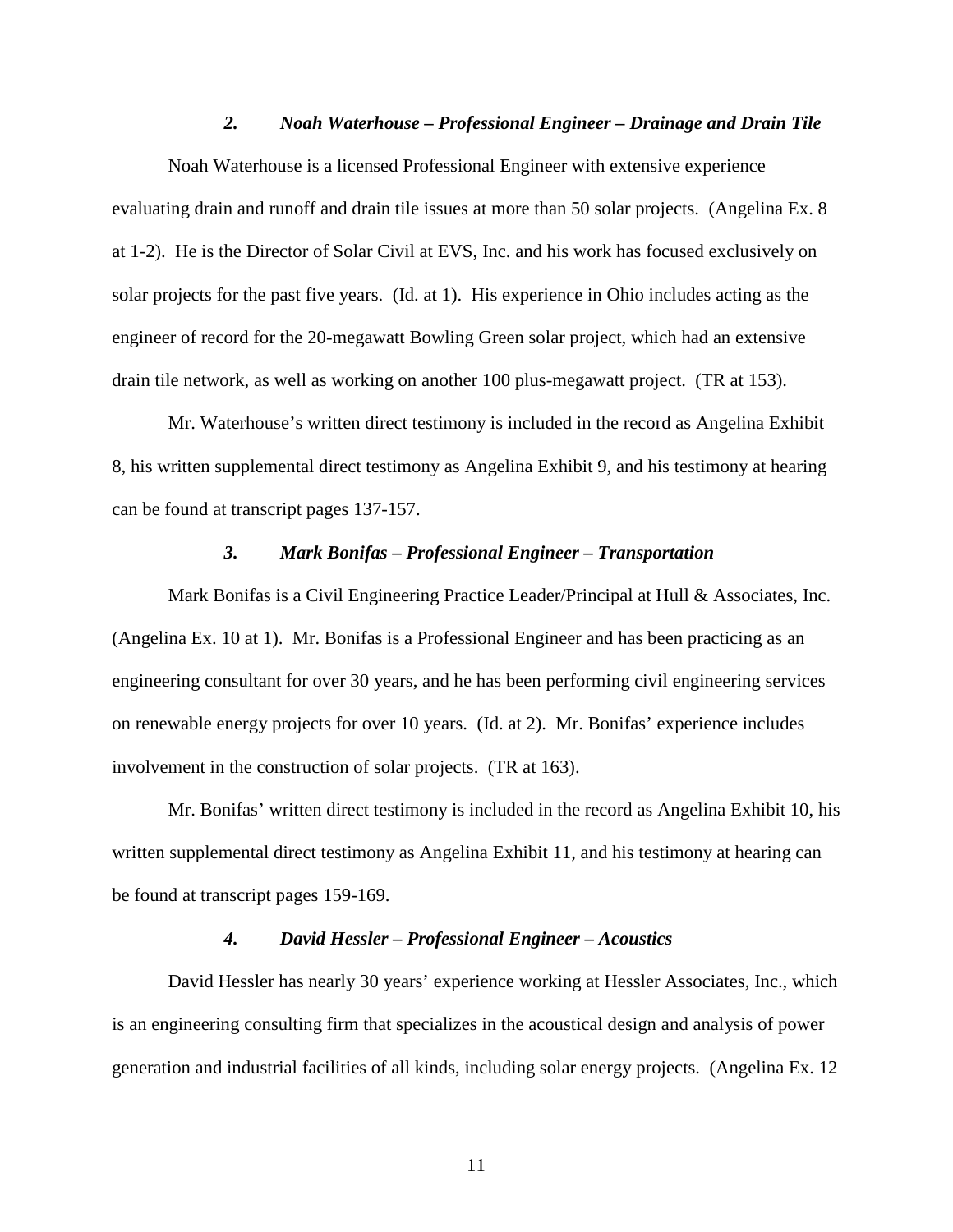at 1). Mr. Hessler is a Professional Engineer and has been the principal acoustical designer and/or test engineer on hundreds of power station projects all over the world, roughly 70 wind energy projects and, more recently, a number of large-scale solar projects, including several in the State of Ohio. (Id. at 1-2). Mr. Hessler also regularly attends conferences and reviews trade journals on acoustics. (TR at 264-265).

Mr. Hessler's written direct testimony is included in the record as Angelina Exhibit 14 and his written rebuttal direct testimony as Angelina Exhibit 20, and his testimony at hearing can be found at transcript pages 236-272 and 497-505.

#### *5. Ryan Rupprecht – Senior Project Manager – Environmental*

Ryan Rupprecht is a Senior Project Manager, Practice Lead for the Renewable Energy Group in the Northeast/Mid-Atlantic and Midwest regions, and a Practice Lead for the Eastern Region Siting and Licensing Group for Cardno, Inc. (Angelina Ex. 13 at 1). Mr. Rupprecht is responsible for developing, managing and performing consulting work involving environmental permitting, terrestrial and aquatic ecological resource studies, wetland and stream delineations, and surface water quality assessments. (Id.) As a Senior Project Manager, Mr. Rupprecht manages and participates in environmental permitting projects, overseeing technical experts in biology/ecology, wetland sciences, cultural resources, and rare, threatened and endangered ("RTE") species habitat assessments. (Id.)

Mr. Rupprecht has over 15 years of professional environmental experience which encompasses environmental permitting, ecological and water resources studies, and project management. (Angelina Ex. 13 at 2). His areas of expertise include renewable energy, siting and licensing, water resources, fisheries, habitat and wildlife valuation/identification, and soil/sediment evaluation. (Id.) In addition, Mr. Rupprecht worked with a Cardno team during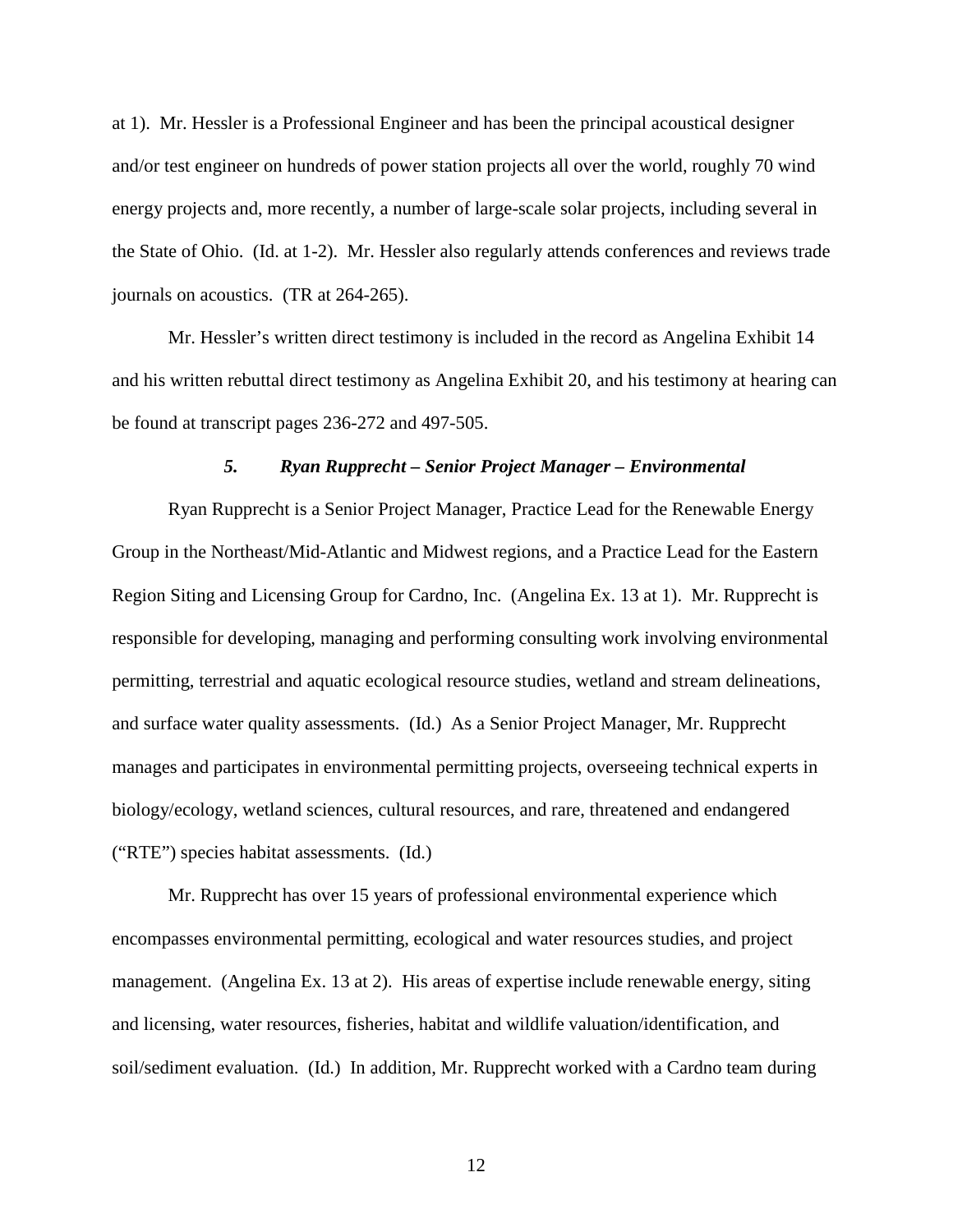field surveys and to develop information in the Application and in his testimony. (TR at 218, 222; Angelina Ex. 13 at 7).

Mr. Rupprecht's written direct testimony is included in the record as Angelina Exhibit 13, and his testimony at hearing can be found at transcript pages 209-235.

### *6. Andrew Lines – Certified Real Estate Appraiser – Property Valuation*

Andrew Lines is a Principal of CohnReznick LLP's Valuation Advisory Group.

(Angelina Ex. 15 at 1). In that role he oversees a staff of 30 appraisers and valuation experts in all types of real estate. (Id.) He has testified before numerous governmental bodies regarding proposed new developments, including solar power installations, and addressed community concerns regarding those proposed developments. (Id.) In addition, he has completed valuation impact studies on landfills, big box retail developments, electric power transmission lines, environmental stigma, view amenities, as well as solar farms. (Id. at 2).

Mr. Lines' written direct testimony is included in the record as Angelina Exhibit 15, and his testimony at hearing can be found at transcript pages 273-282.

#### *7. Matthew Robinson – Visualization Project Manager – Visual Impacts*

Matthew Robinson has a master's degree in landscape architecture and is a visualization project manager at Environmental Design & Research, Landscape Architecture, Engineering & Environmental Services, D.P.C. ("EDR"). (Angelina Ex. 12 at 1). In his role at EDR he is responsible for the oversight of all technical analyses associated with visual impact assessments. This includes identification of visually sensitive resources, field evaluation and documentation, visibility analyses, development of detailed and accurate visual simulations, determination of impacts, mitigation conceptual design and report production. (Id.) Mr. Robinson has previously overseen visual assessments, visual screening, and landscaping design for a number of solar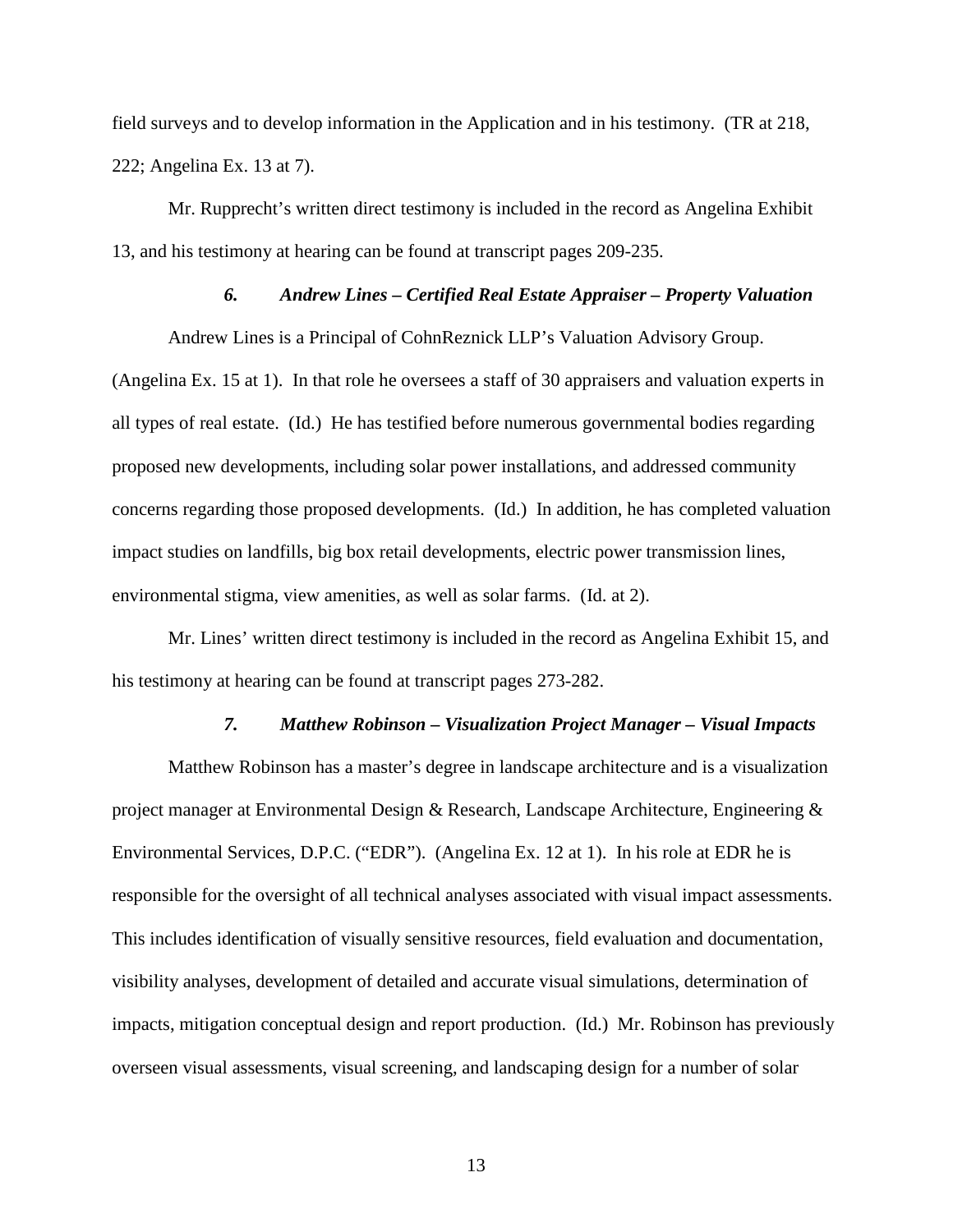projects, including Mohawk Solar in New York State and the Battle Creek 1 Solar Project, Ryegate GLC Solar, and Otter Creek I & II Solar Projects in Vermont. (Id. at 1-2).

Mr. Robinson's written direct testimony is included in the record as Angelina Exhibit 12, his written supplemental direct testimony as Angelina Exhibit 16, and his testimony at hearing can be found at transcript pages 178-208.

### *8. Matt Marquis – Professional Engineer – Surface Drainage*

Matt Marquis is a project engineer at Hull & Associates, Inc. responsible for managing projects related to storm water and hydrologic and hydraulic ("H&H") studies. (Angelina Ex. 21 at 1). Mr. Marquis is a Professional Engineer and has a master's degree in civil engineering. (Id. at 2). Mr. Marquis's experience includes a wide range of H&H analyses, surface water management and erosion and sediment control design, and his employer, Hull & Associates, has experience working on solar projects. (Id.; TR at 513).

Mr. Marquis's written rebuttal direct testimony is included in the record as Angelina Exhibit 21, and his testimony at hearing can be found at transcript pages 502-528.

# **B. The Project is not an Electric Transmission Line or Gas Pipeline, therefore the Board is not required to determine the basis for need (4906.10(A)(1))**

The Project is an electric generation facility, not an electric transmission line or gas

pipeline. (Angelina Ex. 1 at 1). Therefore, this statutory criteria is inapplicable.

# **C. The Board has Adequate Evidence to Determine the Nature of the Probable Environmental Impact of the Project and to Determine that the Project Represents the Minimum Adverse Environmental Impact (4906.10(A)(2) and 4906.10(A)(3))**

Staff considered the Project's socioeconomic impacts, ecological impacts, construction impacts and operational impacts as "environmental impacts" in the Staff Report of Investigation. (Staff Ex. 1 at 12-23.) After summarizing the impacts, Staff recommended to the Board that it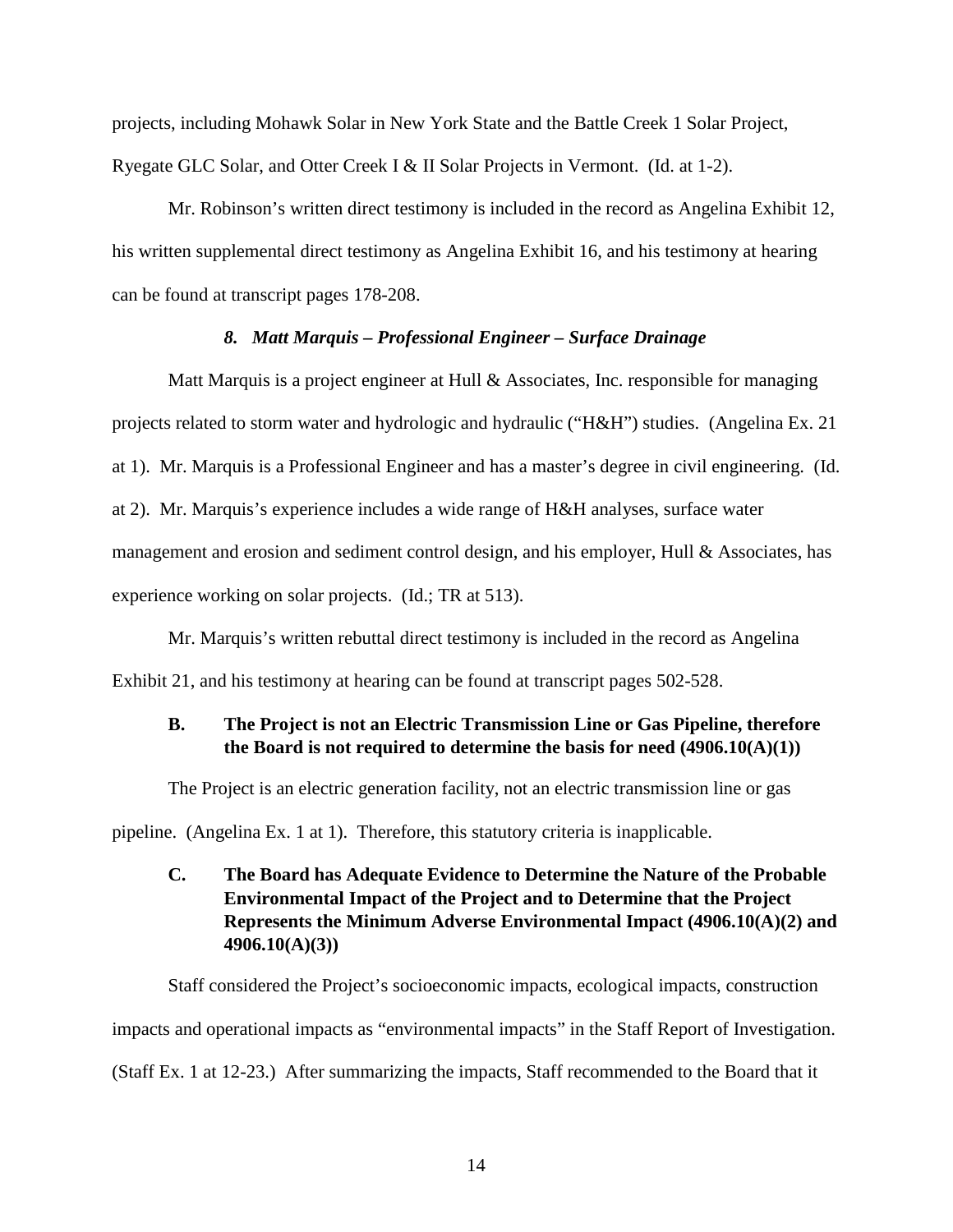make a finding of determination as to the nature of the probable environmental impact and that the Project will have a minimum adverse environmental impact, subject to Staff's recommended conditions. The record supports these same findings under the conditions recommended in the Joint Stipulation.

## *1. The Board has Adequate Evidence to Find and Determine that the Socioeconomic Impacts are Minimal*

# a. The Board has Adequate Evidence to Find that the Project's Impacts on Land Use will be Minimal

The Project will be located on previously disturbed land that has been mostly cleared for agriculture and is extremely level. (Angelina Ex. 6 at 3-4). Existing features in the Project Area include two electric transmission lines, public roads, single family homes and farm buildings, and the point of interconnection substation. The Project Area itself does not include any population centers, major industries or notable landmarks. (Id. at 4) Angelina anticipates relocating only one residence and associated farm structures to accommodate the Project, and potentially a limited number of other farm-related structures in poor condition. (Angelina Ex. 1 at 78). As Mr. Herling testified, the predominant industry in the Project Area is agriculture. (Angelina Ex. 6 at 3-4). The Project Area is rural, and is largely characterized by large-sized farms with a few pockets of trees. (Id. at 3). Population density in the townships composing the Project Area is 27 people/sq.mi. (Angelina Ex. 1 at Exhibit C at 10).

The Project is not expected to have any significant adverse effect on regional development, including housing, commercial and industrial development, schools, transportation system development, or other public services and facilities. (Angelina Ex. 1 at 81). The Project will, however, positively contribute to employment, as well as providing the secondary and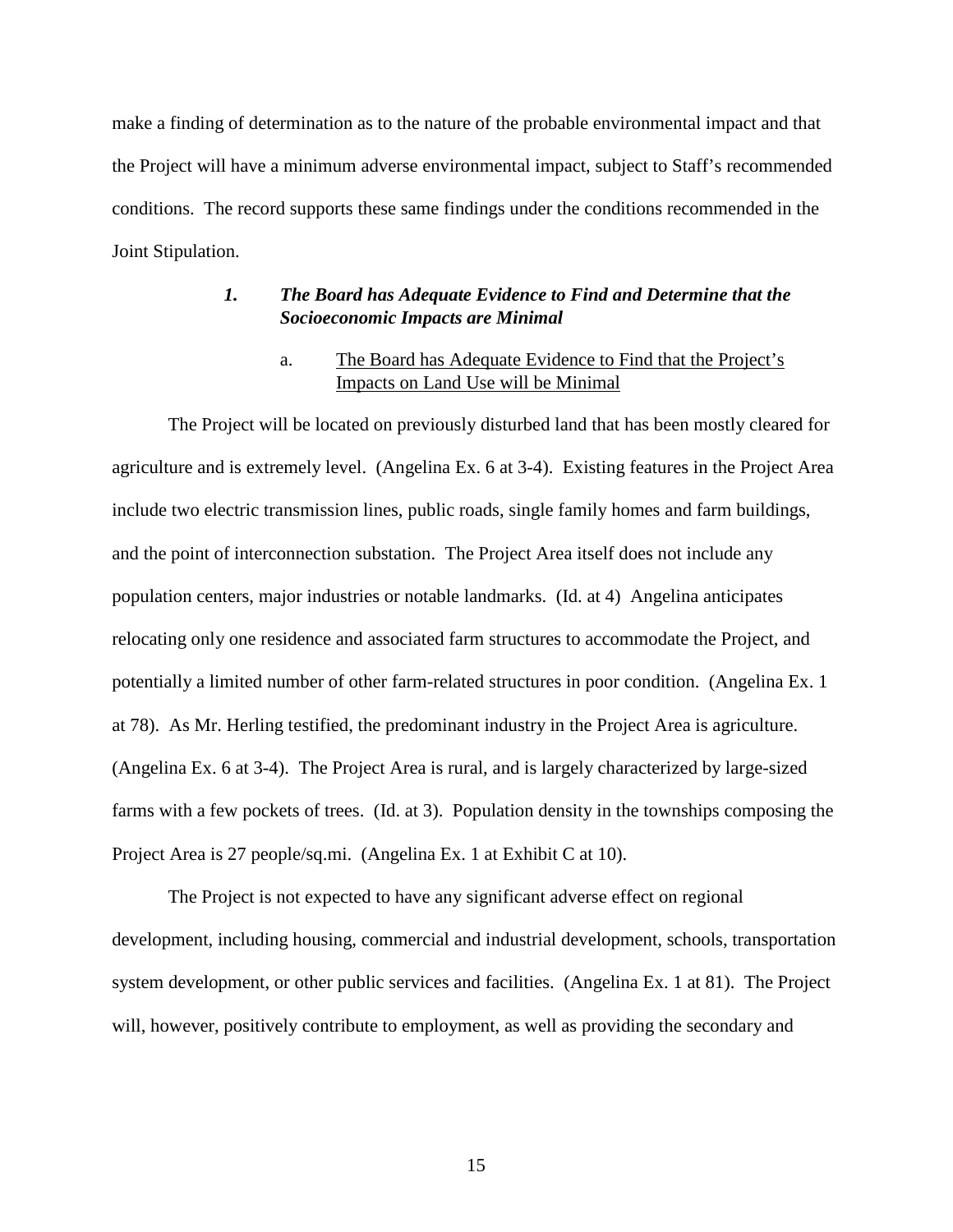induced effects of increased wages. (Id.) Similarly, the Project will contribute significant new sums annually to the tax base for the County. (Id.)

The Project also advances goals espoused in Preble County's 2011 Comprehensive Economic Development Strategy and Land Use Plan. Specifically, the Project allows farms to diversify income, preserves land for future generations, increases township and county tax revenues, and creates temporary and permanent jobs in the County. (Angelina Ex. 1 at 80-81). As testified by Mr. Herling, there will not be any long-term impacts from the Project that would preclude its use for farming after the useful life of the Project. (Angelina Ex. 7 at 4).

Because of the limited impact on land resulting from the Project and the fact that the Project Area can be returned to its current use at the end of the Project's useful life, the Board has adequate evidence to find that the Project will have a minimal impact on land use.

# b. The Board has Adequate Evidence to Find that the Project's Impacts on Cultural Resources will be Minimal

The Project will have minimal impact on cultural and historic resources. An analysis performed by Angelina identified registered landmarks of historic, religious, archaeological, scenic, natural, or other cultural significance within two miles of the Project Area. (Angelina Ex. 6 at 9). No such resources occur within the Project Area itself. (Id. at 10). There will be no direct effects from construction or operation on any landmarks outside of the Project Area. (Angelina Ex. 1 at 84). To confirm the findings that have been made, Angelina will conduct a limited Phase 1 archaeological survey for those portions of the Project where substantial, direct ground disturbance is proposed to avoid any direct effects to below-grade resources. (Id.; Angelina Ex. 6 at 10).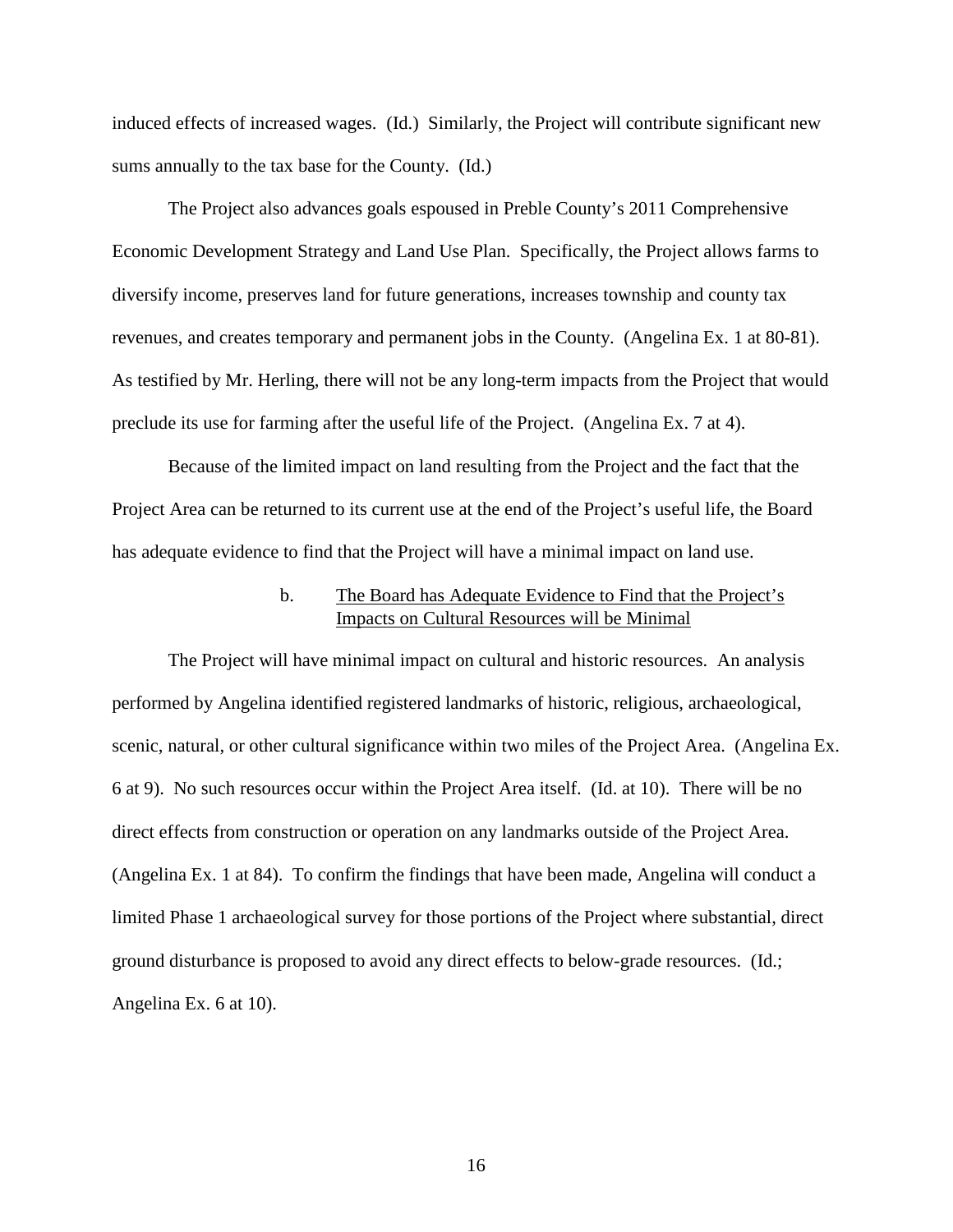Given the limited disturbance associated with Project, and the studies that Angelina has undertaken to date and will perform, the Board has adequate evidence to find that the Project will have a minimal impact on cultural resources in the Project Area and surrounding area.

## c. The Board has Adequate Evidence to Find that the Project's Impacts on Visual Resources will be Minimal

Results of a Visual Resource Assessment ("VRA") performed on Angelina's behalf showed that solar panels could only be potentially visible from approximately 16.79% of the 5 mile visual study area, and the proposed substation could potentially be visible from only 9.7% of the study area. (Angelina Ex. 12 at 4). The Project will not be visible from the two communities in the general vicinity of the Project Area, Fairhaven and College Corner. (TR at 204-205). In fact, views of the Project will be minimal at distances beyond 0.5 miles. (Angelina Ex. 12 at 7). Mr. Robinson testified specifically that, beyond 0.5 miles, "discernible equipment starts to go away and you can't tell what it is; you can't see individual components anymore." (TR at 206).

As Mr. Robinson testified, the VRA is a conservative analysis of visibility. (TR at 182). The results of the VRA take into account both topography and vegetation, and are not generally dependent on deciduous trees having foliage, because hedgerows that are thicker than one tree trunk will provide some screening. (Id. at 188). In addition, Mr. Robinson clarified that the use of the term "visible", in context of the VRA, and particularly with respect to visibility outside of 2.5 miles, "it's not individual Project equipment that you can discern or see with your naked eye, but you may be able to make out some type of line against the background or something like that; but being able to tell it's a solar Project from that far away or discern any type of Project equipment is very difficult." (TR at 203).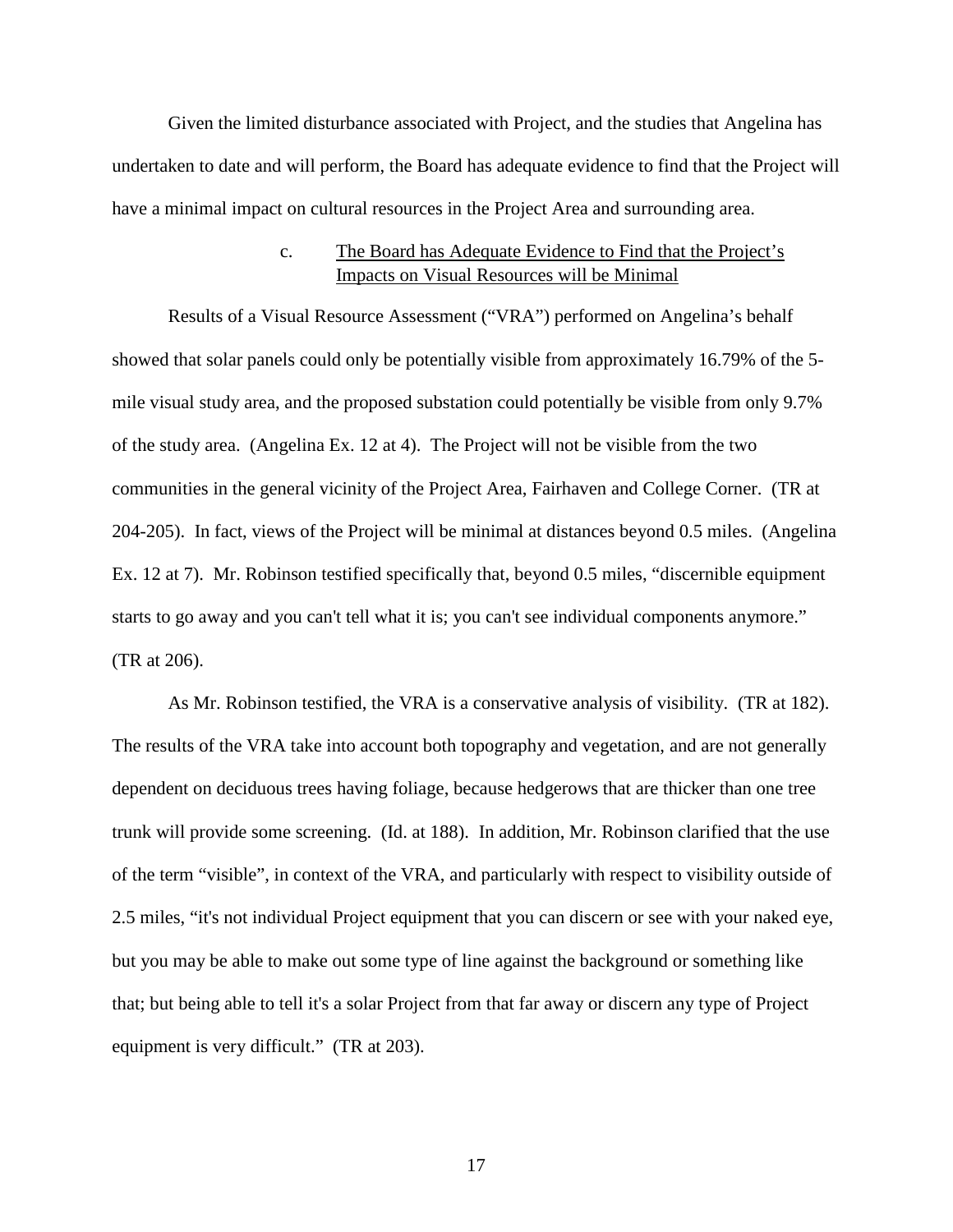Despite the modest visibility of the Project, Angelina still intends to implement visual mitigation measures to minimize any potential impact, including impact to locations adjacent to the Project Area. These mitigation measures include the proposed use of vegetative buffers to screen portions of the Project. (Angelina Ex. 12 at 5).

As required by the Joint Stipulation, a landscape plan will be included as part of the final design for the Project and will be submitted to Staff prior to the start of construction. (Joint Ex. 1 at 7, Condition 11). As testified by Mr. Robinson, the landscape plan will include the use of various screen modules EDR has developed, including those that provide, as appropriate: 1) roadside pollinator habitat by utilizing native seed, 2) vertical softening of views through clustered arrangements of native shrubs and trees, or 3) adjacent resource screening that creates a hedgerow of mixed deciduous and evergreen native material, depending on the character and sensitivity of the adjacent land use. (Angelina Ex. 16 at 2). Use of native shrubs and plantings will not completely screen views of the Project, but instead would serve to soften the overall visual effect of the Project and help to better integrate the Project into the surrounding landscape. (Id.) As Mr. Robinson testified, 100% screening is not the goal because it "often looks awkward" and "does not fit the character of the landscape …." (TR at 199-200).

Plantings would be selected based on aesthetic properties, to match or complement the existing vegetation at a given location. (Angelina Ex. 12 at 6). In addition to helping to blend the Project into the surrounding landscape, use of native plant species would also provide environmental benefits to the local animal and insect communities. (Id.)

Based on the results of the VRA, as well as Angelina's commitment to mitigation of visual impact, the Board has sufficient evidence to find that the Project will have minimal impact on visual resources.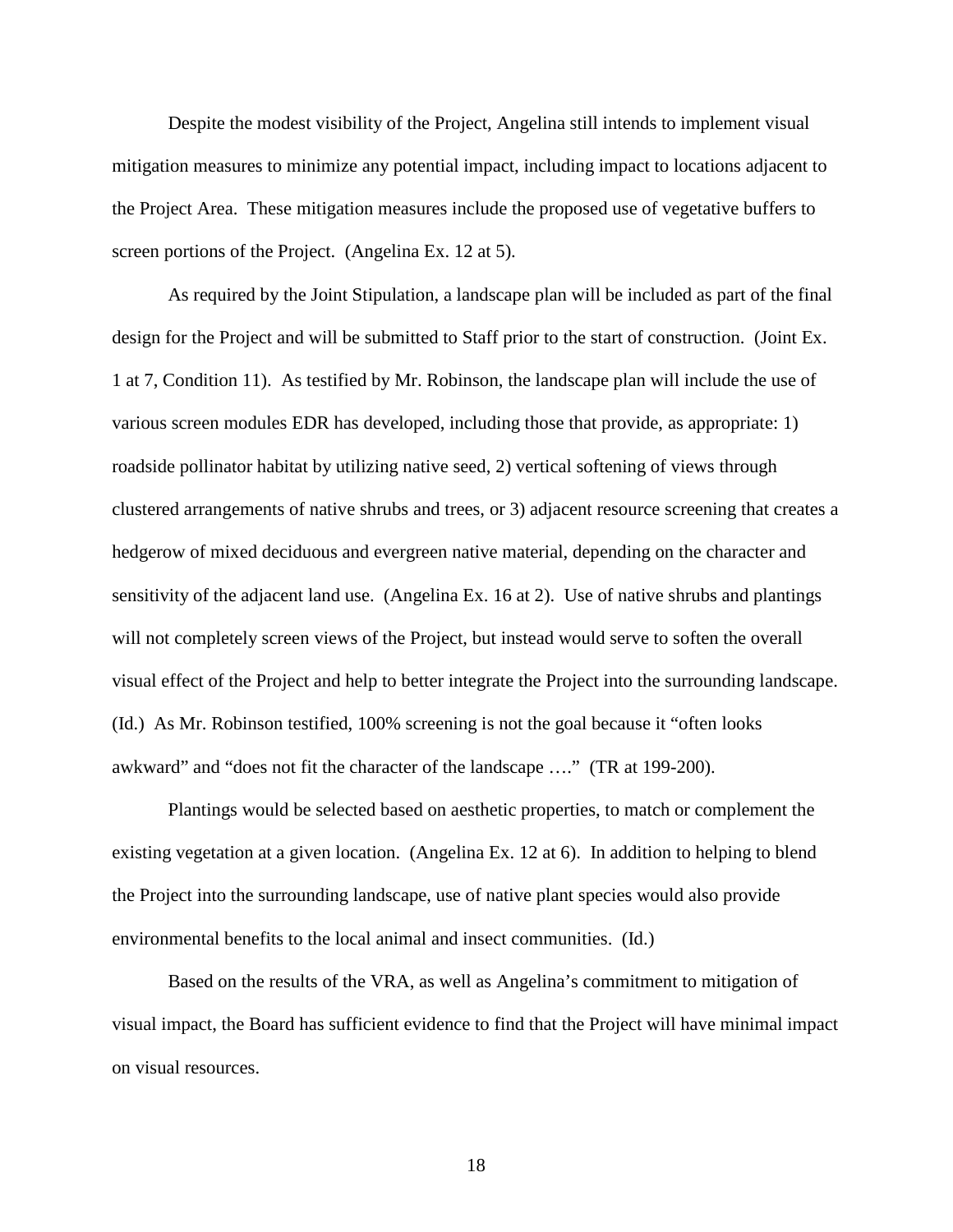### *2. Ecological Impacts*

Angelina identified the ecological impacts of the Project in its Application and through direct testimony at the evidentiary hearing. Ecological impacts may be broadly divided into five categories: surface waters, threatened and endangered species, other wildlife, vegetation and noxious and invasive weeds, and soil and water impacts. Angelina's Application, the Staff Report of Investigation and the testimony in this proceeding provide sufficient evidence to allow for a finding that the Project will have a minimal ecological impact. The Project is proposed to be primarily built on land that has already been disturbed seasonally/annually for agriculture. The Project's most significant impact will come from the conversion of land used for agriculture to land used for the solar panel arrays. Mr. Rupprecht testified that Angelina has designed the Project to avoid and minimize impacts to wetlands, waterbodies, woodlots, and aquatic and terrestrial wildlife species where possible. (Angelina Ex. 13 at 8).

## a. The Board has Adequate Evidence to Find that the Project's Impacts on Surface Waters will be Minimal

The Project will have a minimal impact on surface waters. There are 1.19 acres of wetland located within the Project Area, but there will be no wetland impacts resulting from the Project. (Angelina Ex. 13 at 5). A total of six non-wetland waterbodies are located in the Project Area. There will be no impacts to these waterbodies, due in part to the use of mitigation measures, such as horizontal directional drilling ("HDD"). (Id. at 5-6).

The Board has adequate evidence to find that the Project's impact on surface waters will be minimal.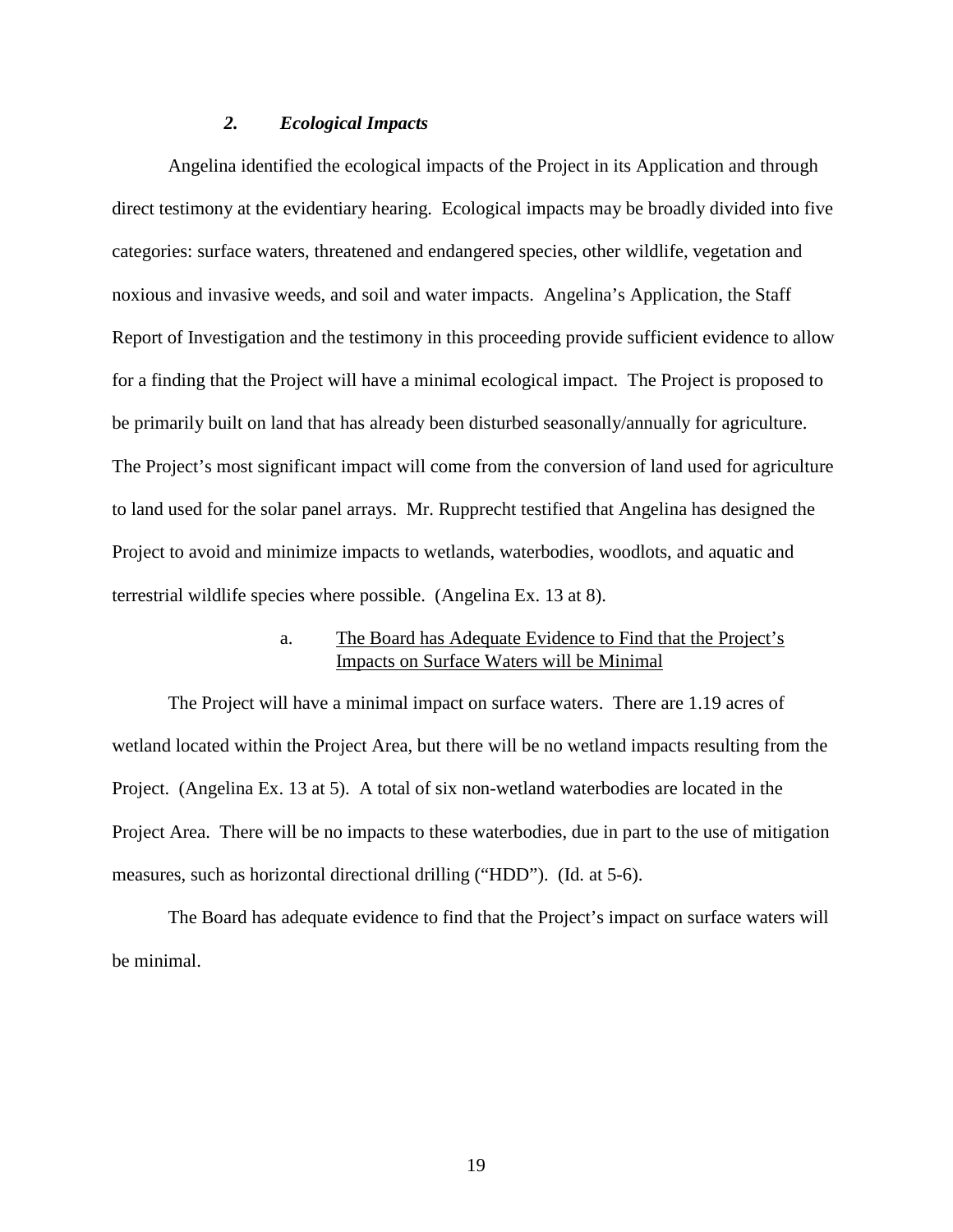# b. The Board has Adequate Evidence to Find that the Project's Impacts on Threatened and Endangered Species will be Minimal

The Project will not have a significant impact on any RTE species. Based on a review of publicly available data, the Project Area and the surrounding area within a ¼-mile buffer are not expected to provide significant or permanent habitat for any listed or other RTE species, as testified by Mr. Rupprecht. (Angelina Ex. 13 at 4). During Cardno's November 2017 and April 2018 field surveys, no RTE species were identified. (Id.; TR at 209-210). The historic range of the endangered Indiana bat and threatened northern long-eared bat, state threatened Sloan's crayfish, and federal threatened/state endangered eastern massasauga rattlesnake includes the Project Area. (Staff Ex. 1 at 18).

As testified by Mr. Rupprecht, "the Project has no proposed tree clearing that would affect [Indiana bat] habitat." (TR at 215). This is because the Project will only involve clearing 0.07 acres of trees, which "will not represent a change in the habitat for bats." (Id.) However, to avoid any possible adverse impact to the Indiana bat or northern long-eared bat, and in compliance with Joint Stipulation Condition 19, Angelina will "adhere to seasonal cutting dates … unless coordination with … ODNR and USFWS allows a different course of action." (Joint Ex. 1 at 9). No impact to either the Sloan's crayfish or eastern massasauga rattlesnake is anticipated from the Project due to the absence of impact to surface waters and wetlands. (Staff Ex. 1 at 18).

Based on the RTE evaluations performed for the Project, the Board has adequate evidence to find that the Project's impact on RTE species will be minimal.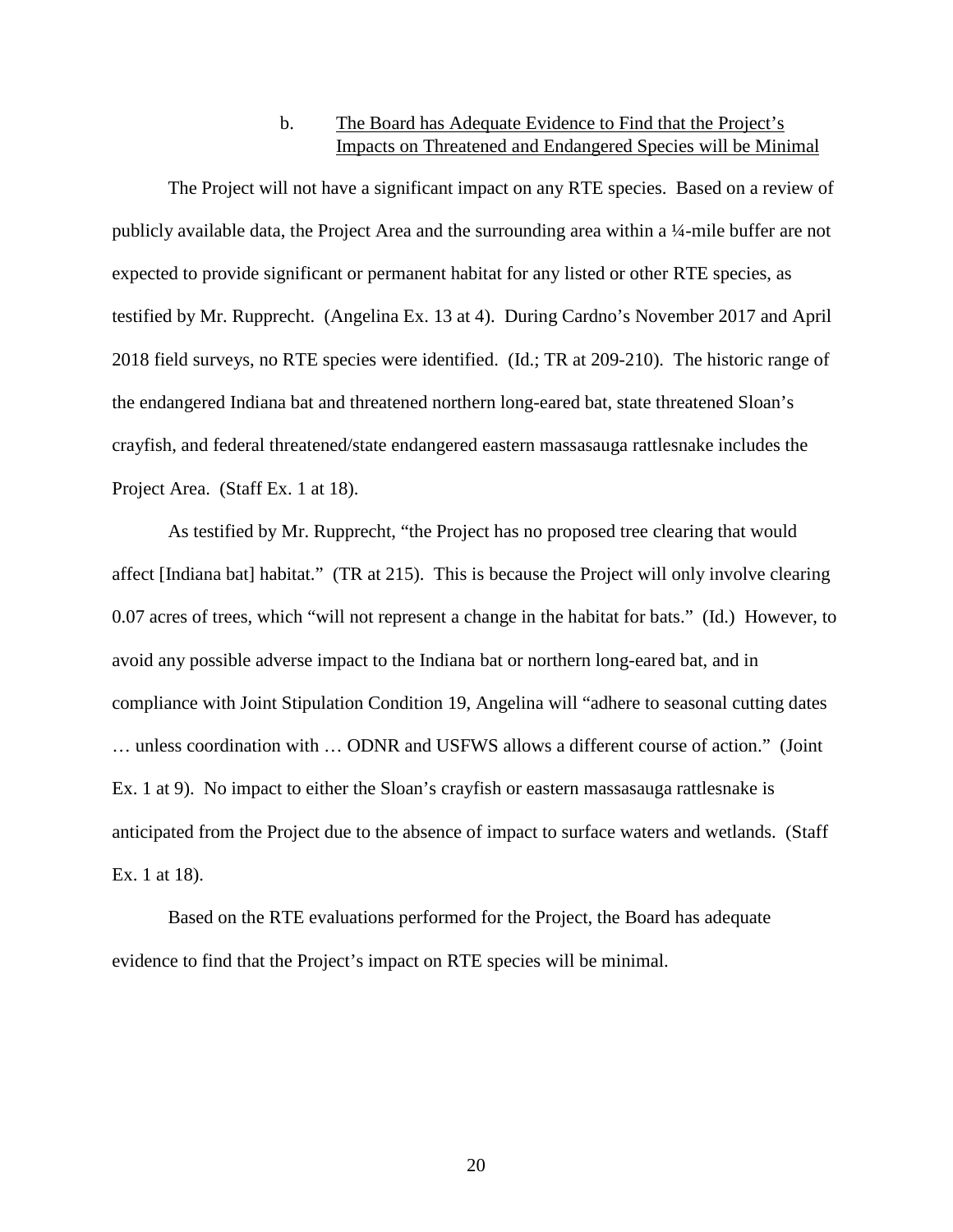# c. The Board has Adequate Evidence to Find that the Project's Impacts on Other Wildlife will be Minimal

In addition to avoiding impact to RTE species, Angelina also evaluated what impact the Project would have on other wildlife in the area. Angelina's consultant Cardno "found that the Project would not significantly impact wildlife or wildlife habitat." (Angelina Ex. 13 at 6). The Project has been designed to locate the majority of infrastructure within active agricultural land, which only provides habitat for a limited number of wildlife species. (Id.)

Mr. Rupprecht testified that on a landscape scale, there is abundant availability of similar agricultural fields within the Project Area and surrounding area that can be used as similar habitat. (Angelina Ex. 13 at 6). In addition, the Project Area and ¼-mile buffer are not known to provide significant habitat for sensitive bird species. (Id.) The few birds and mammals that may forage within these fields would likely avoid these areas that are being disturbed by construction of the Project. (Id.). Due to this lack of adequate habitat in the immediate Project Area, it is likely many birds and wildlife will opt for higher quality habitat nearby for roosting, foraging and breeding.

Mr. Rupprecht also led a multi-person Cardno team, including wildlife biologists and statisticians, which determined that deer in the area surrounding the Project Area would increase by less than 5%, or 0.01 deer per acre, as a result of construction of the Project, and assuming that all deer are excluded from the Project Area. (Angelina Ex. 13 at 2, 7; TR at 218, 222).

In arriving at that conclusion, Cardno conducted a detailed study. Cardno first determined that sufficient information on deer population was available to perform such an analysis because deer are a resource managed by the Ohio Department of Natural Resources. (TR at 218). Having determined that, Cardno next identified a study area of two miles, because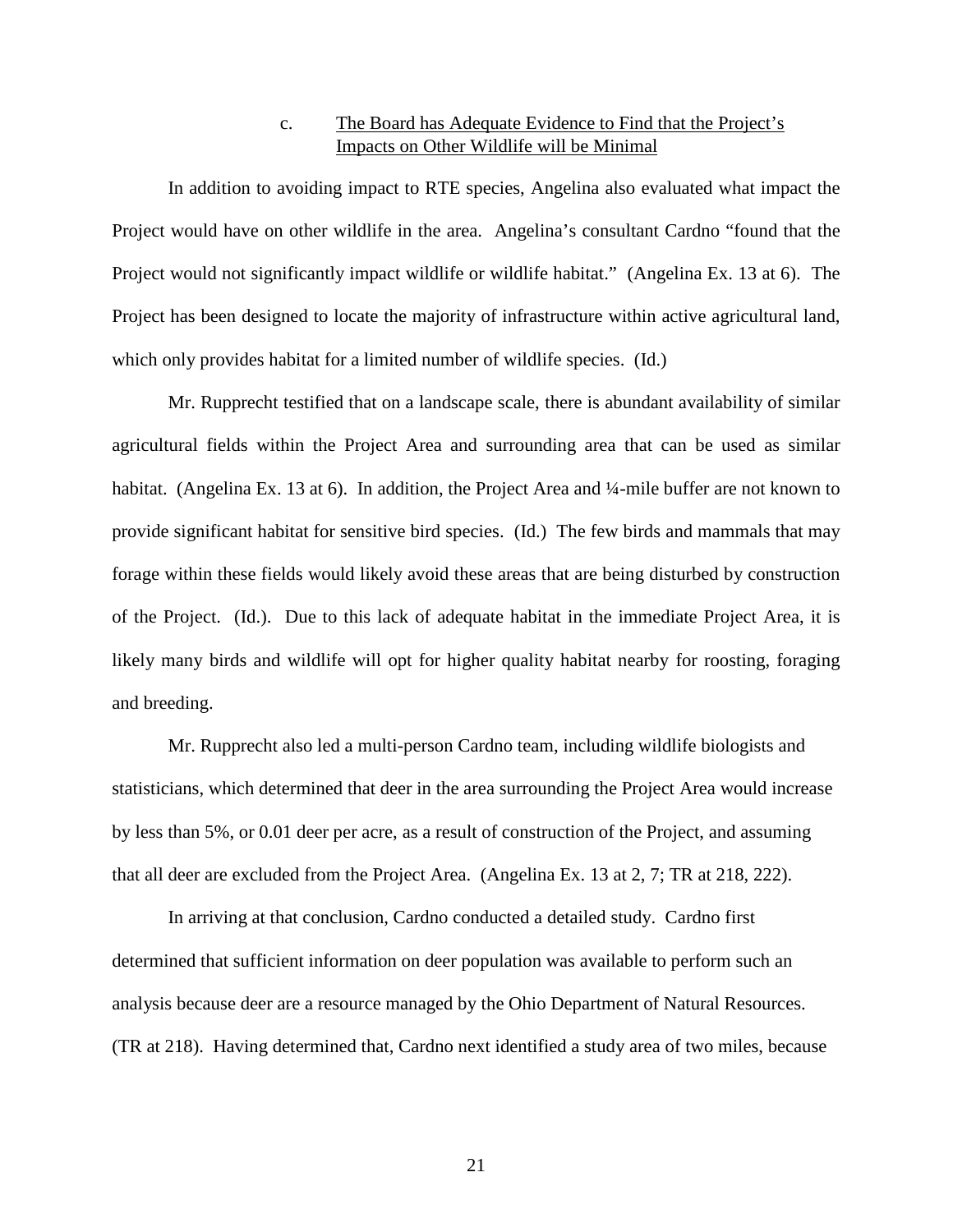the home range of deer ranges from ½ mile to two miles, based on Cardno's research. (TR at  $219$ <sup>2</sup>

Inside the two mile study area, Cardno used the federal National Land Cover Database to identify the various land uses within the study area, including the Project Area. (Id.) After identifying the land uses in the study area, Cardno assigned each land use a "habitat utilization factor," which is a measure of how intensely a deer actually uses a particular land use type. (Id.) Cardno developed the habitat utilization factors for this study based on its own research and using its experience on other energy projects, including projects in Ohio, North Carolina, and Virginia. (TR at 219, 222).

As an example of the assignment of habitat utilization factors, a wooded area would receive a habitat utilization factor of 1 (or 100%), because it is a "home area" for deer. (Id. at 219-220). Other types of land uses, such as residential lawns or agricultural areas, were assigned different (less intensive or lower) habitat utilization factors. (TR at 220).

Simultaneous with the determination of the habitat utilization factors, Cardno also determined the overall average density of deer in Preble County, using data from the U.S. Department of Agriculture. (TR at 220). Using this data, Cardno determined that there were approximately 15 deer per square mile in Preble County. (Id. at 221). To confirm that this number was accurate, Cardno reviewed ODNR deer data. (Id.) ODNR does not directly report deer population on a county by county basis, but has estimated that, state-wide, there are 725,000 deer in Ohio. (TR at 221). Dividing 725,000 deer by the 44,000 square miles in Ohio gives an

 $<sup>2</sup>$  In his testimony, Mr. Rupprecht initially referred to a 5 mile home range and 5 mile study area, but then corrected</sup> his misstatement later in his testimony, testifying that "I'm correcting that our analysis was for 2 miles, not 5 miles; I misspoke. So the range of deer ranges quite a bit. There's a lot of literature out there that say deer may range quite a bit, but we've found the home bounding of deer is between a half mile and 2 miles, not 5 miles, so I just want to make sure that is clear. And so, therefore, the calculations that we did as far as the land use and everything, this analysis was for 2 miles." (TR at 234-235).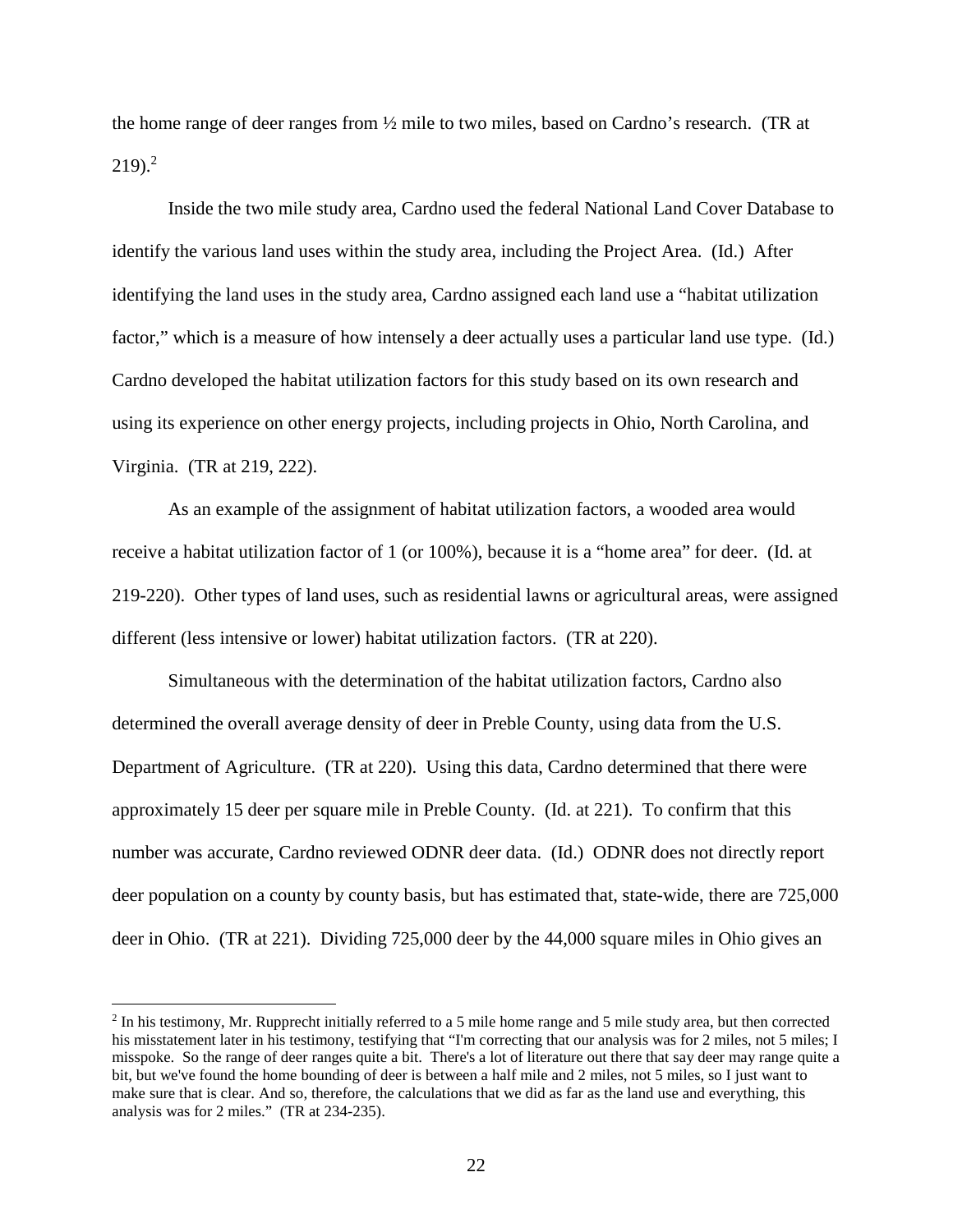estimated state-wide deer density of 16 deer per square mile. (Id.) Based on ODNR hunting data, Cardno determined that Preble County is actually on the lower end of deer density in Ohio, thus, Cardno felt that the 15 deer per square mile estimate from the U.S. Department of Agriculture was accurate. (TR at 221-222).

Using the 15 deer per square mile density estimate combined with the habitat utilization factors and the land use information, Cardno conducted an analysis using:

the number of deer that you believe are in that [2]-mile radius and then you determine how many deer are inside the actual buildable area. Then you take out that buildable area, which is 827 acres of agricultural land, and then redistribute those deer within the [2-mile radius], still keeping the original density there and saying what is that increase in density, what is that increase or change from the Project Area no longer being [available] for forage. In this particular case, we got a result of less than 5 percent.

(TR at 222-223).

When Cardno performed this analysis, it did not assume that deer would be evenly distributed into the area surrounding the Project Area. Instead, Cardno's analysis assumed "more deer went into the wooded areas or more deer went into other agricultural areas as those received higher utilization factors versus factors related to lower or medium-density areas." (Id. at 224). The less than 5% increase is consistent across the various land uses in the 2-mile study area because "when we calculated the total number of deer in the [Project Area], it was based on the habitat utilization. When you redistribute them, you're redistributing them at the same rate so, therefore, the percent change would be identical for all those different categories." (Id.)

In addition, Mr. Rupprecht testified that the displacement that would be caused by the construction of the Project would be no different from the displacement that deer currently experience during the annual tilling and harvesting of the agricultural fields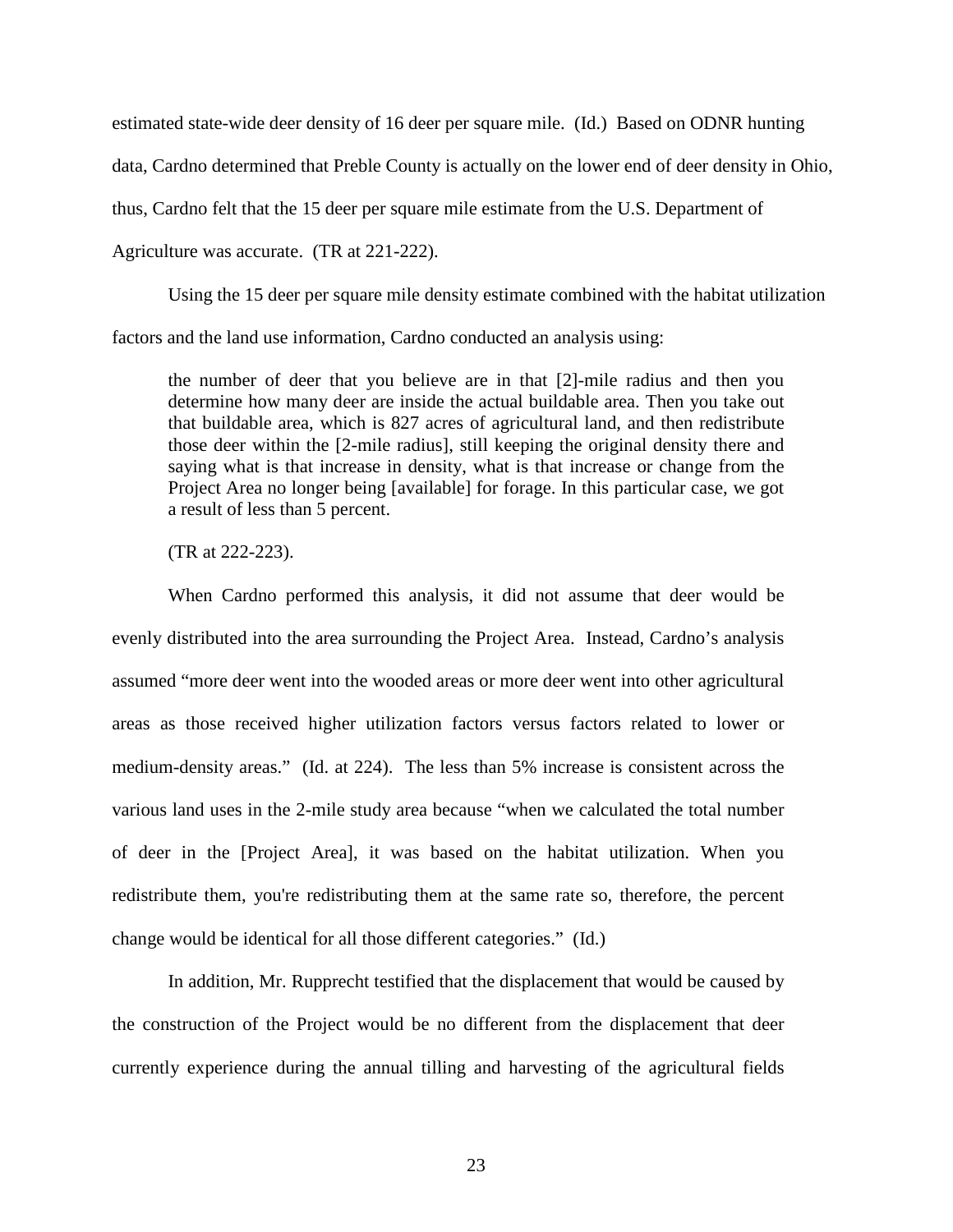composing the Project Area. (TR at 226-227). Thus, in the short-term, areas closest to the Project Area may experience a similar effect from deer that they already experience, but in the long-term, there will not be an issue from deer displacement. (Id. at 227). The overall density estimate described above does not vary with the season, but, as Mr. Rupprecht testified, "when you think about year to year and throughout entire seasons, developing an average to say what the deer population is at any given time, I think, is a fair estimate and a fair assumption." (TR at 230).

Mr. Rupprecht further testified that even though Cardno used deer population as the basis for its less than 5% increase estimate, other wildlife, including coyotes, would likely have the same reaction as deer to the construction of the Project, and thus the conclusion could be applied to other terrestrial species. (TR at 231).

Thus, because the Project Area is composed of relatively low quality wildlife habitat, the actual increase in wildlife that is displaced into the surrounding area will be minimal, despite the fact that the Project Area is largely surrounded by similar habitat.

The Board has adequate evidence to find that the Project's impact on non-RTE wildlife will be minimal.

# d. The Board has Adequate Evidence to Find that the Project's Impacts on Vegetation will be Minimal and that the Project will not contribute to Noxious and Invasive Weeds

Construction of the Project will only involve a minimal amount of tree clearing, conservatively estimated to be 0.07 acres. (Angelina Ex. 1 at Exhibit G at 3-1; Staff Ex. 1 at 18). The vast majority of the trees in the Project Area, especially the woodlots, will not be disturbed by the construction of the Project. (Angelina Ex. 1 at 73). Mr. Rupprecht testified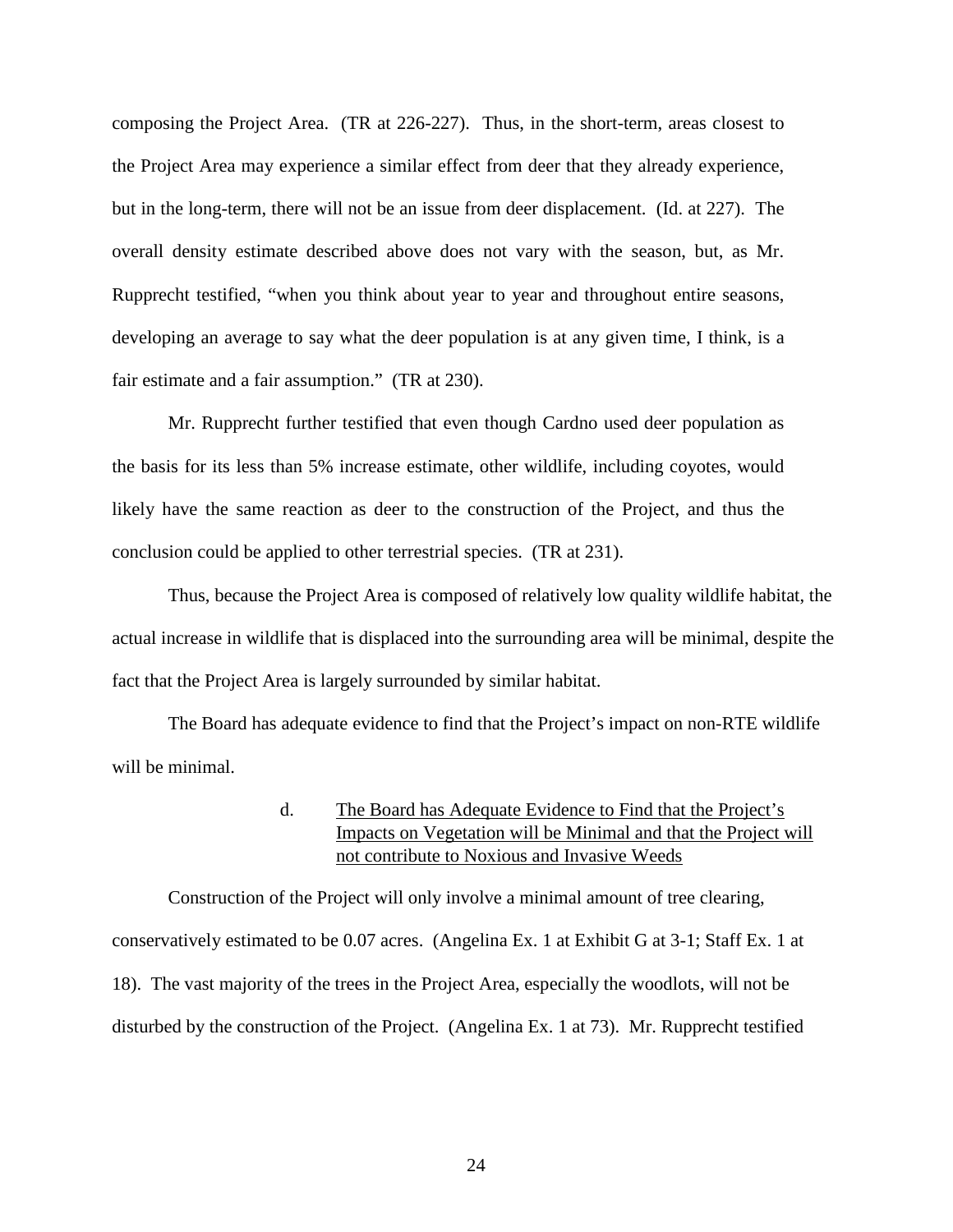that "the estimate of .07 acres is probably an overestimate of the total amount of clearing, so I would say the amount of clearing is extremely minimal." (TR at 215).

Angelina also will be adding vegetation to the Project Area, as testified by Mr. Robinson. Plantings may include 1) roadside pollinator habitat by utilizing native seed, 2) vertical softening of views through clustered arrangements of native shrubs and trees, or 3) adjacent resource screening that creates a hedgerow of mixed deciduous and evergreen native material, depending on the character and sensitivity of the adjacent land use. (Angelina Ex. 16 at 2). In addition, as noted by Mr. Waterhouse, areas inside of the Project Area will be planted with vegetative ground cover. (TR at 150).

Angelina is committed to the control of noxious weeds, primarily through mechanical means (as opposed to the widespread use of commercially-available herbicides). (Angelina Ex. 6 at 8; Angelina Ex. 1 at 75). Angelina, like others near the Project Area, will also be bound by Ohio law requiring the removal or destruction of noxious weeds upon notice. R.C. 5579.05. In addition, the Joint Stipulation requires Angelina, to the extent practicable, to purchase seed stock from a vendor recommended by the Ohio Seed Improvement Association. (Joint Ex. 1 at 9, Condition 18). Condition 18 in the Joint Stipulation is expansive, and reads as follows:

Prior to the preconstruction conference, the Applicant shall submit a vegetation management plan to Staff for review and confirmation that it complies with this condition. The plan would identify all areas of proposed vegetation clearing for the project, specifying the extent of the clearing, and describing how such clearing work would be done as to minimize removal of woody vegetation. The plan shall describe how trees and shrubs along access routes, at construction staging areas, during maintenance operations, and in proximity to any other project facilities would be protected from damage. The plan shall also describe the implementation and maintenance of pollinator-friendly plantings and describe any planned herbicide use. **The plan shall also describe the steps to be taken to prevent establishment and/or further propagation of noxious weed identified in OAC 901:5-37 during implementation of pollinator-friendly plantings.** The Applicant shall consult with the Ohio Seed Improvement Association prior to purchase of seed stock regarding the names of reputable vendors of seed stock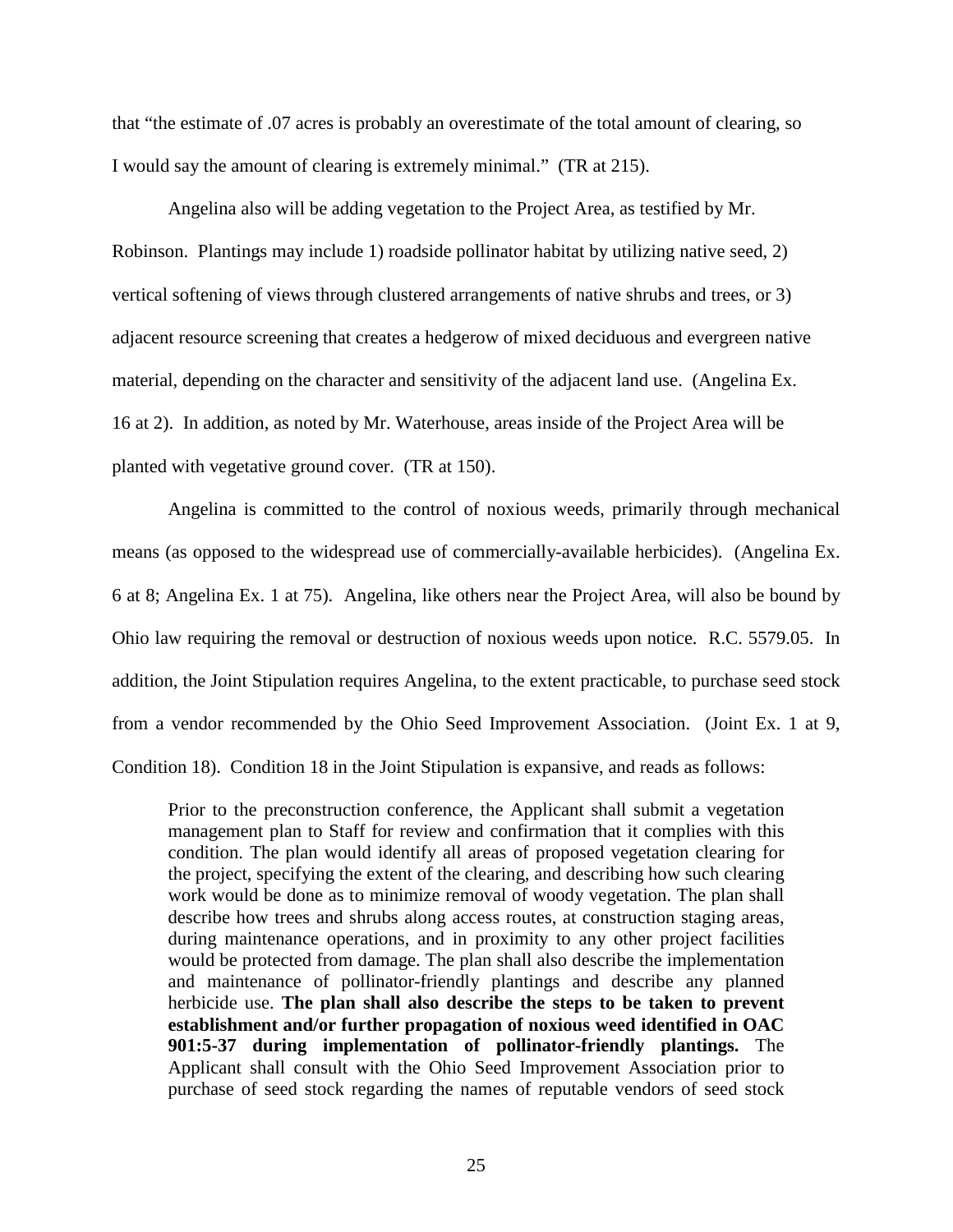and shall purchase seed stock used on this project from such recommended sources to the extent practicable and to the extent seed stock is available from such vendor(s).

(Joint Ex. 1 at 9) (emphasis added).

Based on the small amount of tree clearing associated with the Project, as well as the Project's commitments regarding ground cover and the control of noxious weeds, the Board has adequate evidence to find that the Project will have a minimal impact on vegetation and will not contribute to noxious or invasive weeds.

## e. The Board has Adequate Evidence to Find that the Project's Impacts on Soil and Water will be Minimal

There is no risk of either soil or water contamination from the panels to be used for the Project, as described in Mr. Herling's testimony. The panels are composed primarily of readily recyclable materials such as glass, aluminum, and copper. (Angelina Ex. 6 at 16). While there are some chemicals used in the panel manufacturing process, suppliers of solar panels that will be used for the Project have demonstrated that their products pass U.S. EPA's "Toxicity Characteristic Leaching Procedure" qualifying them as routine "solid" waste. (Id.; TR at 16). This includes Ohio-made solar panels based on cadmium telluride chemistry. (Angelina Ex. 6 at 16).

In his testimony, Mr. Herling explained that cadmium telluride is used "as a conductive material as a fine substrate in the panel itself." (TR at 45). Mr. Herling went on to note that cadmium telluride is a compound which, though it does contain the element cadmium, is a different substance with radically different properties than cadmium, specifically, cadmium telluride "has about three times the melting point and is non-water soluble or available." (TR at 46). Additionally, as testified by Mr. Herling, even though a solar panel, depending on design,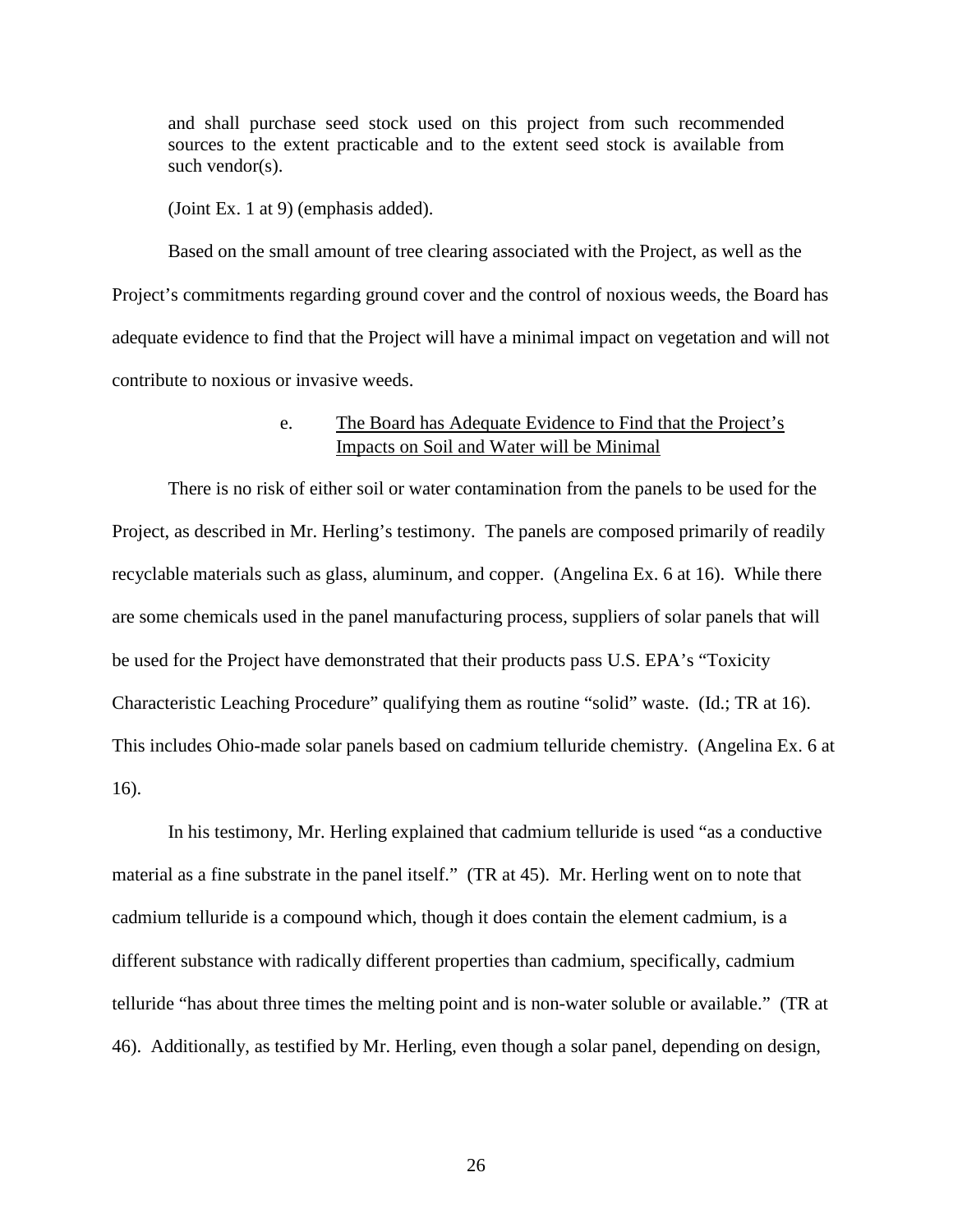may contain lead, that lead is "not [a toxic material] when encapsulated in layers of plastic and

glass in the solar panel." (TR at 46).

In response to questions from counsel for CCPC at hearing, Mr. Herling testified

regarding the frequency of tornados in Preble County, noting that the occurrence of tornados was

"vanishingly rare." (Id. at 47). In his direct testimony, Mr. Herling stated that:

"even if damaged by breakage or fire, solar panels are manufactured and constructed to be exceedingly unlikely to release any material to the environment necessitating soil or water remediation. Solar panels contain no liquids that can spill, and the semi-conducting material is full[y] encapsulated in tempered glass. Additionally, given the low profile of the Project, its components are not generally susceptible to high winds. While tornado-force winds may cause damage to the panels, that damage should not result in the release of anything to the environment which could cause negative impacts."

(Angelina Ex. 6 at 16).

Based on the benign nature of the panels, the Board has adequate evidence to find that the

Project will have a minimal impact on soil and water.

# *3. Public Services, Facilities, and Safety*

# a. The Board has Adequate Evidence to Find that the Project's Impacts on Traffic will be Minimal

Once operational, the Project will not significantly contribute to traffic on local roads.

(Angelina Ex. 1 at 76). State and local roads in the vicinity of the Project Area will experience

increased traffic during Project construction due to the delivery of materials and equipment.

(Angelina Ex. 1 at 36). As noted by Mr. Bonifas in his testimony, only a very small percentage

of the loads to be brought to the Project Area will be overweight or oversized loads, which are

those that exceed measurements established by the Ohio Department of Transportation

("ODOT"), and will require a special permit. (TR at 162, 165).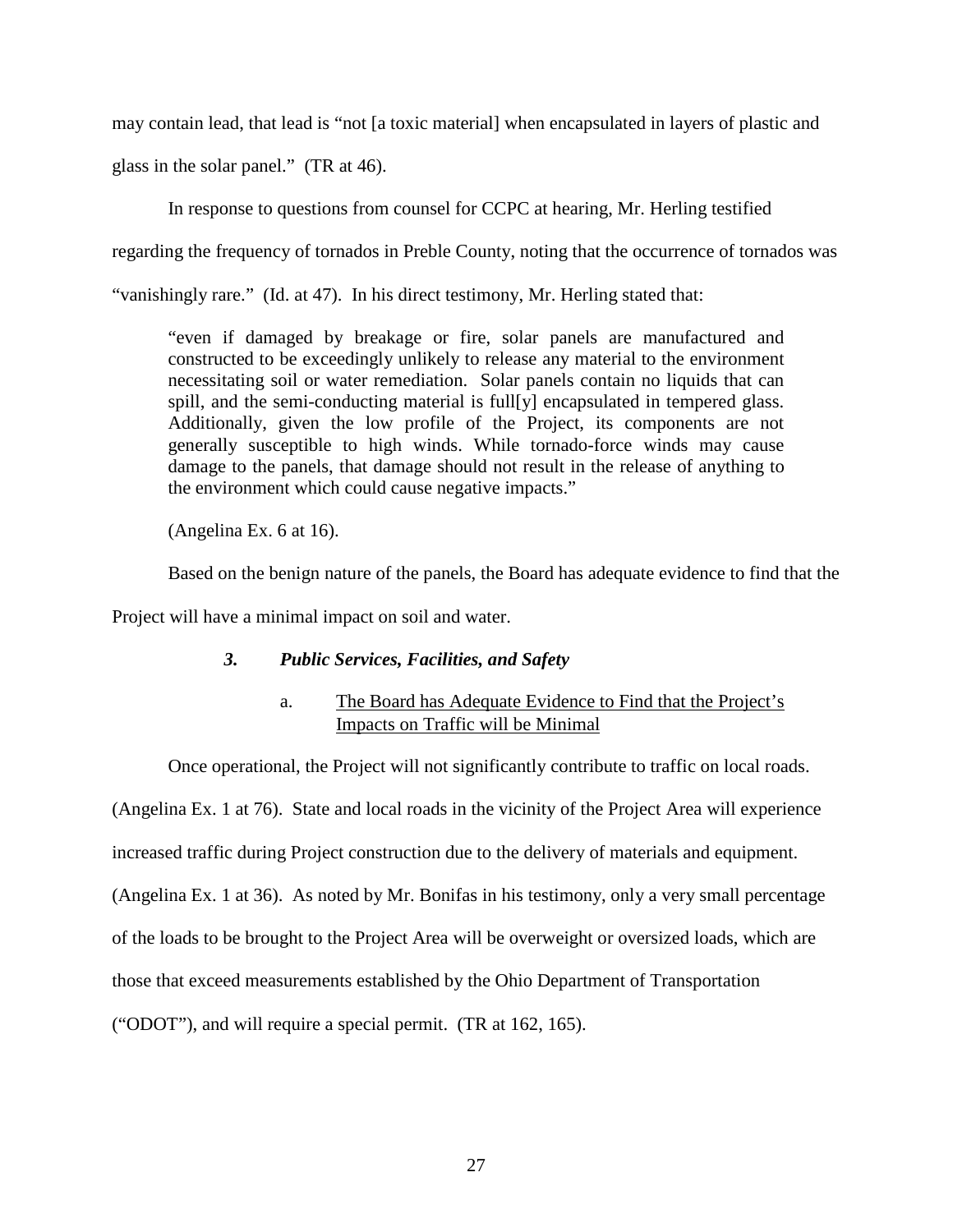A preliminary route evaluation study was performed for the Project by Hull &

Associates. (Angelina Ex. 1 at 36). Interstate 70 and U.S. Route 127 will be the primary roads to access the Project Area vicinity. (Angelina Ex. 1 at Exhibit D at 7). Local roadways are generally in good condition, (Angelina Ex. 1 at 36). Angelina will work with local officials to repair any damage to roads resulting from construction. (Id.) The Route Evaluation Study

# concluded that

"For the majority of the delivery vehicles that are of legal dimensions, no delays to local traffic should be experienced except where the delivery vehicles may need to travel on narrow roadways (less than 2 lanes in width). **However, the delays to local traffic should be minimal due to the low traffic volume in the Project Area.** When delivery vehicles are travelling on narrow roadways or when there is an occasional oversized vehicle, traffic control will be utilized to manage local traffic."

(Angelina Ex. 1 at Exhibit D at 7) (emphasis added).

Angelina will also work with the Preble County Engineer, the Trustees for the impacted

townships, and ODOT to ensure that any impacts to road surface conditions and traffic flow are

accounted for and rectified. (Angelina Ex. 1 at 36). Where possible, deliveries on single lane

roads to the Project will be limited despite low traffic volumes in and around the Project Area.

(Id.)

Summarizing the Project's impact on traffic, Mr. Bonifas testified that:

"[b]ased on the results of the Route Evaluation Study and my experience, I would not expect the construction or operation of the Project to have a negative effect on the travelling public. I would also not expect the construction or operation of the Project to have a negative effect on the condition of the local roadways that could not be maintained during construction or restored post-construction."

(Angelina Ex. 10 at 4).

In addition to the completed Route Evaluation Study, Angelina intends to implement a

traffic management plan, as required by Joint Stipulation Conditions 25 and 26. (Joint Ex. 1 at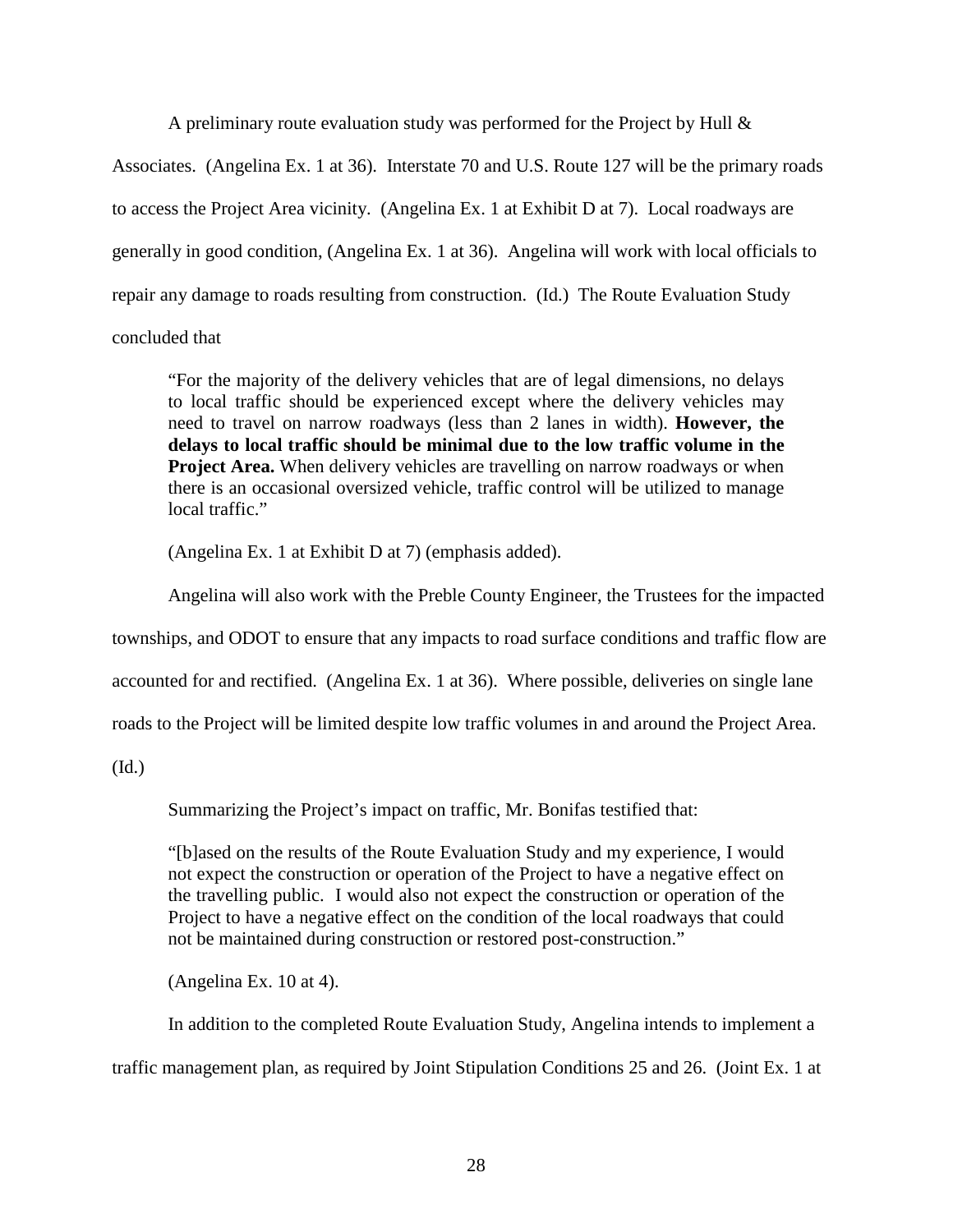10). Mr. Bonifas testified as to how the traffic management plan would handle movement of

oversize vehicles:

"an oversize load would need to get a permit, through ODOT, to transport that load and that permit would require there to be a route evaluated for that, a specified route. The oversize loads, depending on the size, would need to have escort vehicles and potentially other means of traffic control like flagging. **So if an oversize load, for the Project, were to encounter a piece of farm equipment at the same time, that should be avoided by the traffic plan, the escort vehicle, and the flagging.** 

\* \* \*

when they're moving an oversize load down the road, they're going to have a flagger go ahead and make sure the road is clear and they'll go to the next intersection and they'll hold traffic up until that vehicle gets to that point and then they'll leapfrog to the next intersection."

(TR at 167) (emphasis added).

Mr. Bonifas acknowledged that even with the traffic management plan,

construction of the Project may result in delays for other traffic on the road, but indicated

that "it would typically be a very short duration. It's just the time to move the truck down

the road." (Id. at 167-168).

Based on the record, the Board has adequate evidence to find that the Project's impact on

traffic will be minimal.

b. The Board has Adequate Evidence to Find that Construction Noise associated with the Project will have a Minimal Impact

Mr. Hessler, in his Noise Report produced for the Project, concluded that in contrast to other forms of power generation, sound emissions during construction of the Project are expected to be dramatically lower in magnitude and duration. (Angelina Ex. 1 at Exhibit E at 15). Some unavoidable disturbance is possible when the mounting posts are driven in but this activity will be fairly short-lived in any particular location. (Id.). Other sounds from trenching and road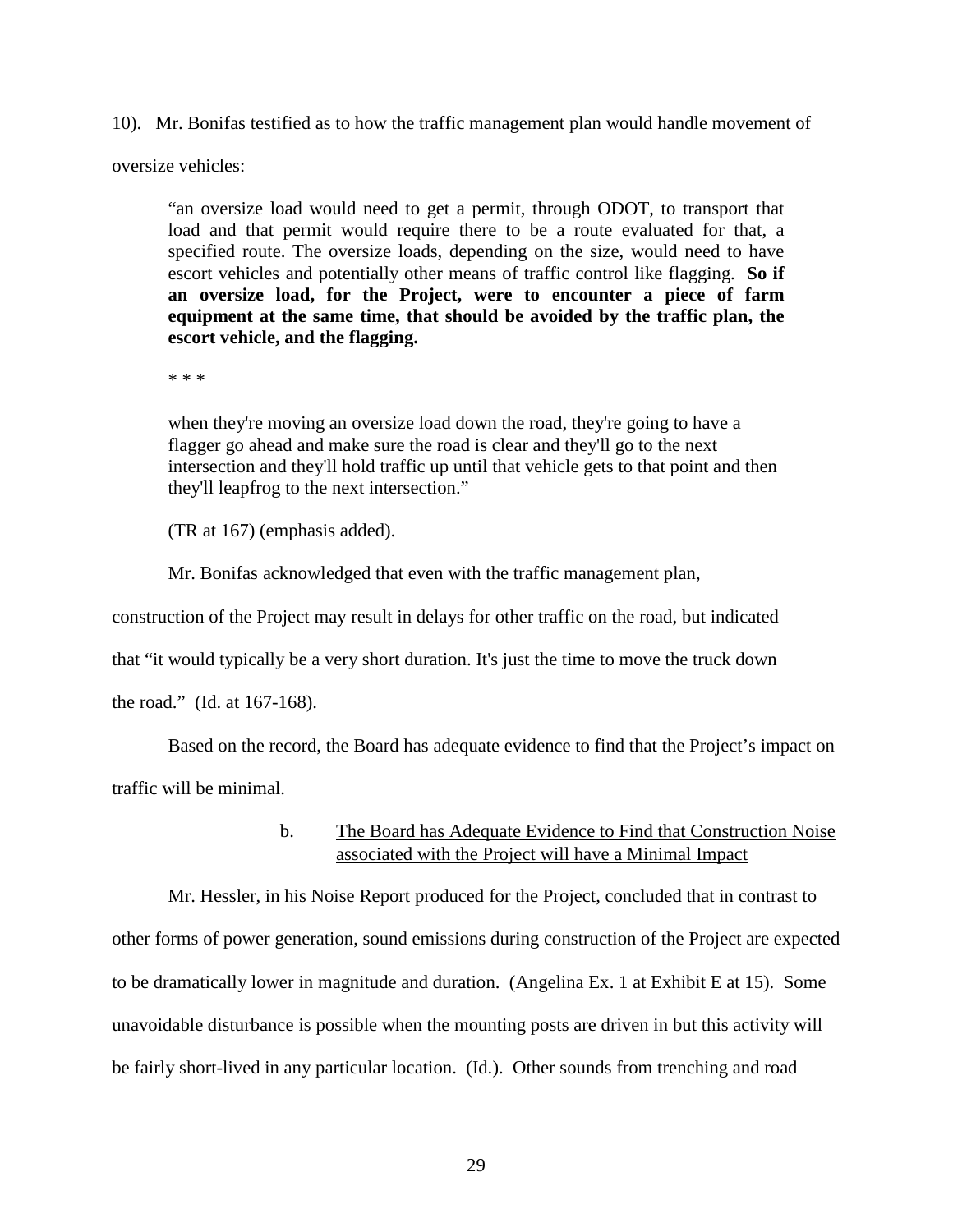building will also be brief in duration and will progress from place to place avoiding prolonged exposure at any specific location. (Id.)

In his testimony, Mr. Herling estimated that installation of posts throughout the **entirety** of the Project Area, not in any single location, would take 3-4 months. (TR at 63). Mr. Herling further estimated that a single crew of post installers would be able to install approximately 100- 200 posts every day, and that the actual installation of a single post would take under a minute. (Id. at 67, 130). The **majority** of the time in post installation is spent relocating machinery between post locations. (Id. at 130). Mr. Herling also noted that multiple crews would be at work installing posts at a given time. (TR at 69-70).

Although there are existing intermittent sources of noise as a result of agricultural operations near the Project Area, Angelina will mitigate construction noise by employing best management practices, including limiting the hours of construction, maintaining vehicles in proper working condition, and working with the local community to advise residents of those periods when sustained construction activity is expected to take place in relatively close proximity to their homes. (Angelina Ex. 1 at 59).

The Project will not involve extensive excavation or other earth-moving work or construction of significant concrete foundations. (Angelina Ex. 1 at 57). Although numerous piles will be driven, they likely will be only to a depth of less than ten (10) feet and the activity will be relatively brief at any particular location. (Id.) Table 6.0.1 of the Noise Report provides representative sound levels from construction equipment at 50 feet, which may be conservatively interpreted as the site property boundary. (Id.) In general, the Noise Report concluded that construction-related noise would be modest and intermittent, and would result in only minimal, unavoidable impacts. (Id.)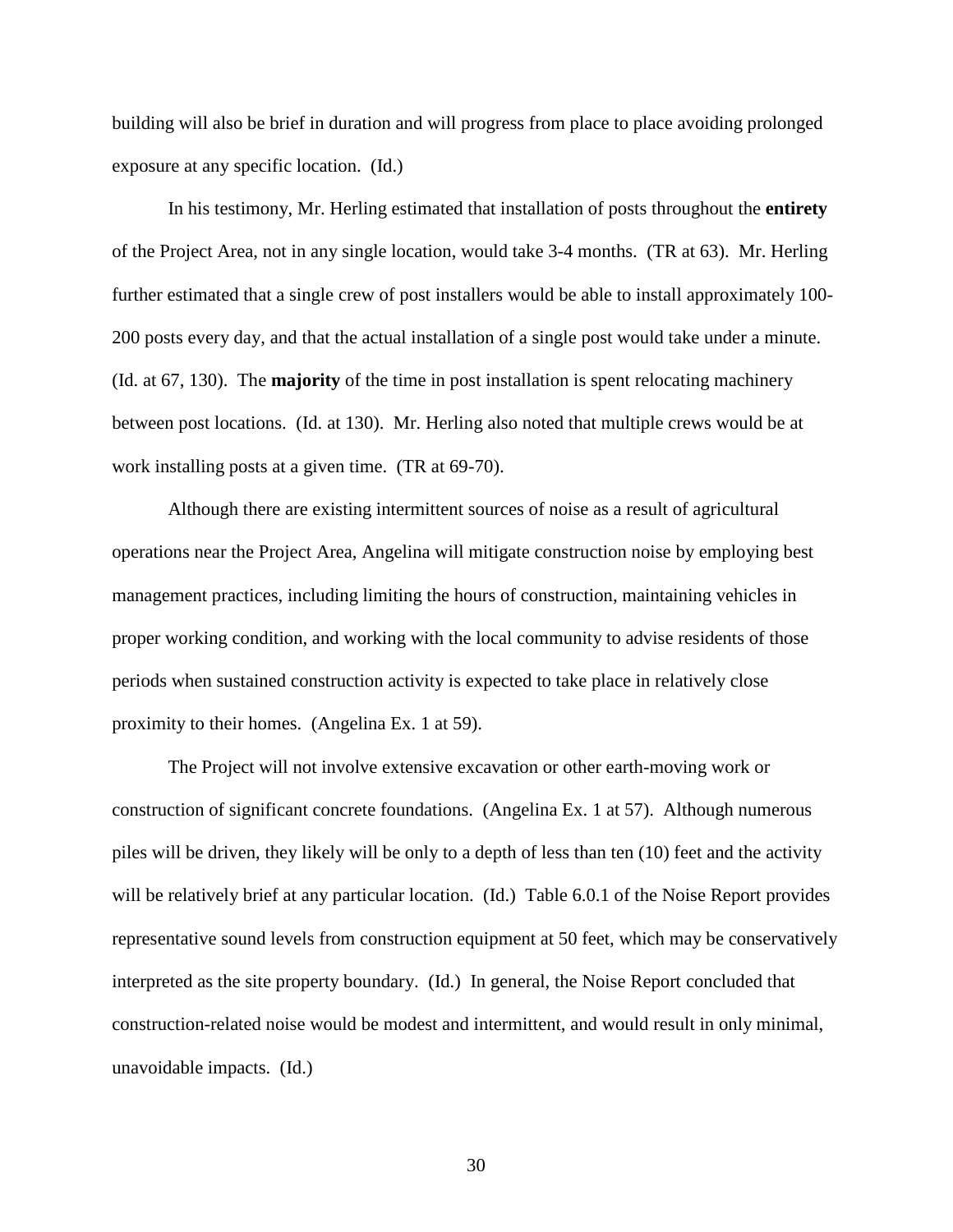In addition to the mitigation and temporary duration of construction noise described

above, the Joint Stipulation requires that:

General construction activities shall be limited to the hours of 7:00 a.m. to 7:00 p.m., or until dusk when sunset occurs after 7:00 p.m. **Impact pile driving shall be limited to the hours between 9:00 a.m. and 7:00 p.m. Monday through Friday**; hoe ram and blasting operations, if required, shall be limited to the hours between 10:00 a.m. and 4:00p.m., Monday through Friday. Construction activities that do not involve noise increases above ambient levels at sensitive receptors are permitted outside of daylight hours when necessary. The Applicant shall notify property owners or affected tenants within the meaning of Ohio Adm. Code 4906- 3-03(B)(2) of upcoming construction activities including potential for nighttime construction.

(Joint Ex. 1 at 7, Condition 10) (emphasis added).

Mr. Hessler testified that "[t]hese time limitations and the fact that construction activities move around the site and are not concentrated in any one area for a long period of time should reasonably minimize any impact." (Angelina Ex. 20 at 4).

Given the short duration of construction and the limitations on the time for construction activities (including pile driving), the Board has more than adequate evidence to find that the Project's construction noise will have a minimal impact.

# c. The Board has Adequate Evidence to Find that Operational Noise associated with the Project will have a Minimal Impact

The Board may also make a finding that operational noise from the Project will have a minimal impact on the surroundings. In all of Mr. Hessler's experience, he has "never heard of any complaints of a solar project. I can't even think of any papers or anything, anybody even talking about solar projects at acoustics conferences." (TR at 265). Mr. Hessler has nearly 30 years of acoustics experience, regularly attends conferences and reviews trade journals related to acoustics, and has worked on solar projects other than the Project. (Id. at 264-265).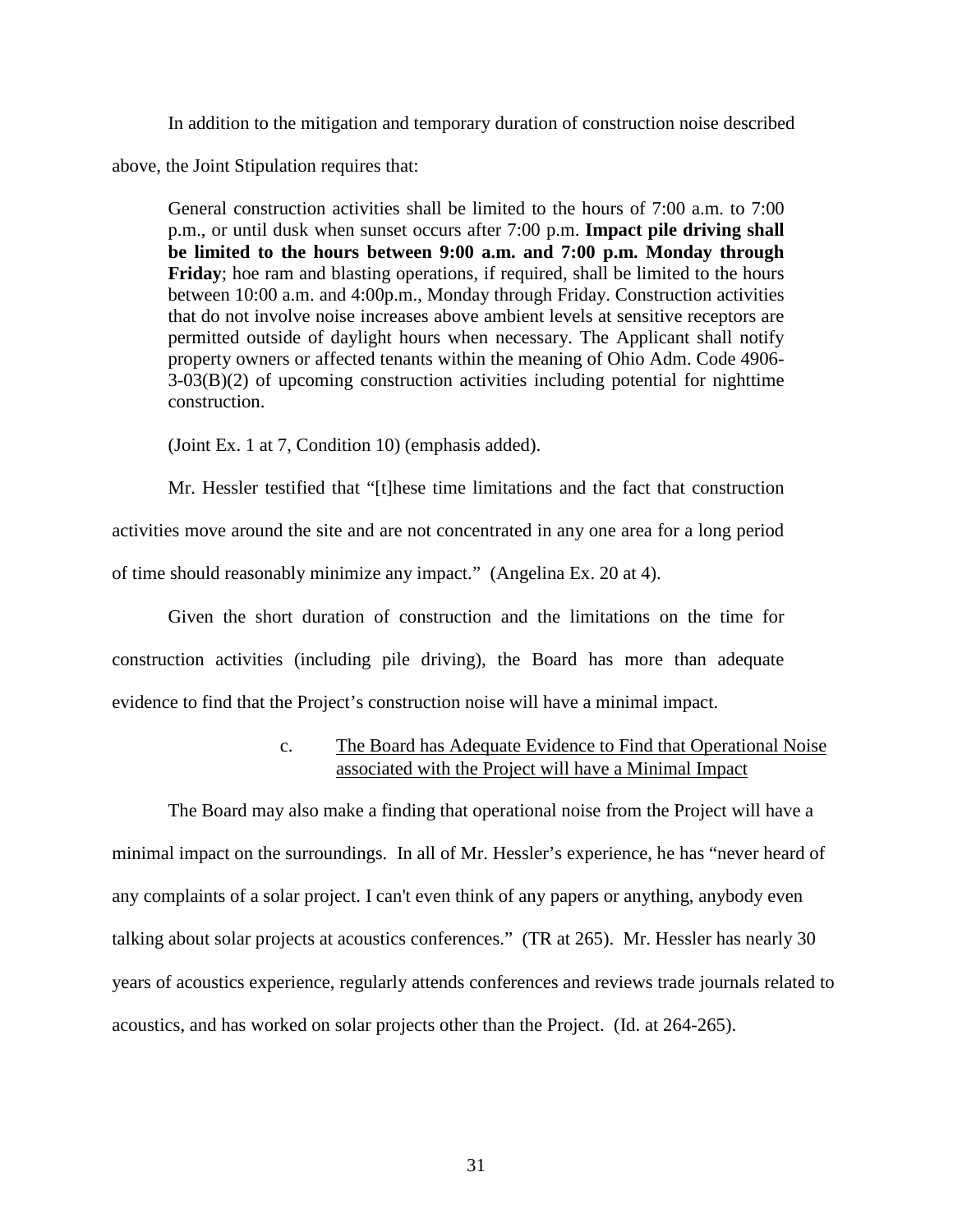The only significant source of operational noise from the Project will be the substation and associated transformer. (Angelina Ex. 1 at 58). Modeling performed by Mr. Hessler concluded that, at the nearest non-participating residences to the substation location, modeled noise levels from the substation would be "comparable to or below the existing environmental sound level, which means in qualitative terms that there will be no, or no significant, change in what is audible at the houses." (Angelina Ex.  $14$  at 3).<sup>3</sup>

In conducting his modeling, Mr. Hessler compared projected noise emissions from the transformer with the daytime L90 (near minimum) sound level in the area, which he determined via field survey to be 31 dBA. (Angelina Ex. 1 at Exhibit E at 2). Mr. Hessler also determined that the daytime Leq (average) for the Project was 39 dBA. (Angelina Ex. 20 at 5). "Daytime", for the purposes of Mr. Hessler's evaluation, is from 7:00 a.m. to 10:00 p.m. (TR at 263). Mr. Hessler conducted his background sound measurements to capture the existing sounds levels in the immediate vicinity of the proposed site of the Project substation. (Angelina Ex. 20 at 5). At the time Mr. Hessler performed his sound survey, "no transformers were present in [the point of interconnection substation], which appeared to be a switching station, nor were there any audible sound emissions from it at the monitoring location." (Id.)

The L90 level determined by Mr. Hessler represents the "sound level exceeded 90% of the time over each measurement period. Put another way, this level captures the quietest (not necessarily consecutive) 1 minute of each 10 minute interval making it a conservative measure of the near-minimum background sound level." (Angelina Ex. 1 at Exhibit E at 4). The L90 is distinct from the Leq, which is the average background sound level in an area, and is a higher number than the L90. (Id. at Exhibit E at 5). The Leq is considered to be "a more typical or

<sup>&</sup>lt;sup>3</sup> There is also a participating residence (the home of the owner of the property on which the substation is to be located) 400 feet away from the proposed substation location. (Angelina Ex. 1 at Exhibit E at 2).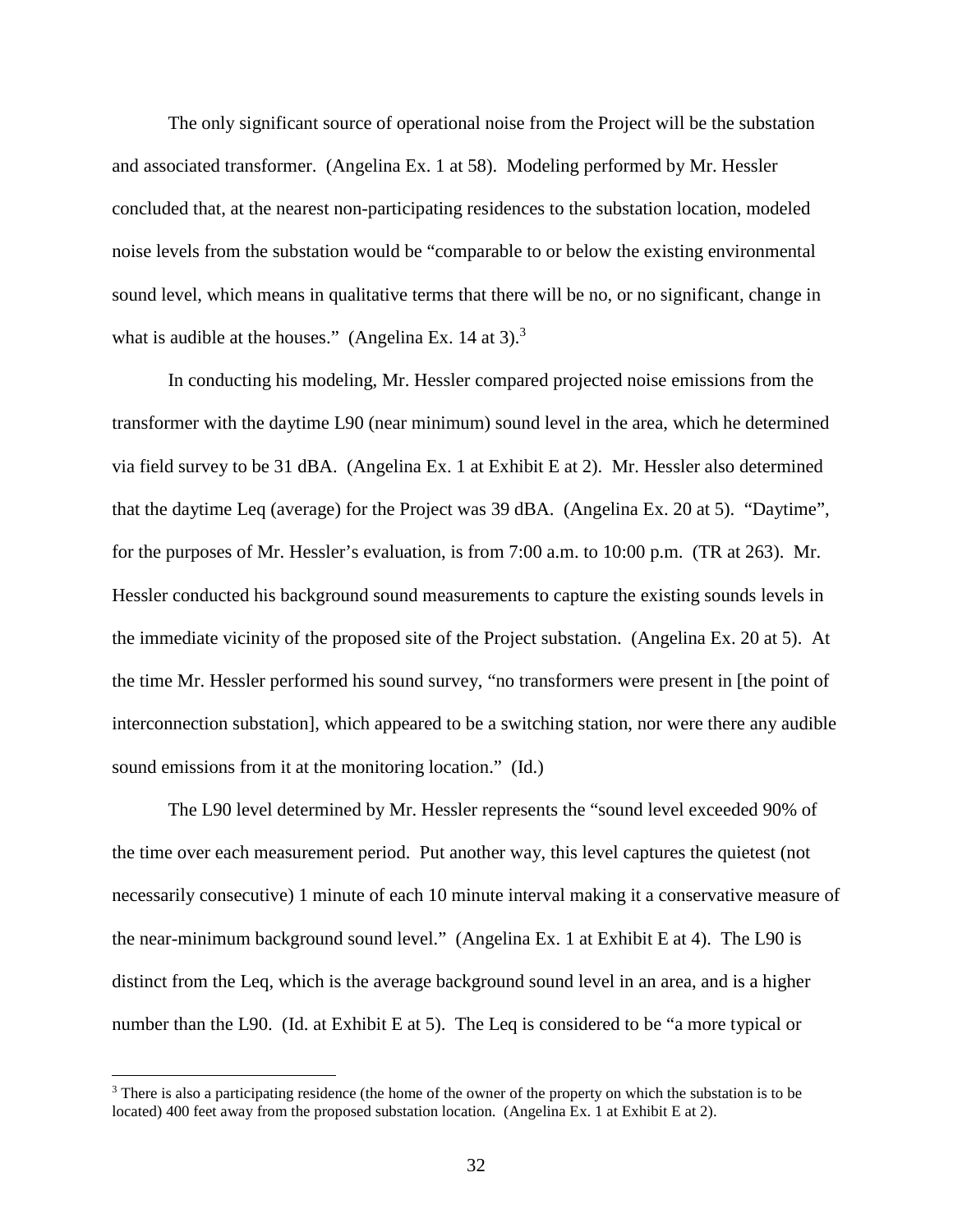more commonly observed level." (Angelina Ex. 20 at 5). With respect to the substation, Mr. Hessler concluded that "no significant adverse reaction is expected from the proposed substation at any of the nearest [non-participating] residences." (Angelina Ex. 1 at Exhibit E at 15).

In addition to the noise from the substation, Mr. Hessler also testified, with respect to the inverters to be located at the Project, that "this sound is only perceptible at short distances and it is highly unlikely to be significant or problematic at any residences, which would all generally be hundreds of feet from any given inverter." (Angelina Ex. 14 at 4). Noise from inverters is "not at all" a legitimate concern. (Angelina Ex. 20 at 2).

Mr. Hessler specifically testified that:

"DC/AC inverters are simply electrical cabinets sitting near the middle of the panel arrays typically hundreds of feet from anyone's residence or from the boundaries of non-participating properties. In their standard configuration some ventilation fan noise, roughly comparable in qualitative terms to the **sound of a domestic air conditioning condenser unit**, is present near the unit but **this sound dies out quickly with distance and will most likely be inaudible, or at worst only faintly perceptible, at any given site boundary**. Irrespective of the specific inverter model eventually selected for the project **it is important to understand that the sound emissions from these units are not fixed and largely unavoidable, but rather can be easily mitigated on a retrofit basis in the unlikely event that any sort of noise issue should arise**. The cooling air intake and discharge could be fitted with an acoustical hood or small silencer and any electrical hum radiated from the cabinet could be abated in a matter of minutes with peel and stick damping sheet. Moreover, it should not be forgotten that **the inverters are only active during the daytime and are completely inert and silent at night when sensitivity to noise is much greater**. Lastly, in addition to being a normal state of affairs at this point in the development of a solar project, the fact that the final locations have not yet been worked out is actually an advantage because it allows the inverters to be sited to ensure that there is no adverse impact as committed to by Angelina Solar in its application (page 58)."

(Angelina Ex. 20 at 3-4) (emphasis added).

Mr. Hessler also testified that, at the inverter he measured at a solar farm in New York,

"people lived across the street from the fence of the project and I'm not aware of any problems

there." (TR at 270). Mr. Hessler's testimony is also supported by Mr. Herling's personal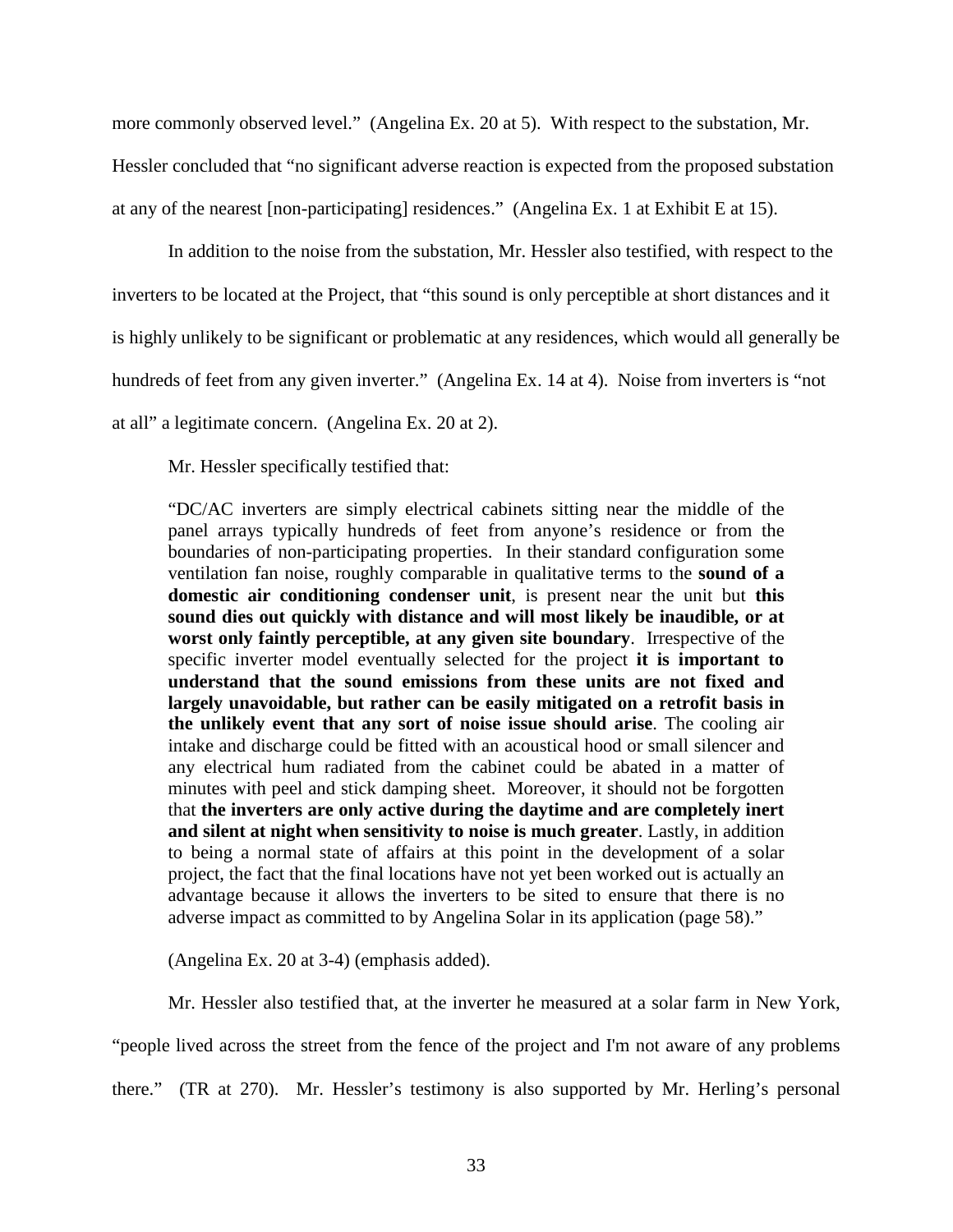observations from visiting operational solar farms around the country. (TR at 71). Mr. Herling

testified that:

Any time I see [a solar project], I pull over and check it out. I go right to the fence, unless I'm trespassing, and listen, because I get this question from every landowner that I talk to. So that's certainly -- that's certainly one part of it. The racking, if we use a tracking module, moves so imperceptibly slow. The motors are so small there really is no perceptible noise from that. And with inverters being the one part of the Project that, during day and not the night would make any sound when placed sufficiently far away, as described in the Application, they would be -- you wouldn't be able to hear them at neighboring residences above just typical background noise.

(TR at 71).

In a study performed for the Massachusetts Clean Energy Center relied on by Mr.

Hessler, and included in the record as CCPC Exhibit 1 (the "Massachusetts Study"), noise from inverters approached the measured background levels at 150 feet from the inverter pad. (Angelina Ex. 1 at Exhibit E at 13; CCPC Ex. 1 at iii). In Mr. Hessler's testimony at hearing regarding the Massachusetts Study, he noted that the study "essentially said that the inverters were inaudible around the boundaries of all the projects and any kind of tone or character to the noise was not audible at the boundaries of these projects." (TR at 245).

The Massachusetts Study, which evaluated three separate solar sites, reported background L90 sound levels (dBA) at the three sites of 43.9, 49.6, and 42.5, respective. The Massachusetts Study also reported L90 sound levels (dBA) 150 feet from an inverter at the three sites of 41.0- 45.2, 46.2, and 41.8-43.9, respectively. (CCPC Ex. 1 at 9, 10, 17, 18, 25, 26).

At all three sites, sound levels at 150 feet from an inverter approached background levels. (TR at 250). This means that there was sufficient background noise at that measurement point that any inverter sound could not be discerned. (TR at 254-255). To put these numbers into context, a noise level of 40 dBA is equivalent to an empty theater or library. (CCPC Ex. 1 at A-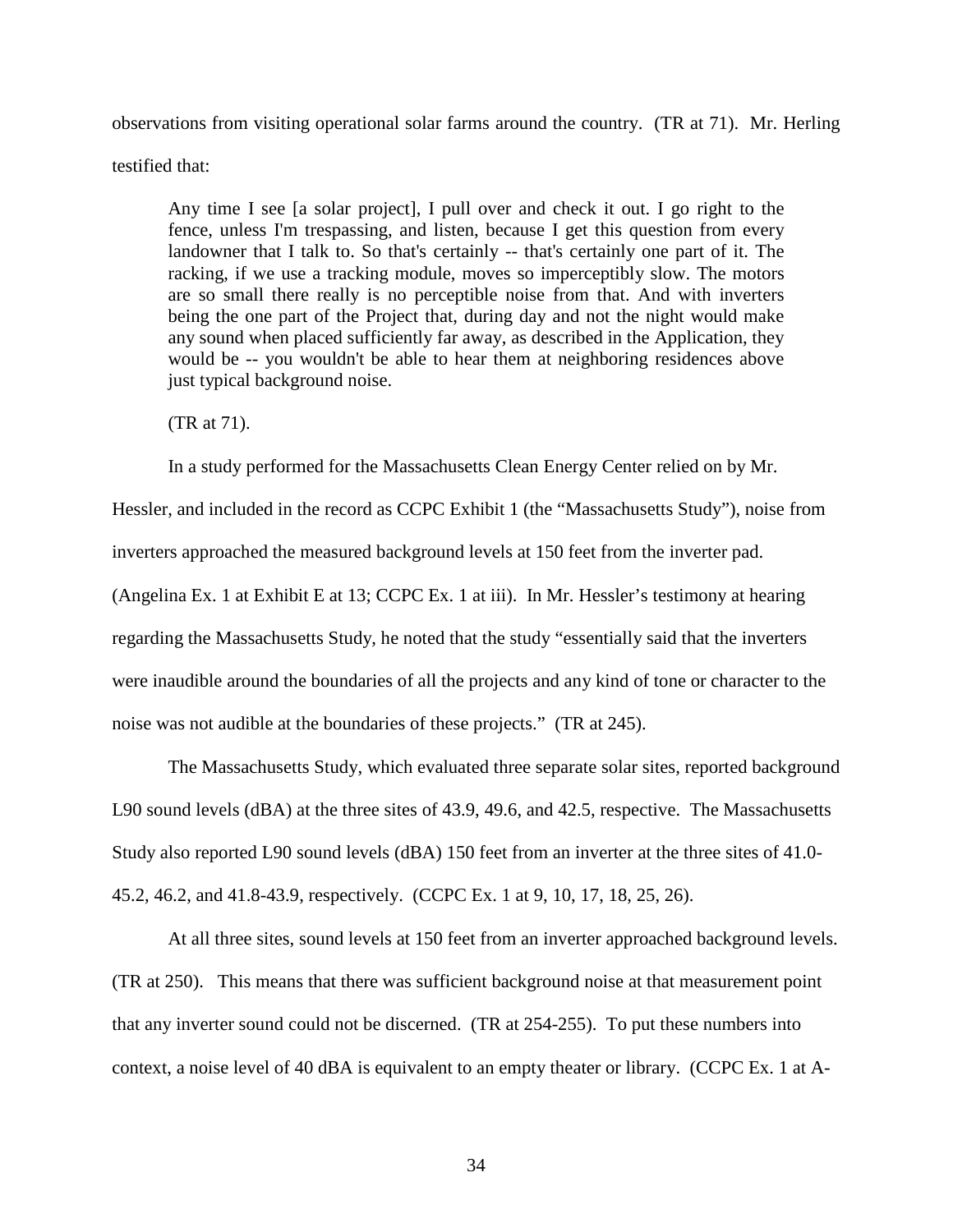3). A noise level of 50 dBA is equivalent to a dishwasher in the next room. (Id.) Thus, even at the levels in the Massachusetts Study, inverters are very quiet at a distance of 150 feet.

In addition, Mr. Hessler testified that "40 dBA ... is the minimum absolute threshold any project would ever need to be designed to because that sound level is so low that complaints are extremely rare even when there is no significant background masking noise present in the environment." (Angelina Ex. 20 at 5-6). Again, as discussed above, a noise level of 40 dBA is equivalent to an empty theater or library. (CCPC Ex. 1 at A-3).

Given Mr. Hessler's testimony and the evidence showing how quickly inverter sound goes to background levels, the Board should find that Angelina has adequately evaluated operational sound from the Project.

Supporting that conclusion is that if there is a concern or complaint regarding sound from an inverter, "options, such as cabinet damping and ventilation silencers, would be available to retroactively mitigate noise from these devices and resolve any issue." (Angelina Ex. 1 at Exhibit E at 13). Mr. Hessler testified at hearing that based on his personal observations of an inverter at a solar project,

"**it would be very simple to dramatically reduce the noise from [an inverter]**. It was just built for electrical purposes without any thought to noise whatsoever, but it could easily be retrofitted to just take it off the table as to the noise source. On [the inverter Mr. Hessler examined], the noise was coming from cooling fans from the intake and discharge through some louvers. You could very easily retrofit an acoustical hood on there, which is just a hood that's lined with absorptive fiberglass material, and it would soak up that noise. And then in the Massachusetts study, some of those units had a very high-frequency whine to them. That could also be very easily taken care of by adding damping, a damping sheet to the inside of the cabinet panels. All that is is a plastic sheet. You just peel the cover off and stick it on and it dampens the panel. **But for any one of these, I'm sure, it could be dramatically attenuated very easily and inexpensively**."

(TR at 266-267) (emphasis added).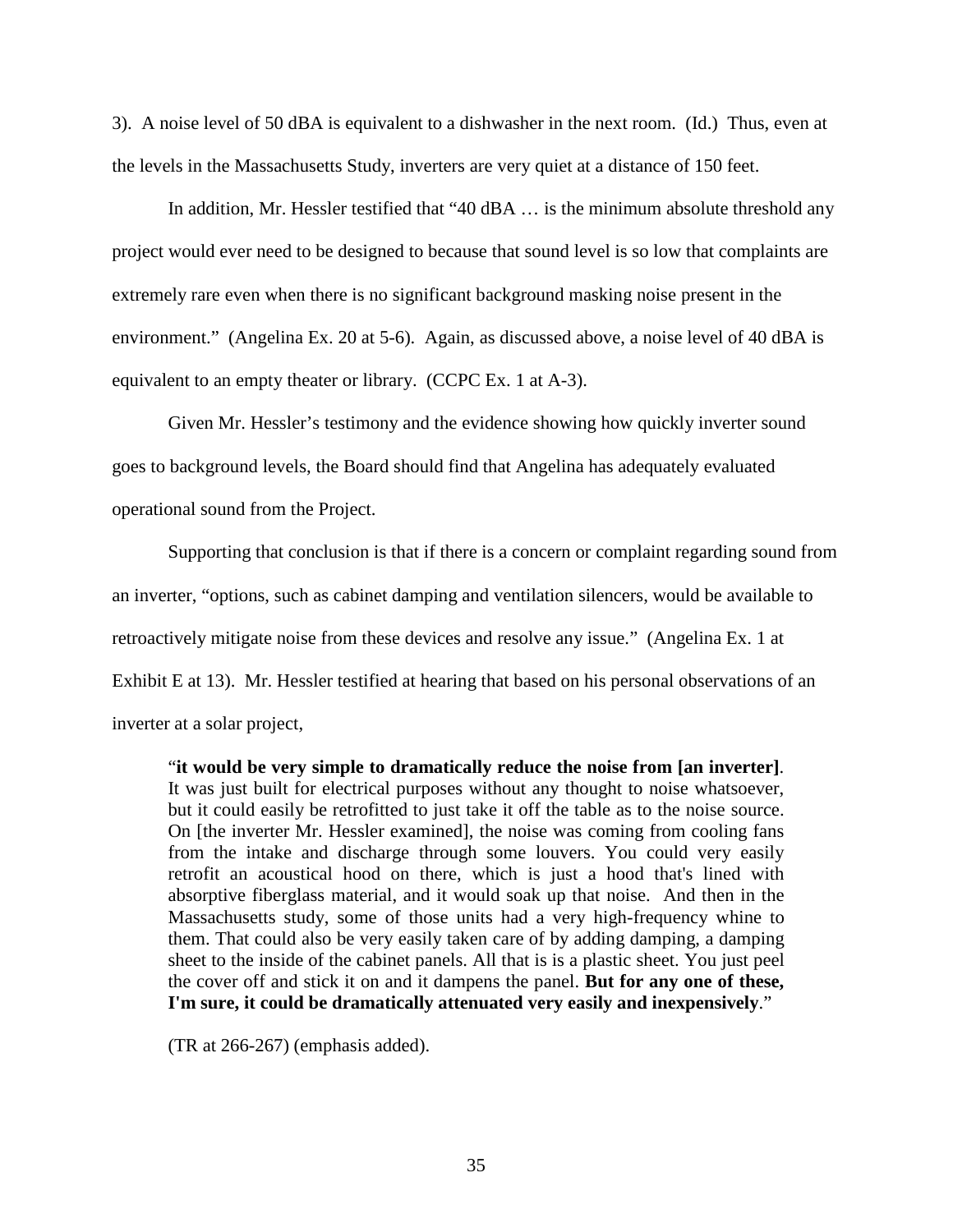Further, and most importantly, the Project is committed to "site the inverters within the solar fields to ensure they do not cause material, adverse impacts to any sensitive, off-site receptors." (Angelina Ex. 1 at 58).

Operational noise will not be an issue for the Project and operational noise has been adequately evaluated for the Board to consider the impacts from the Project. As Mr. Hessler ultimately concluded, "I would not expect the operational sound emissions from the Project in general to have any negative impact on the surrounding community." (Angelina Ex. 14 at 5). Mr. Hessler's testimony, as well as the remainder of the record, supports the Board finding that there will be minimal impact from operational noise from the Project.

# d. The Board has Adequate Evidence to Find that the Project's Electromagnetic Fields will be Minimal

Any electromagnetic field ("EMF") generated by the Project will dissipate rapidly within short distances and will not impact signals or electronic devices. (Angelina Ex. 1 at 66). EMF "is the combination of an **electric field** and a **magnetic field**." (CCPC Ex. 1 at B-2) (emphasis in original). Mr. Herling provided uncontroverted testimony regarding EMF at hearing, relying in part on the Massachusetts Study. (TR at 96-97). The Massachusetts Study evaluated EMF with respect to inverters, and concluded that "electric fields near the inverters were also not elevated above background levels…." (CCPC Ex. 1 at 33). The Massachusetts Study also identified magnetic fields "a few feet from inverters, in the range of 150 to 500 mG. At a distance of 150 feet from these utility-scale inverters, these fields drop back to very low levels of 0.5 mG or less, and in many cases to background levels (<0.2 mG)." (Id. at 34). Thus, electric fields from inverters are essentially nonexistent, and even magnetic fields that may exist in close proximity to inverters are well below applicable standards, and rapidly drop to near background levels. (CCPC Ex. 1 at 34, B-3).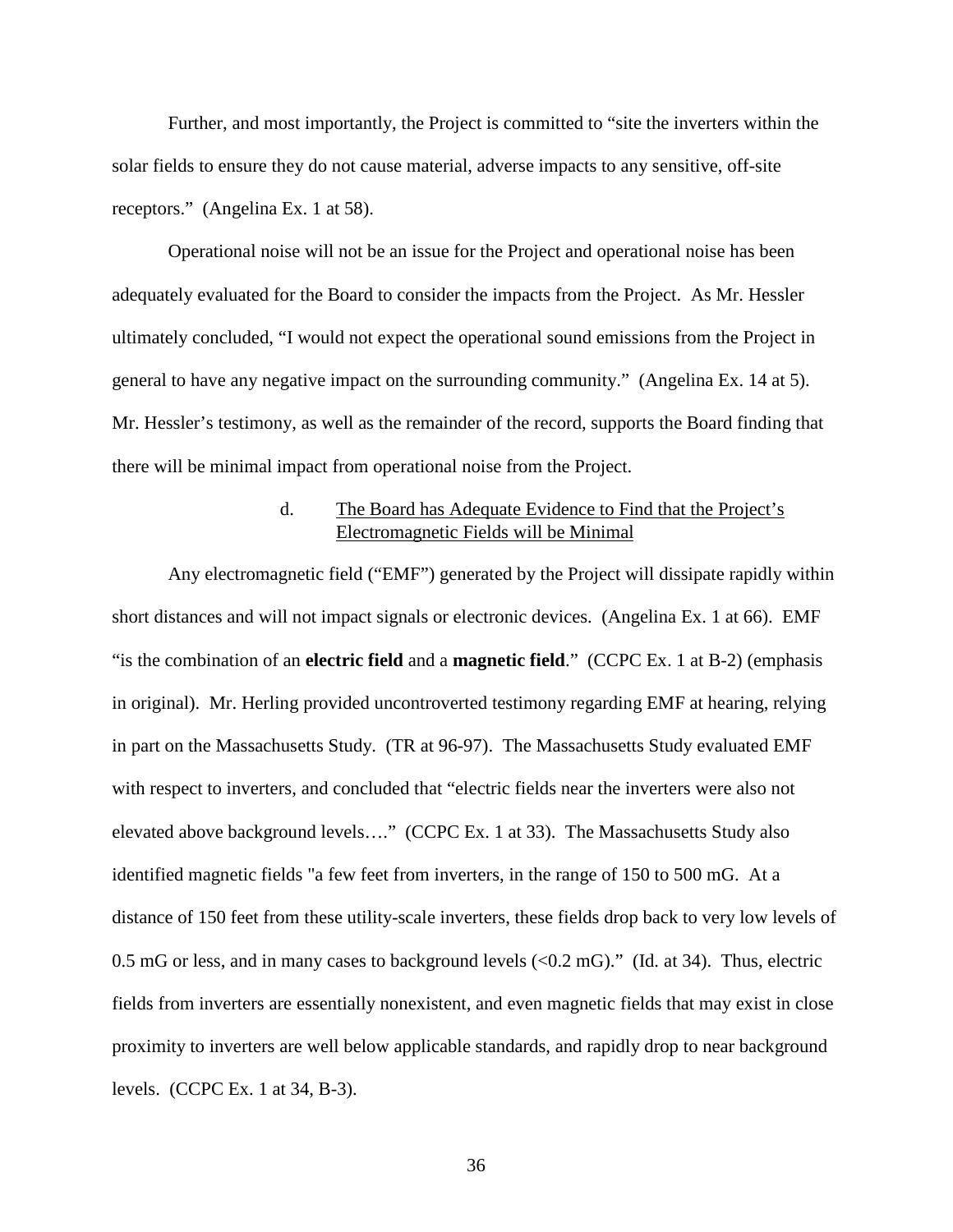Accordingly, the Board may find that EMF from the Project will have no impact on the area surrounding the Project Area.

# e. The Board has Adequate Evidence to Find that the Project will be Appropriately Decommissioned

Given the modest impact of construction of the Project, it will be relatively easy to decommission. (Angelina Ex. 1 at 37). Angelina will prepare a decommissioning plan in compliance with Joint Stipulation Condition 29. (Joint Ex. 1 at 11). The decommissioning plan will outline a schedule of fewer than 12 months, will specify responsible parties, require restoration of the Project Area, and require proper disposition of all project components. (Id.; Angelina Ex. 1 at 38).

The decommissioning plan also will require that the Project Area be restored to use for cultivation, unless circumstances prevailing shortly in advance of the start of decommissioning indicate that another use is more appropriate or explicitly desired by the land owner. (Angelina Ex. 1 at 39). Restoration will include a return to the same or functionally similar preconstruction drainage patterns, including farm drainage tiles, decompaction of soil, and seeding with an appropriate, low-growing vegetative cover, such as clover, to stabilize soil, enhance soil structure, and increase soil fertility. (Id.)

Prior to construction, Angelina will, if applicable, post financial security, e.g. a decommissioning bond, to ensure that funds are available to pay for the net decommissioning costs. Angelina will retain an independent and registered professional engineer to calculate the net decommissioning costs, which shall be incorporated into the plan and reflected in the financial security. This net decommissioning estimate shall be recalculated at least every five years by an engineer retained by Angelina and the financial security adjusted to reflect any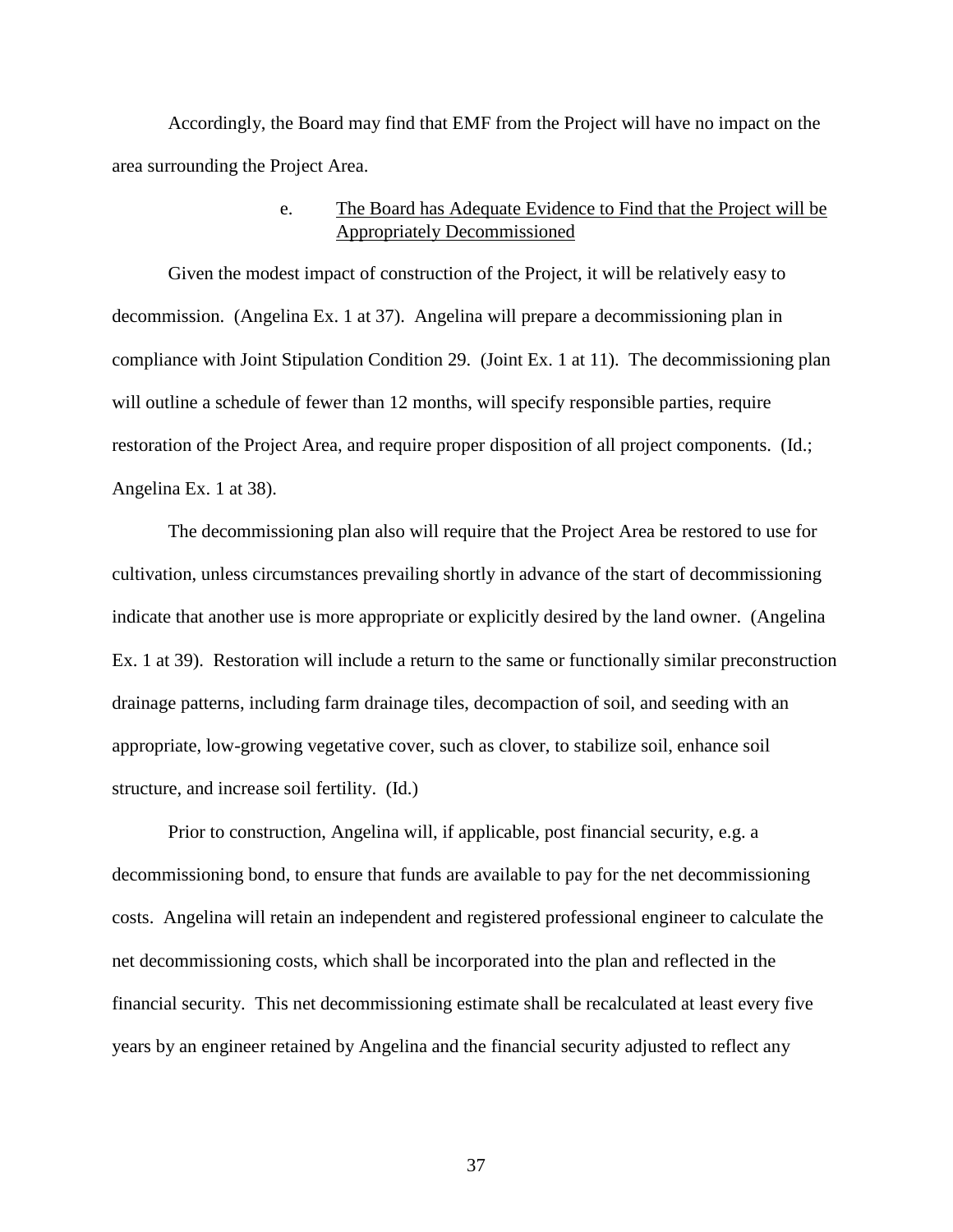increase in the net decommissioning costs. (Joint Ex. 1 at Condition 29; Angelina Ex. 1 at 39-40).

As testified by Mr. Bonifas, Condition 29 "ensures that an effective plan can be put into place for the appropriate decommissioning of the Project so that the Project Area can be returned to another use after the end of the Project's useful life." (Angelina Ex. 11 at 3).

The Board had adequate evidence to find that the Project will be decommissioned, and the decommissioning will have minimal impact.

## f. The Board has Adequate Evidence to Find that the Project's Impacts on Drainage, Runoff, and Drain Tile will be Minimal

Preliminary investigation conducted by Angelina has concluded that "the soils in the Project Area, which consist primarily of poorly-to-moderately well-draining silt loams, is suitable for grading, compaction and drainage for the Project, and there are no soil-related inadequacies to remedy in connection with the Project." (Angelina Ex. 1 at 63). Angelina is currently engaged in an evaluation process, with its consultant Noah Waterhouse, to evaluate drainage and drain tile in the Project Area.

As discussed above, Mr. Waterhouse is a licensed professional engineer with extensive experience evaluating drain and runoff and drain tile issues at more than 50 solar projects, including projects in Ohio. (Angelina Ex. 8 at 1-2; TR at 180-181, 209). His experience in Ohio includes acting as the engineer of record for the 20-megawatt Bowling Green solar project, which had an extensive drain tile network, as well as working on another 100-plus megawatt project. (TR at 153). Outside of Ohio, Mr. Waterhouse has worked on over fifteen projects with a capacity greater than 50 megawatts, some upwards of 250 megawatts, approximately half of which had drain tile networks. (Id.)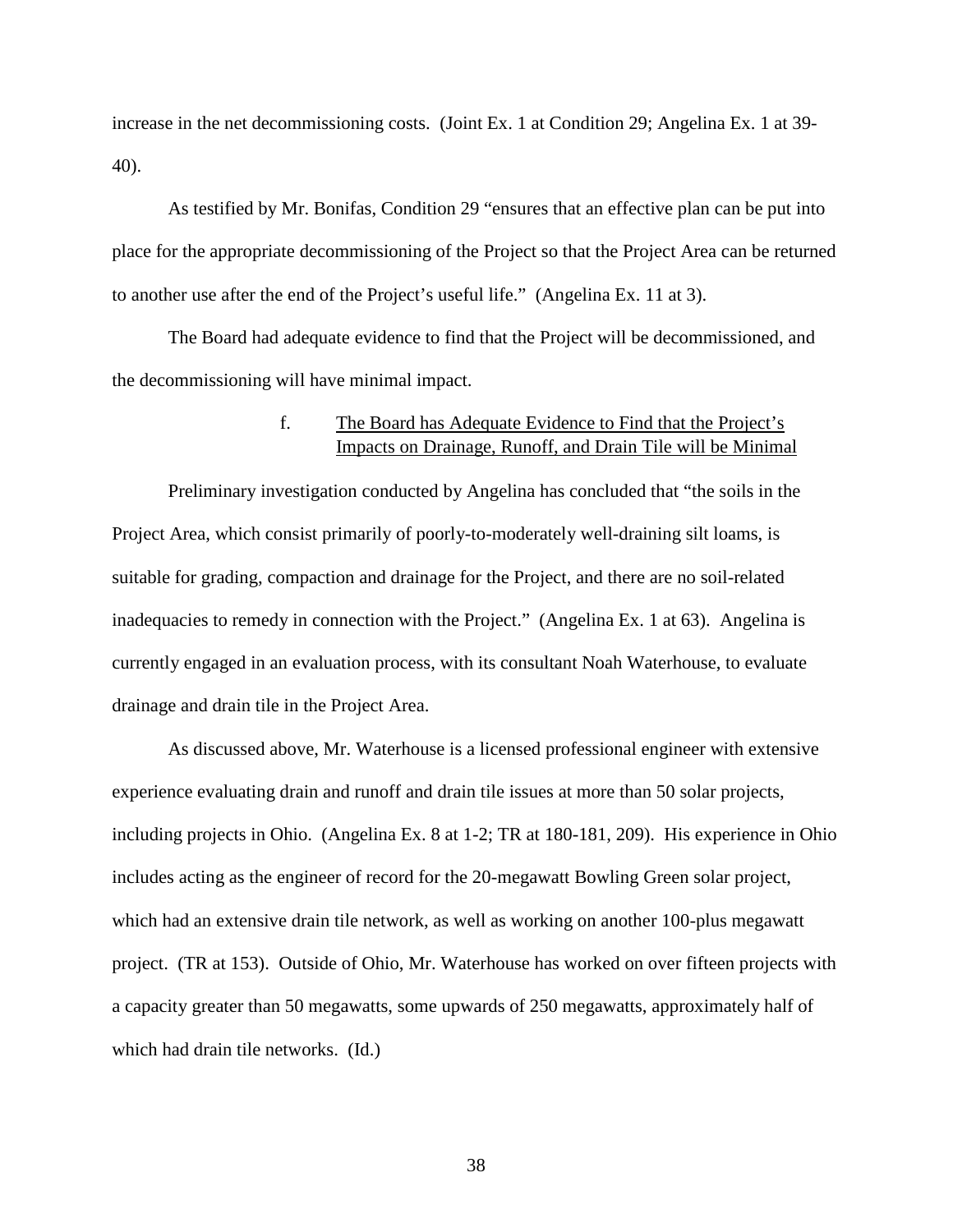As described below, the Board has sufficient evidence to determine that the impact of the

Project on drainage, runoff, and drain tile will be minimal.

### *i. Drainage and Runoff*

In his direct testimony, Mr. Waterhouse concluded that:

"**The Project should not have an impact on drainage, nor should it result in an increase in runoff from the Project Area.** Although the solar panels and some of the ancillary equipment are impervious, the large gaps between panel arrays to prevent shading and other open areas, combined with the vegetation surrounding and beneath each panel, means that drainage and runoff characteristics should not be dissimilar from a farmed field with crops growing on it. **In my experience, the construction and operation of similar projects to the Project has not led to drainage issues, or an increase in runoff.** In fact, when compared to a fallow field, I would expect the Project to have superior drainage and runoff characteristics, due to the year-round vegetation maintained in and around the Project Area."

(Angelina Ex. 8 at 4) (emphasis added).

At hearing, Mr. Waterhouse reiterated this, testifying that:

"Our visual inspection of the Project Area to confirm that most of the Project Area is currently used for cultivated farming, with the understanding that the ultimate project conditions will convert that bare farmland to vegetation, tells us that that change in land use will result in a reduction of stormwater runoff. So even without doing calculations, **we know that a typical project of this nature will ultimately see a reduction of runoff, not an increase, based on that change in land use**."

(TR at 150) (emphasis added).

Mr. Waterhouse's testimony with respect to drainage in the Project Area is corroborated

by the testimony, both written direct and during cross-examination at hearing, of Matt Marquis,

another licensed professional engineer with experience in hydrology and hydraulics. Mr.

Marquis testified that "vegetation, grasses post-construction, and grass is a great best-management

practice for managing erosion and sediment runoff and managing stormwater runoff from a project

site." (TR at 515). Mr. Marquis also testified that "[b]ased on my experience in watershed

models, doing hydrologic studies of watersheds that range in size from 1 acre to 60 square miles,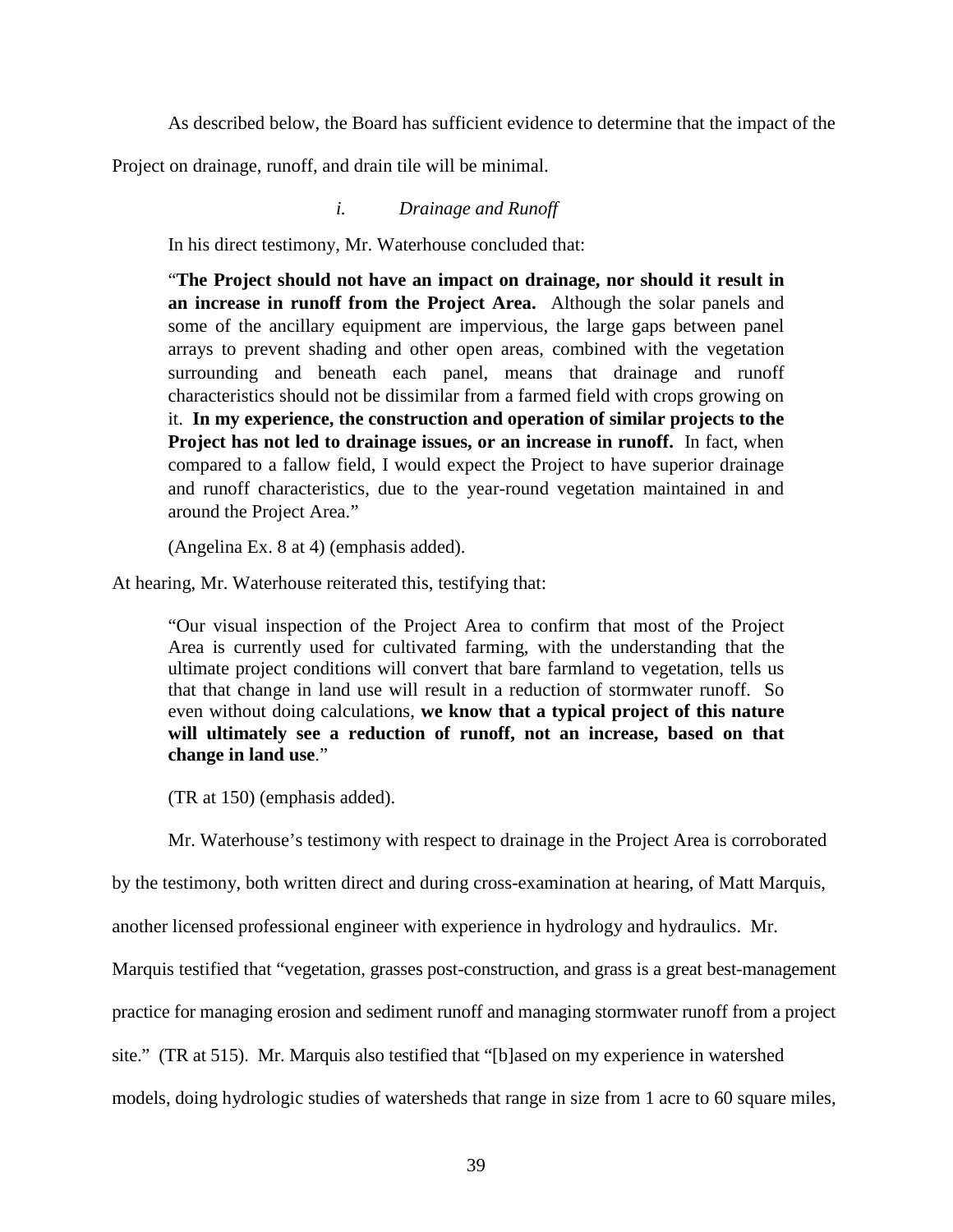and after reviewing the Application, **the proposed changes to land use in this project in my** 

**experience, in my opinion, do not - would not result in an increase in runoff**." (TR at 525)

(emphasis added).

In addition to the testimony of Mr. Marquis and Mr. Waterhouse, CCPC Witness Rachael

Vonderhaar **agreed** that "[g]rass or any kind of plant can slow down surface water runoff." (TR

at 373).

Mr. Marquis also testified specifically to refute the concern of CCPC Witness Walter Mast

that construction of the Project could result in flooding in certain areas. (CCPC Ex. 5 at 3). Mr.

Marquis testified that:

**the project area only contributes 0.2% of the entire watershed area to the Village of Fairhaven and Mr. Mast's property** …. The fact that such a small percentage of the watershed is affected by the project area means that there is no increase in flood risk by the project to both Mr. Mast's property and the Village of Fairhaven.

(Angelina Ex. 21 at 5; TR at 507) (emphasis added).

At hearing, Mr. Marquis provided additional detail why there will not be an increase in

drainage from the Project Area into Four Mile Creek that could cause increased flooding in the

area that concerns Mr. Mast:

The watershed in a hydrologic study is characterized by a lot of different factors. One being the size of the drainage area, which in this case is not changing. The Project Area is within a drainage area. That drainage area is not getting bigger or smaller as a result of the Project being constructed. Another is the shape of the watershed, which, again, is not changing. They're not changing drainage divides or appreciably changing the size or shape of the watershed. Another being the soils, the site soils, which can have an influence on infiltration which is part of how water interacts with the earth and, again, the soils are not changing. **The land cover is really the only thing that's changing of all of those characteristics here, and the land cover is, again, being converted from farmland and cropland use to vegetation which would actually result, in most cases, in a reduction of runoff if not the same amount of runoff.** So for those reasons and especially the fact that we're only talking about .2 percent of the entire watershed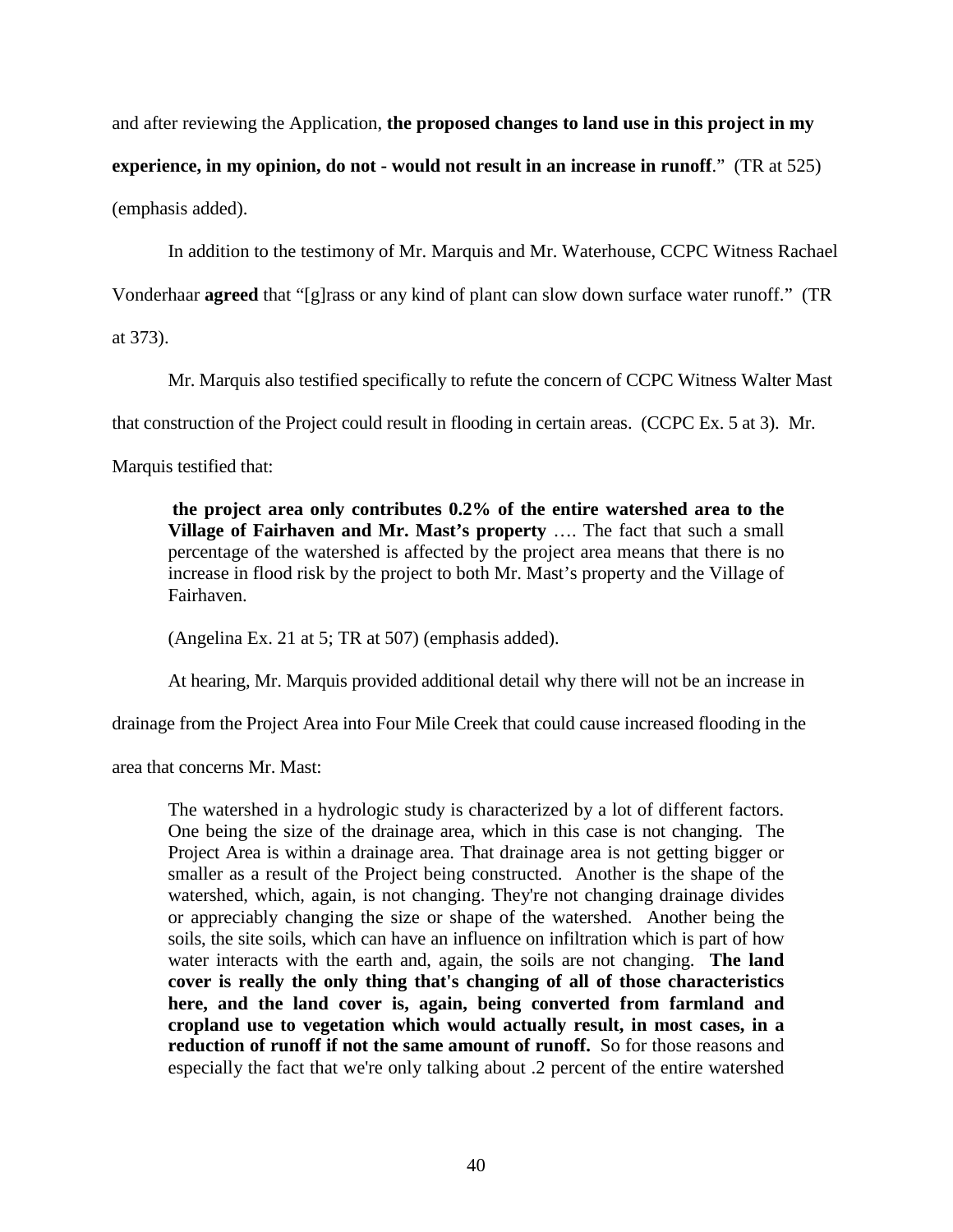that there's actually a land use change, with all of the other parameters the same, it doesn't seem reasonable to assume there would be any increase in runoff.

(TR at 522-523) (emphasis added).

Given Mr. Waterhouse's wealth of experience with drainage on solar projects, the Board should credit his uncontroverted testimony, also supported by Mr. Marquis, regarding drainage and find that the Project's impacts on drainage and runoff will be minimal, if any.

#### *ii. Drain Tile*

As testified by Mr. Waterhouse, there are two basic types of drain tile, main tile and lateral (also referred to as pattern) tile. (TR at 152). Main tile is a "trunk" that serves other drain tiles. (Id.) Lateral tile generally connects only to a main tile or directly off-site to surface conditions. (Id.) Main tiles are generally readily identifiable and landowners typically know where the main tiles on their properties are located. (TR at 152).

Angelina is currently engaged, with Mr. Waterhouse, in a process to identify all drain tile in the Project Area. (TR at 139). Mr. Waterhouse testified regarding the progress of this process. Specifically, efforts undertaken to date include: 1) working with the Preble County Engineer and the Preble Soil & Water Conservation District to obtain maps of any drain tile in the Project Area, 2) discussions with landowners in the Project Area to identify drain tile locations, and 3) conducting an on-site review to identify drain tile indicators visually. Prior to construction, additional analysis of data gathered will be reviewed and an action plan determined for each property in the Project Area. (Angelina Ex. 8 at 6).

Angelina is committed, both in the Application as well as Condition 16 in the Joint Stipulation, to avoid damage to drain tile in the Project Area, whether main or lateral, where possible, and if any tile in the Project Area is in fact damaged, to repair it promptly no later than 30 days after such damage is discovered. (Angelina Ex. 1 at 91-92; Joint Ex. 1 at 8, Condition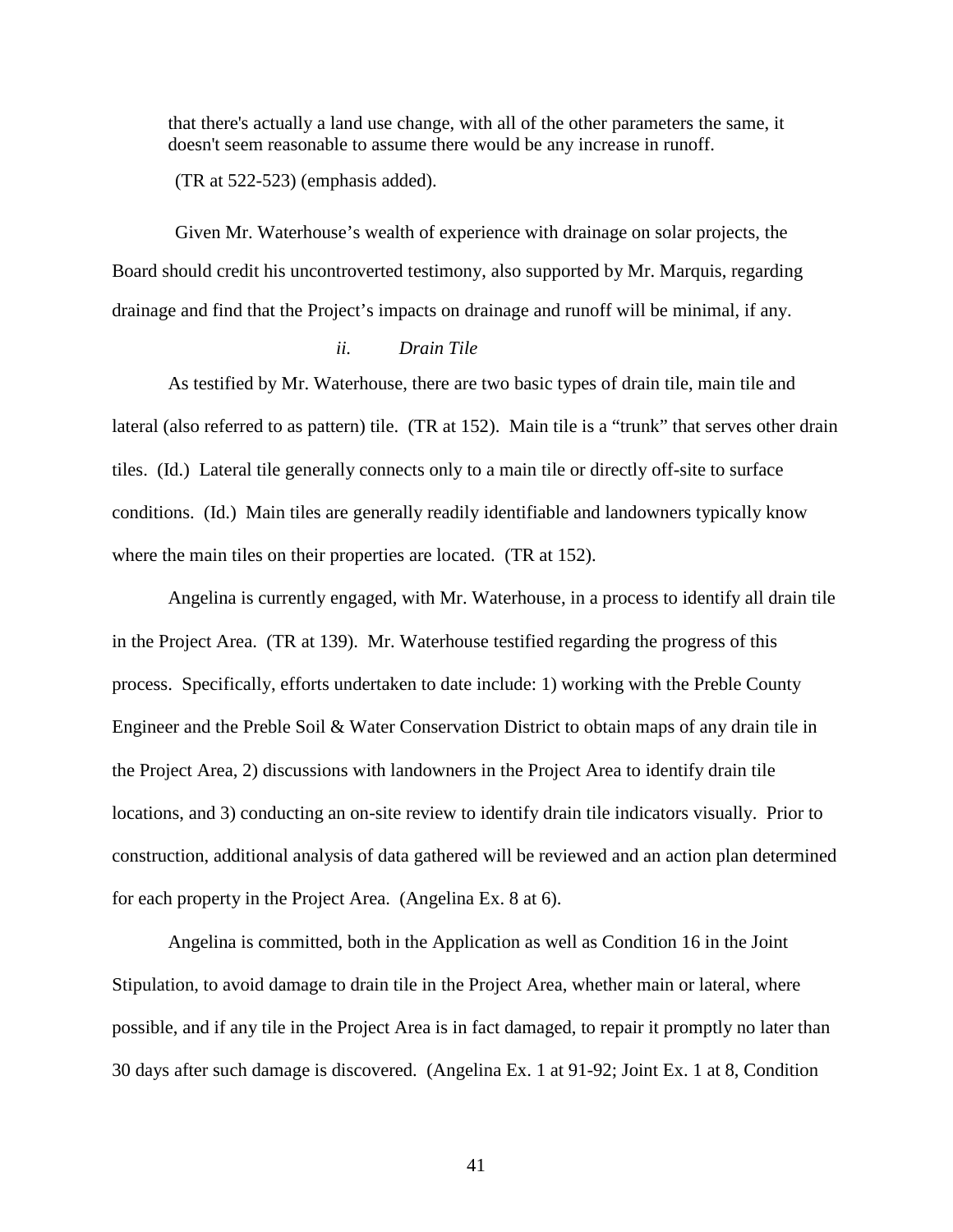16). Importantly, CCPC Witness Rachael Vonderhaar testified that issues currently exist in at least one field in the Project Area. (TR at 385). She agreed that if drainage is improved within the Project Area, including repair of the existing issue, it would benefit the community. (Id. at 389). Ms. Vonderhaar also acknowledged both that "promptly repaired" is synonymous with "as soon as the opportunity exists" and that she considered the outside deadline of 30 days established in Condition 16 in the Joint Stipulation to be reasonable. (TR at 380).

The promptness requirement in the Joint Stipulation is also reasonable in light of the drain tile repair practices currently followed on the farms in the area surrounding the Project Area. In fact, Ms. Vonderhaar testified that some repairs to drain tile on the farms in the vicinity of the Project Area may be delayed during the growing season. In response to cross-

examination, Ms. Vonderhaar testified as follows:

Q. Now, if a crop is planted and a drainage issue arises after planting, you may not go over the crop to make the repair, correct?

A. We have gone over crop depending upon how bad the situation is. It's all about the choice of the landowner.

Q. And so you may go over a crop, for example, if the hole was enough to be a concern for the equipment going into harvest, correct?

A. Correct.

Q. And that's exercised, for example, where the hole is big enough the track could potentially – the wheel could go into the hole, create a serious incident. A. Correct. Or if you think it's going to end up being an impact to a larger part of the crop. Protect the crop as best you can.

**Q. Now, some of your neighbors don't go over the crop to repair tile, correct? A. It's all personal choice.** 

(TR at 377) (emphasis added).

Thus, drain tile is not always immediately repaired. (TR at 378-379). As Ms.

Vonderhaar testified, there are a number of circumstances that go into how quickly a damaged

drain tile is repaired, including the time of year. (TR at 379). Ms. Vonderhaar specifically

testified that drainage repairs are scheduled "depending upon the greatest risk which creates the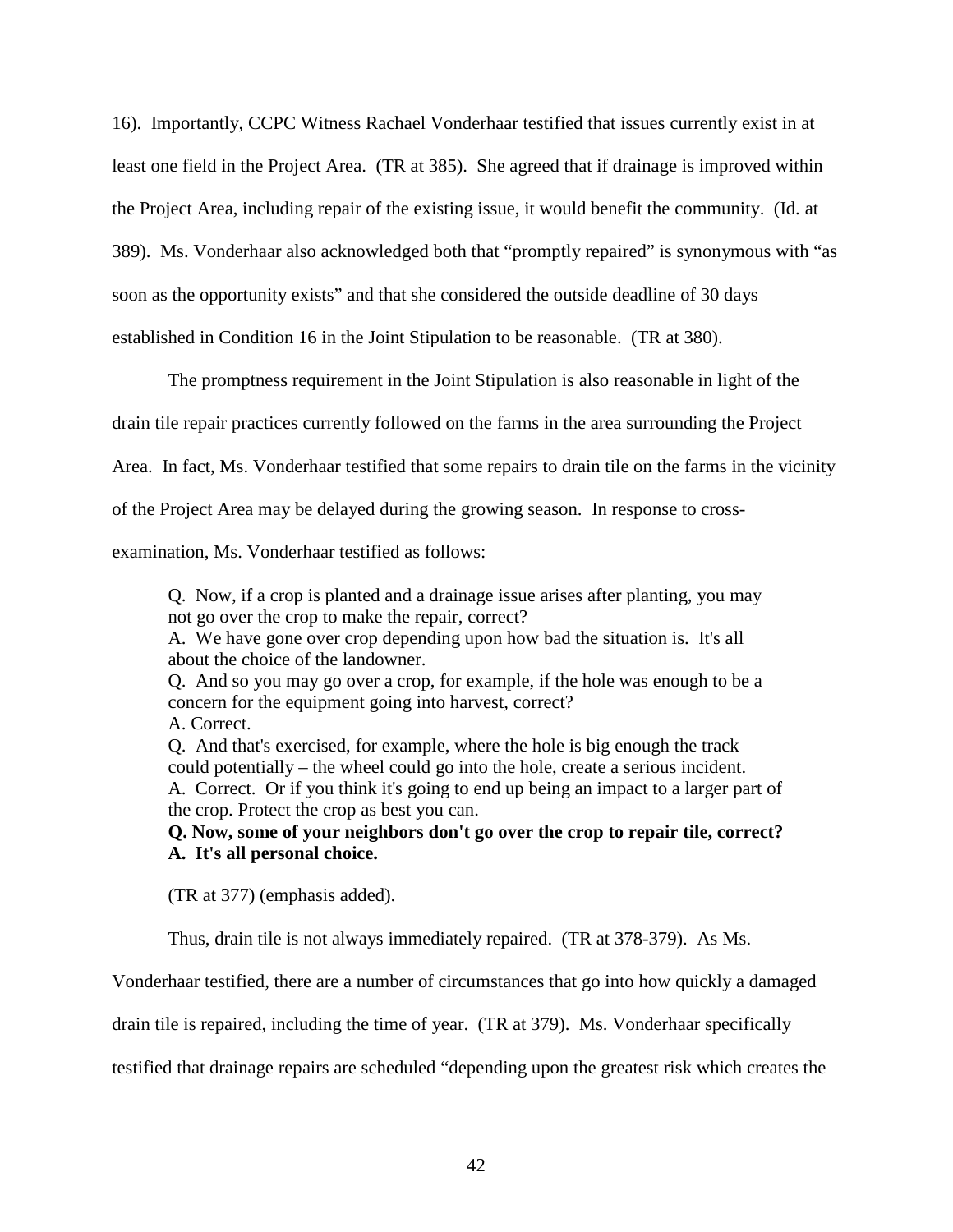order for the repairs in your farm operation." (Id.) Ms. Vonderhaar also testified that whether a landowner consults with adjacent landowners on tile repair also depends on the type of repair being made. (TR at 392).

Finally, Ms. Vonderhaar testified about the wide variety of equipment that can be used to perform a drain tile replacement. (TR at 375). Ms. Vonderhaar testified that a mini backhoe/excavator 4 to 5 feet in width, or even a hand shovel, could be used. (Id.) Notably, a mini-excavator, or potentially even larger equipment, could be used to repair or replace drain tile, because there is 12-16 feet of space between rows of solar panels. (Id.; Angelina Ex. 1 at Exhibit G at 1-5).

Mr. Waterhouse testified that in his experience (over 50 solar projects), he had not encountered any issues of tile breakage or drainage resulting from construction at a solar farm. (TR at 154-155). Mr. Waterhouse would expect that if any project he worked on had a drainage issue, the project owner would reach out to his company to discuss that issue. (Id. at 156-157). Despite this, in all of Mr. Waterhouse's experience with solar projects he has only had a single instance in which a post-construction issue arose. (Id. at 156). In that one instance, an off-site issue was causing the problem on the solar site. (TR at 156).

The Board has adequate evidence to determine that the impact of the Project on drain tile will be minimal.

# **D. The Board has Adequate Evidence to Determine that the Project is Consistent with Regional Plans for Expansion of the Electric Power Grid and will serve the Interests of Electric System Economy and Reliability (4906.10(A)(4))**

PJM analyzed the bulk electric system, with the Project modeled as if it were interconnected to the bulk power system, for compliance with NERC reliability standards and PJM reliability criteria. The PJM system studies indicated that no reliability violations would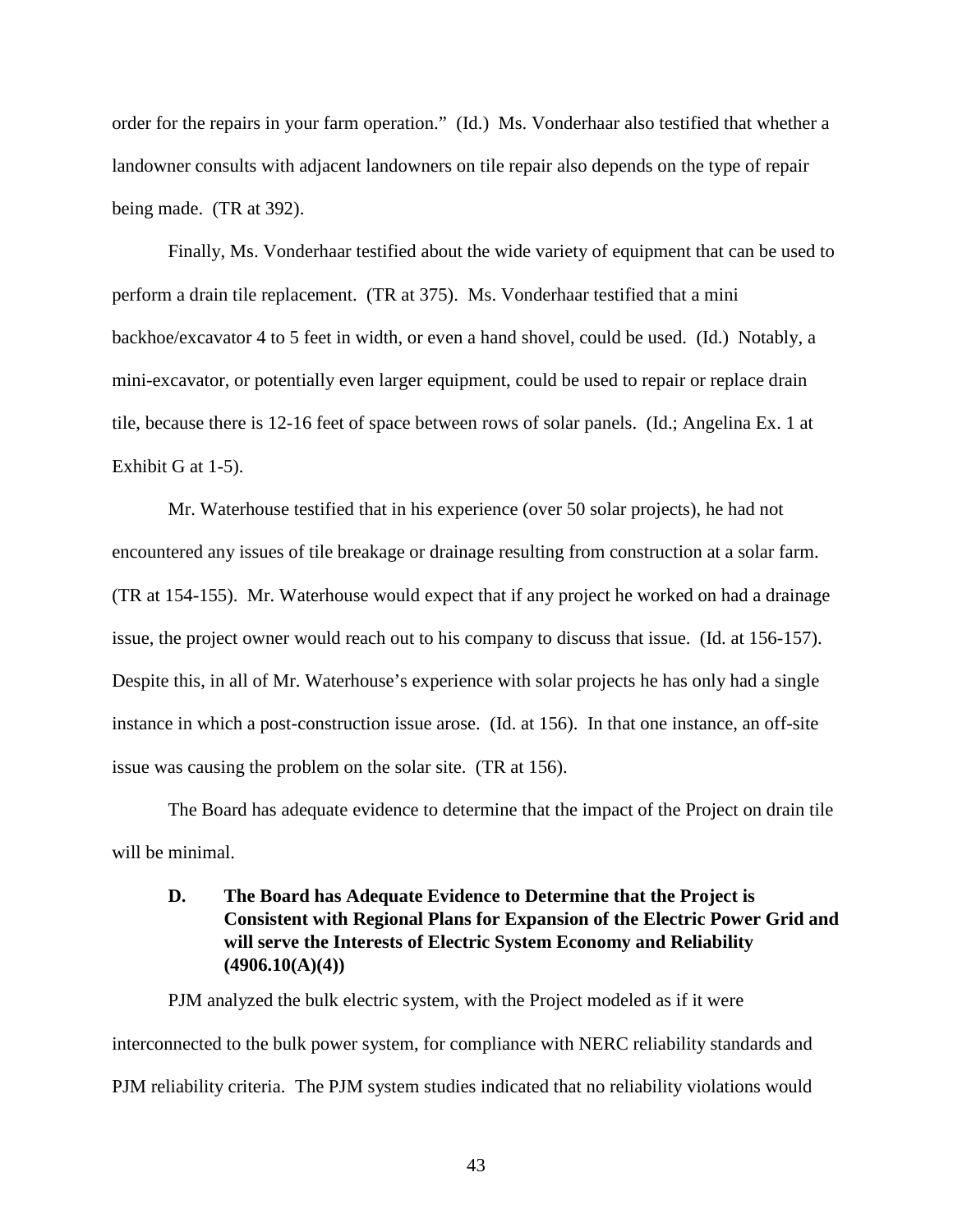occur during single and multiple contingencies. (Staff Ex. 1 at 25). In addition, no potential violations were found during the short circuit analysis. (Id.) Therefore, the Project is consistent with regional plans for expansion of the regional power system, and will serve the interests of electric system economy and reliability.

# **E. The Board has Adequate Evidence to Determine that the Project will comply with Chapters 3704., 3734., and 6111. of the Revised Code and all rules and standards adopted under those chapters and under sections 1501.33, 1501.34, and 4561.32 of the Revised Code. (4906.10(A)(5))**

The Project will comply with Chapters 3704 (air pollution control), 3734 (solid and hazardous waste control), and 6111 (water pollution control) of the Revised Code, and all rules and standards adopted under those chapters. The Project will also comply with R.C. Chapter Section 4561.32 (aeronautics), and R.C. 1501.33 and R.C. 1501.34 (water consumption), to the extent that they are applicable. A discussion of each of these areas follows.

# *1. The Project will Comply with R.C. Chapter 3704 and all rules and standards adopted thereunder*

Small amounts of fugitive dust will be generated during construction and, therefore, the fugitive dust rules set forth in Chapter 3704, Revised Code, may be applicable. Angelina will use best management practices to minimize emissions. Those practices will include (1) retention of licensed construction firms that are knowledgeable about the importance of minimizing dust creation during construction activities; (2) maintenance of construction vehicles in proper working condition; and (3) use of water and/or dust suppressant on unpaved roads as needed to reduce dust creation. (Angelina Ex. 1 at 43).

Because the Project will generate electricity without releasing pollutants into the atmosphere, air-related regulations are not triggered during operation. The Project does not require any air permits. (Id. at 42).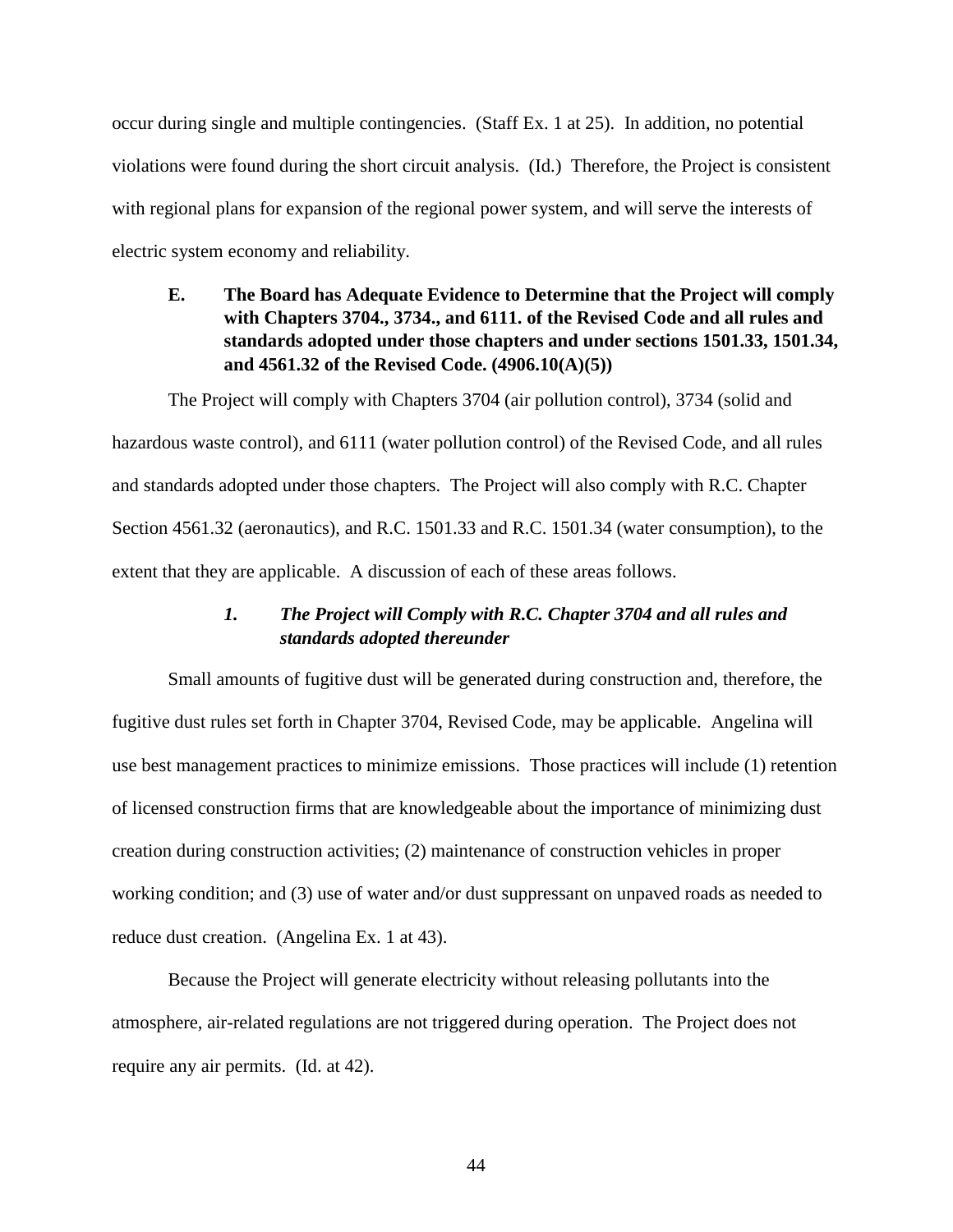Staff concluded that both construction and operation of the Project, as described and as subject to the conditions set forth by the Staff, will be in compliance with air emission regulations in Chapter 3704, Revised Code, and the rules and laws adopted thereunder. (Staff Ex. 1 at 27).

Accordingly, the Board may find that the Project will comply with the requirements of Chapter 3704, Revised Code and the regulations adopted under that chapter.

# *2. The Project will Comply with R.C. Chapter 3734 and all rules and standards adopted thereunder*

The Project Area is relatively free of debris and solid waste already. (Angelina Ex. 1 at 48). During construction, some solid waste will be generated, but it will be minimal. (Id. at 49). Primarily, this may include package-related materials, such as crates, nails, boxes, containers, and packing materials, damaged or otherwise unusable parts or materials, and occasional litter and miscellaneous debris generated by workers. (Id.) Waste that cannot be re-used or recycled will be disposed of in a municipal landfill. (Angelina Ex. 1 at 49).

During operation, only exceedingly small amounts of waste will be generated, which will be of the same general nature as the waste generated during construction. (Angelina Ex. 1 at 50). No licenses or permits will be required for waste generation, storage, treatment, transportation and disposal. (Id. at 50). The Staff concluded that, with Angelina's planned measures, all solid waste generated will comply with solid waste disposal requirements in R.C. Chapter 3734, and the rules and laws adopted under that chapter. (Staff Ex. 1 at 27).

Based on the record, the Board may conclude that the Project will comply with all solid waste disposal requirements.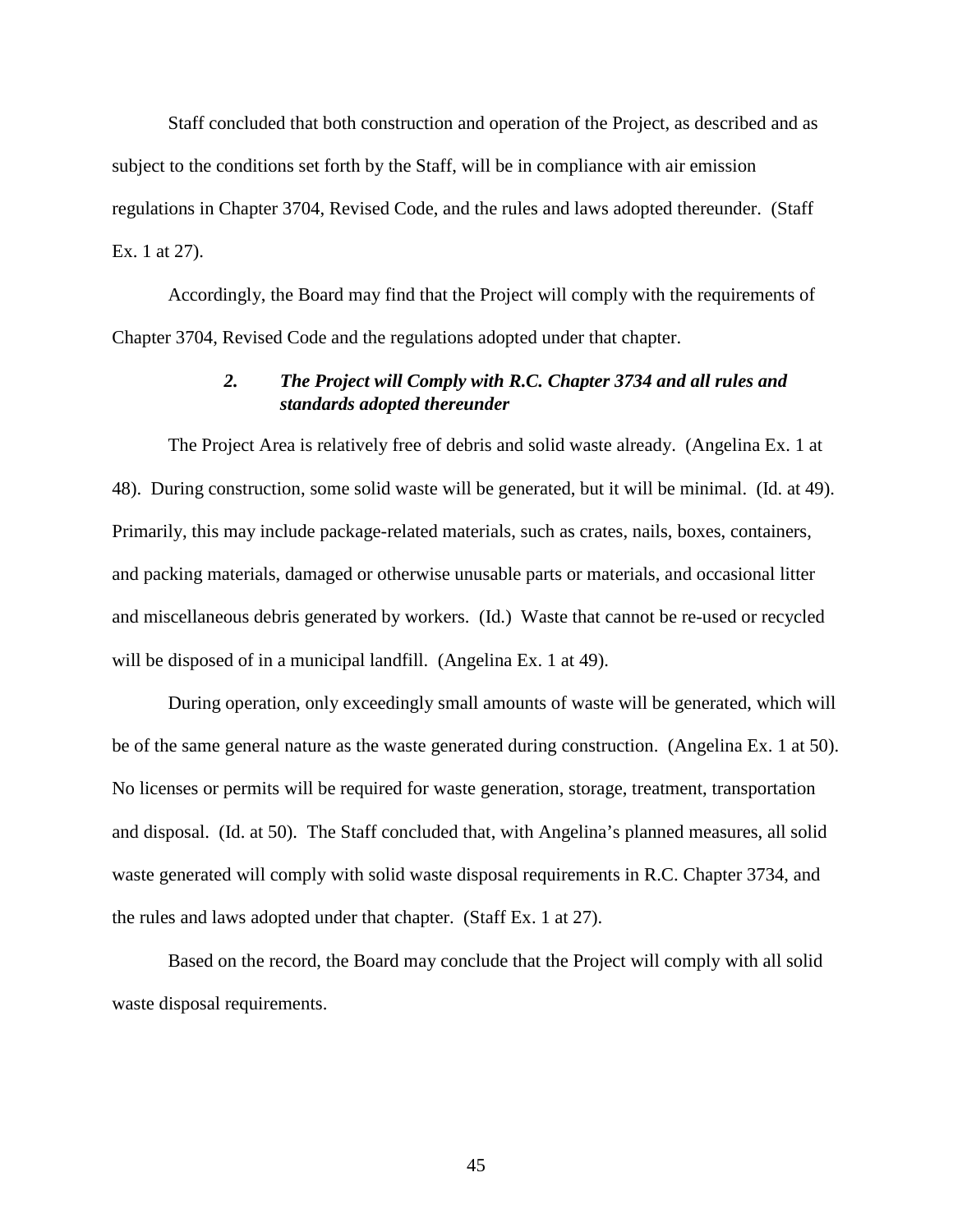# *3. The Project will Comply with R.C. Chapter 6111 and all rules and standards adopted thereunder*

Construction and operation of the Project will require virtually no water. (Angelina Ex. 1 at 47-48). Although it will cover a relatively large area, construction will involve only limited activities requiring the management of storm-water related pollutants. (Id. at 46). Construction will necessitate little earth-moving and grading because the Project Area is relatively level. (Id.) Construction will include only the occasional clearing of trees, and the Project's design will avoid the need to clear large blocks of active wildlife habitat. (Id.) Construction also will necessitate little excavation, which will be limited primarily to the creation of road beds and efficient trenching for collection lines. (Angelina Ex. 1 at 46). Nevertheless, the Project will obtain Ohio National Pollutant Discharge Elimination System ("NPDES") permits for general stormwater and construction discharge, including a Stormwater Pollution Prevention Plan ("SWPPP") for erosion control and the management of stormwater. (Id. at 45-46).

As testified by Mr. Rupprecht, **there will be no impacts resulting from the Project on the 1.19 acres of wetlands or the six other waterbodies located within the Project Area.** (Angelina Ex. 13 at 5-6).

With the permit measures and mitigation efforts planned by Angelina, the Staff concluded that construction and operation of the Project will comply with the requirements of Chapter 6111, and the rules and laws adopted under this chapter. (Staff Ex. 1 at 27).

Given these facts, the Board may conclude that with the above measures, construction and operation of the Project will comply with the requirements in Chapter 6111, Revised Code, and the rules adopted under that chapter.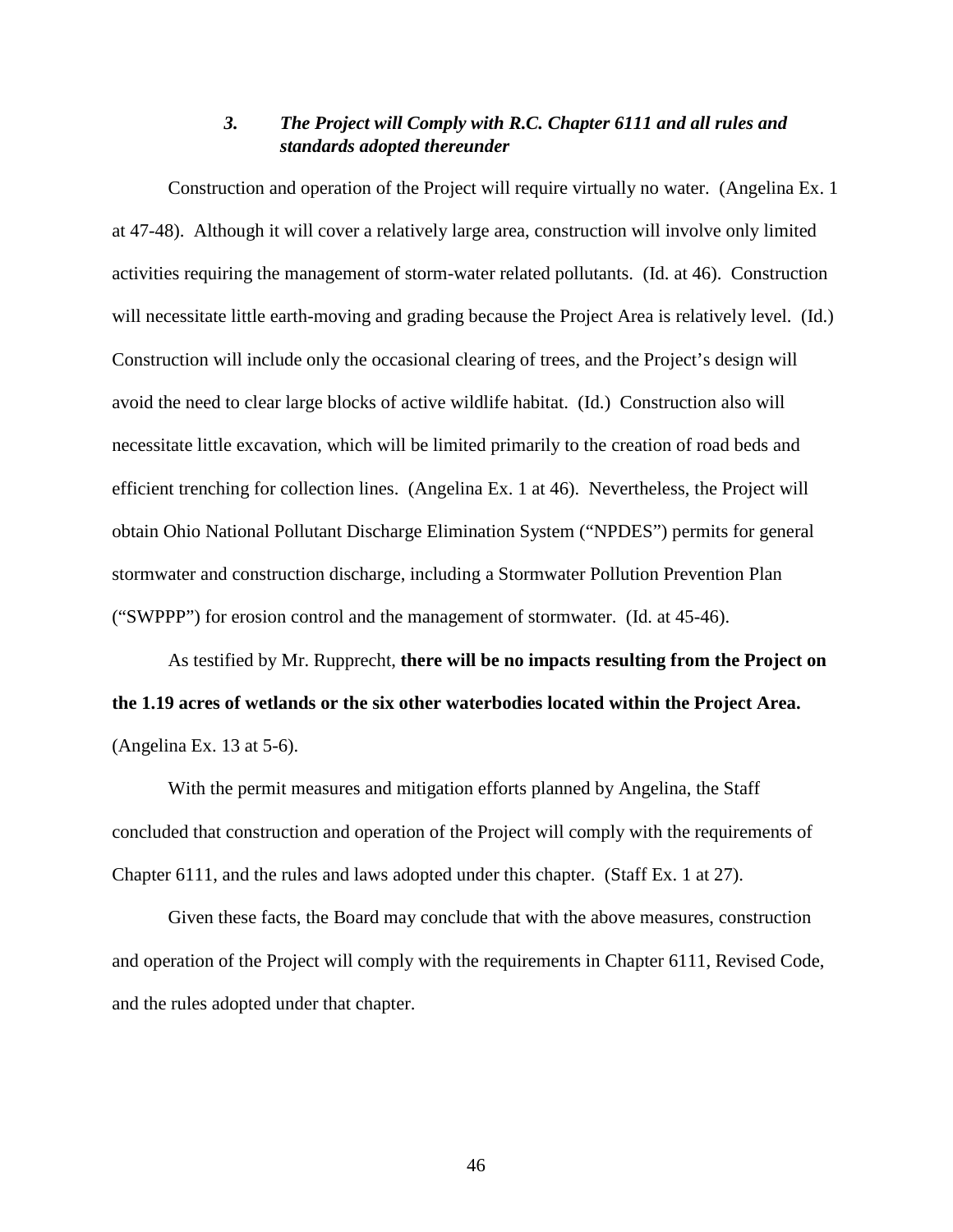# *4. The Project will Comply with R.C. 1501.33 and 1501.34 and all rules and standards adopted thereunder, to the extent they are applicable*

R.C. 1501.33 and R.C. 1501.34 impose permitting requirements on facilities that will result in a new or increased consumptive use of more than two million gallons per day. R.C. 1501.33(A). Because the Project has near zero water consumption requirements, no such permit will be required. The Project will comply with these statutory sections, to the extent they are applicable.

# *5. The Project will Comply with R.C. 4561.32 and all rules and standards adopted thereunder*

The highest point of the Project will be a single lightning mast located at the Project Substation, which will be up to approximately 70 feet in height. (Angelina Ex. 1 at 82). The solar panels themselves will be no more than 15 feet above ground level. (Id.) There are no public use airports, helicopter pads, or landing strips within five (5) miles of the Project Area. (Id. at 51). The closest airport, Norris Field, is located approximately 2.5 miles from the Project Area. (Angelina Ex. 1 at 52). The closest public use airport is the Richmond Indiana Municipal Airport, approximately 6.5 miles away from the Project Area. (Id. at 53). Because the Project Area is well outside the vicinity of Richmond Indiana Municipal Airport, an aeronautical study regarding glare is not warranted (14 CFR 77.17(a)(2)). (Staff Ex. 1 at 27).

In addition, Mr. Robinson testified that glare from the Project is not a concern. (Angelina Ex. 12 at 6-7). In fact, the potential for reflectivity or glare from solar panels is generally lower than the glare and reflectance generated by common surfaces in the surrounding environment, including, grasslands, water and glass. (Id. at 7).

The evidence demonstrates that Section 4906.10(A)(5), Revised Code, has been met.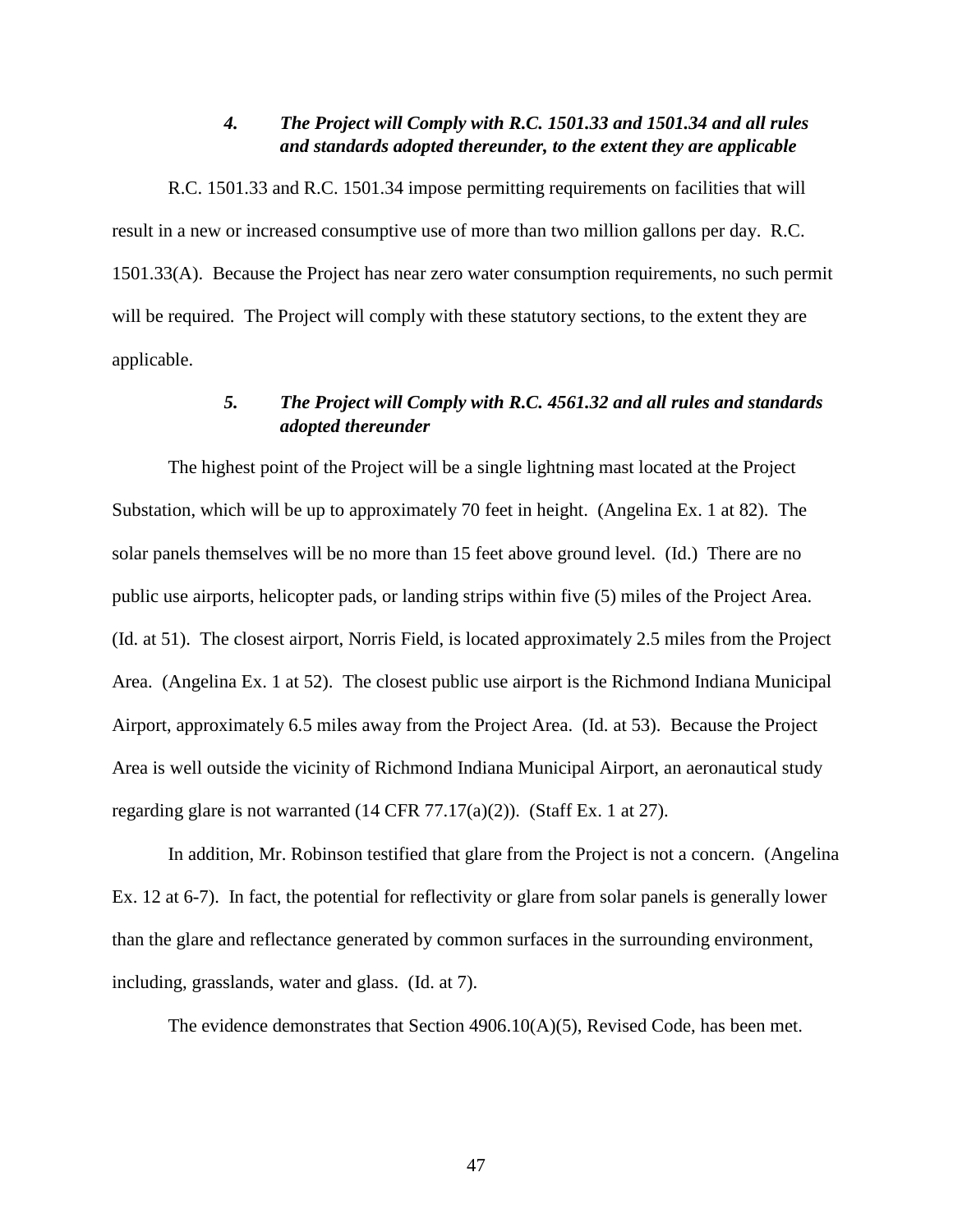# **F. The Board has Adequate Evidence to Determine that the Project will Serve the Public Interest, Convenience and Necessity (4906.10(A)(6))**

As addressed above, the Board has adequate evidence to determine that the Project will have minimal environmental impacts. In addition, the Board has adequate evidence to find that the Project is in the public interest and will not have a negative impact on the local community. The Board has adequate evidence to determine that the Project will have no effect on property values in the local area around the Project and that the Project will have no negative impact on emergency services, and will not result in an increase in crime.

## *1. Public Interaction*

Angelina has involved the public in the development of the Project. Angelina has met with a variety of public officials, including township and county officials, and attended public meetings, beginning in early 2017, as testified by Mr. Herling. (TR at 38-39). Angelina also reached out to area landowners to gauge interest in participating in the Project or to attempt to understand any concerns related to the Project, beginning in late 2016 and continuing through 2018. (Id. at 40). As a part of the Ohio Power Siting Board process, Angelina held a public information meeting in November 2018 (Angelina Ex. 1 at 22). Angelina also made public notice mailings and newspaper publications regarding the Project (Angelina Ex. 4; Angelina Ex. 5).

These efforts support a finding that the Project is in the public interest.

### *2. Property Values*

Angelina commissioned Andrew Lines of CohnReznick LLP to evaluate the potential impact of the Project on property values in the area surrounding the Project. (Angelina Ex. 15 at 2-3). Mr. Lines is a designated Member of the Appraisal Institute with over 16 years of real estate appraisal experience. (Id. at 1). He is also a Certified General Real Estate Appraiser with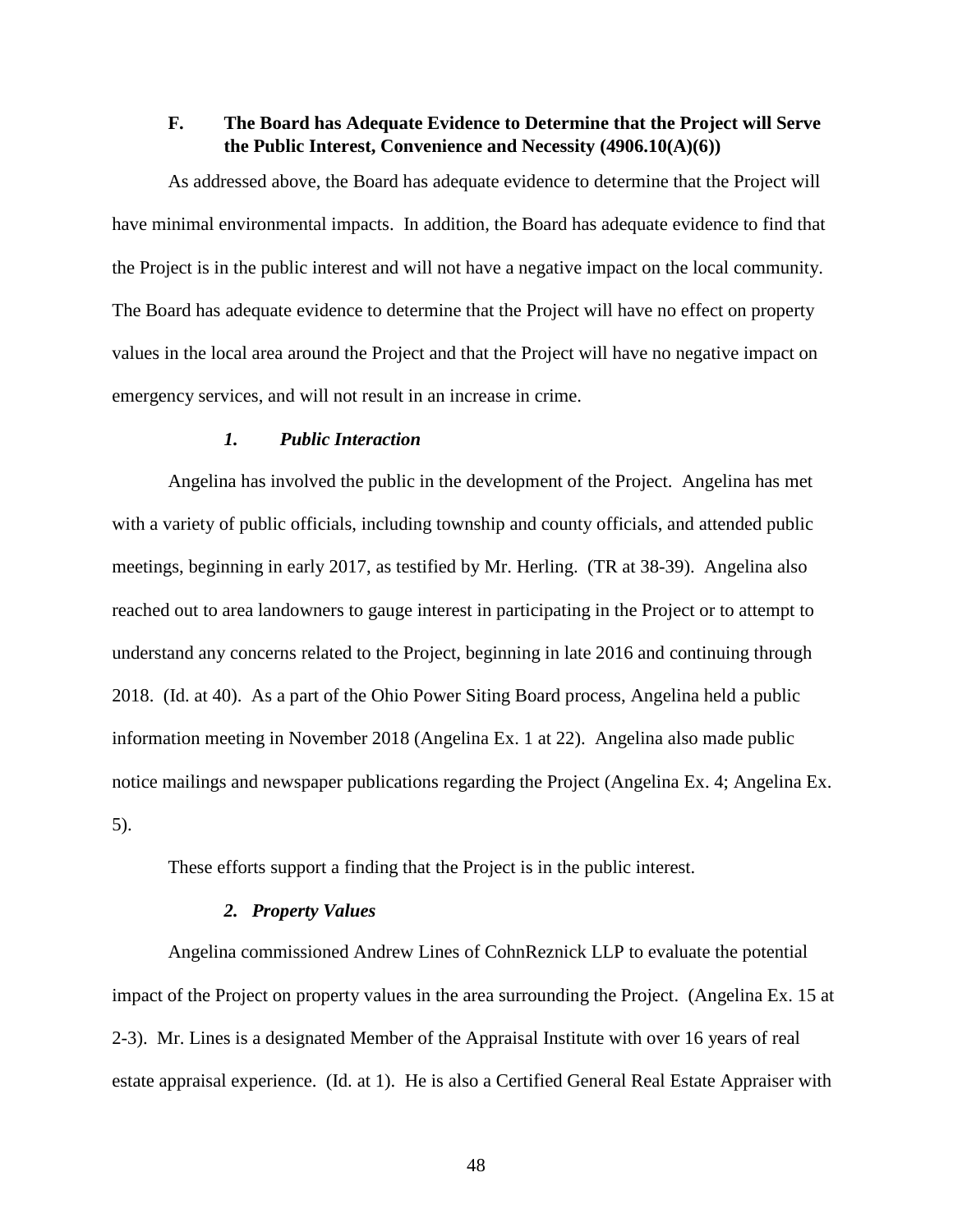active licenses in 9 states. (Id. at 1-2). CohnReznick conducted an in-depth study of other largescale solar farms to determine what impact, if any, the Project may have on the value of surrounding properties. (Angelina Ex. 15 at 3). Mr. Lines, in testimony at hearing, stated that the study included an evaluation of the effects of one project larger than the Project, as well as two others of similar capacity (TR at 277). Mr. Lines also provided testimony regarding the variety of sales that were evaluated in the study to determine if a trend could be observed:

[Sites of properties included in the study were] I would say, at the low end, 100 feet [from a solar project]. I've had other studies that were a little bit closer than that, but as low as 100 feet and then some going up to 420 feet … some had partial views, some had full views, and others had some areas that were somewhat mitigated with either fencing or scrub growth or trees that were planted that might be in between a direct view from the house and an existing pad.

(TR at 278-279).

As testified by Mr. Lines, the study determined that "no consistent and measurable negative impact had occurred to adjacent property that could be attributed to proximity to the adjacent, commercial-scale, solar energy use, with regard to unit sale prices or other influential market indicators such as marketing time." (Angelina Ex. 15 at 6).

The results of the study performed have been corroborated by a study of a Minnesota project performed by a local county assessor using a different methodology from that used by Mr. Lines. (Angelina Ex. 15 at 7). Mr. Lines ultimately concluded in his testimony that "I would not expect the Project to be the cause of a decrease in property values in the project area." (Id.)

Mr. Lines' expert testimony and the study his firm conducted provide the Board with sufficiently information to find that the Project will not have an impact on local property values.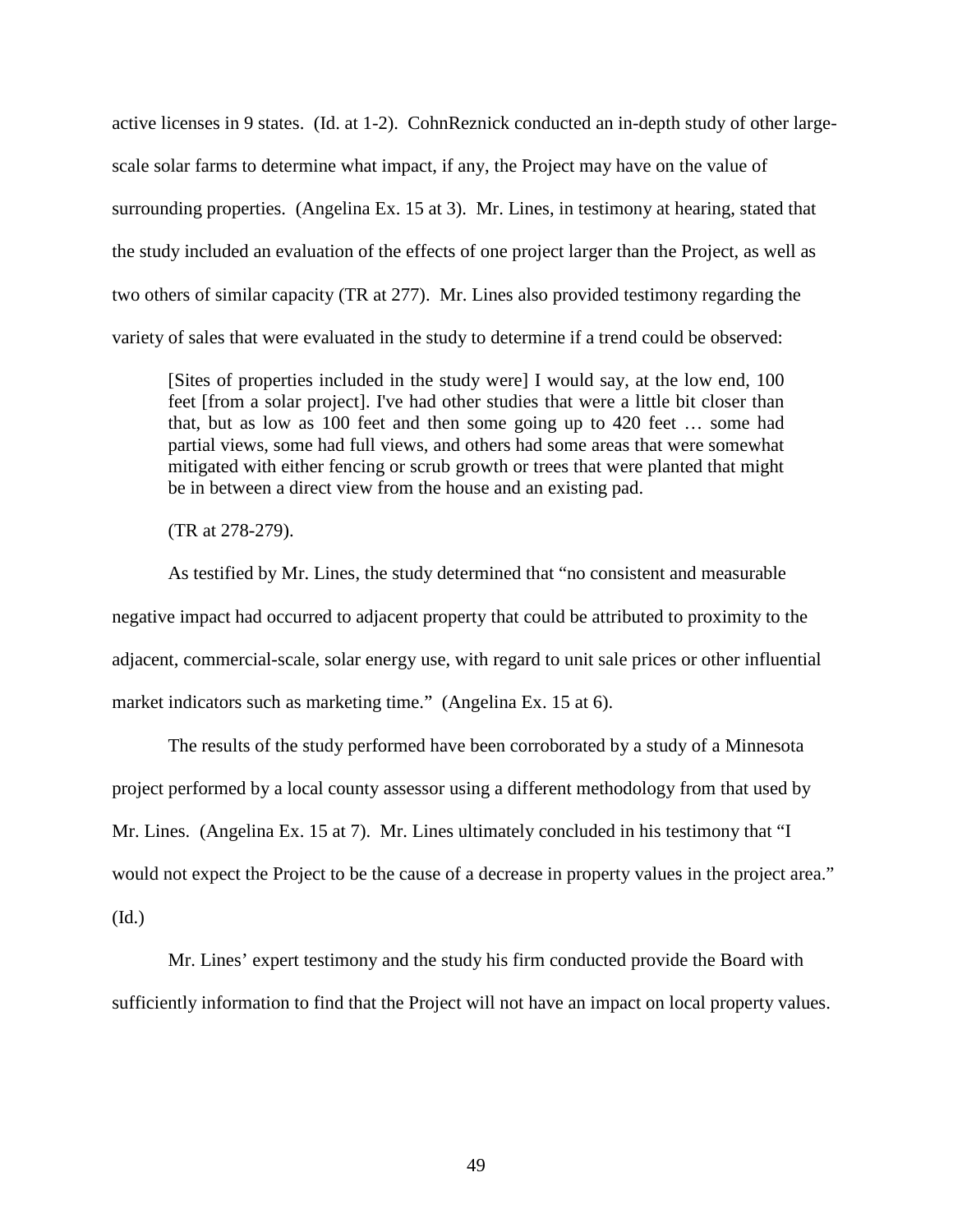### *3. Safety and Emergency Services*

The fields hosting solar arrays for the Project will be enclosed with fencing and locked gates. (Angelina Ex. 1 at 8). Mr. Herling also testified to the safety measures that would be in place at the Project. For example, periodic security checks will be conducted. (TR at 93). In addition, all personnel working at the Project "whether it's operations or maintenance, is trained to report anything they see that's unusual; so whether it's their distinct task to be doing security for the Project, or they're driving by and something is amiss, then they -- then that's reported." (Id. at 92). The Project could use nighttime security checks or other methods to ensure security at night. (Id.)

Angelina intends to develop an emergency response plan for local officials and emergency personnel. (Angelina Ex. 1 at 55). The Joint Stipulation also commits Angelina to provide training, ongoing safety meetings, and any specialized equipment to local fire and EMS service providers. (Joint Ex. 1 at 11, Condition 28). These safety meetings will be held on an ongoing basis. (TR at 123). These safety meetings will be effective in ensuring that local first responders are adequately prepared to respond to any issue at the Project.

As Mr. Herling, a former EMT and operations director for a local volunteer EMS testified:

"from my experience … safety meetings would be adequate as the way -- in the way I've described them as kind of a refresher. Any department is going to constantly be training their members and the Director will certainly keep -- the Director of Emergency Response will certainly keep a record and add to how they respond, in their general response plans, how to respond to any incident at the Solar Project…."

(TR at 123-124).

In addition to the ongoing safety meetings, Angelina will offer, as required by the Joint Stipulation, an initial training. This initial training would be "situational training specific to solar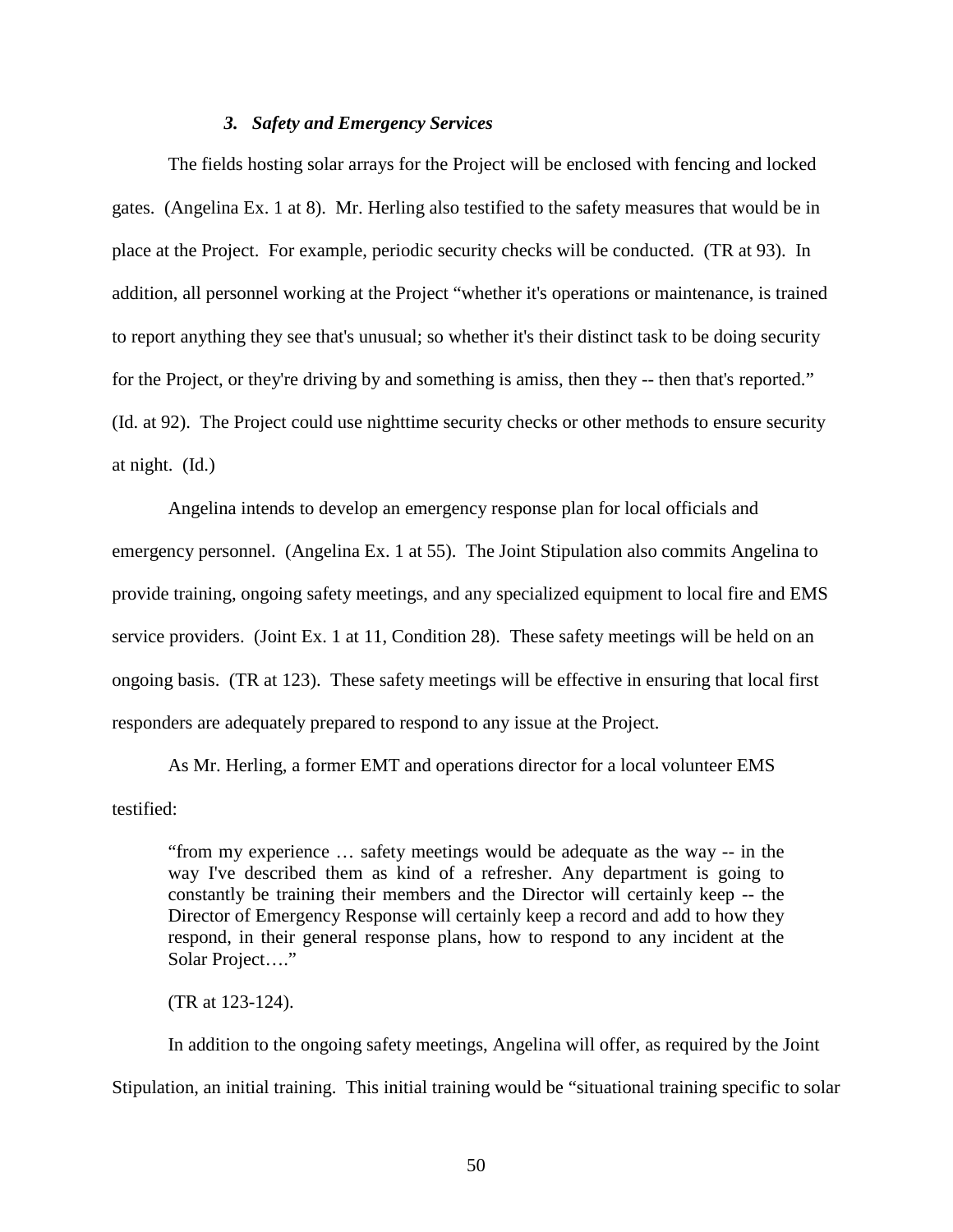energy facilities [and] will include in such training any emergency procedures which may be specific to the solar array model used for the project." (Joint Ex. 1 at 11, Condition 28).

The Project Area is located in an area in which the predominant industry is agriculture. (Angelina Ex. 6 at 3-4). As testified by Ms. Vonderhaar, farmers already store hazardous substances such as diesel, gasoline, pesticides, and herbicides on their farms. (TR at 371). Ms. Vonderhaar further testified that grass fires can occur on farms, and that serious injuries can occur during farming. (Id. at 380-381). The Project will not be introducing any new types of risks to the local community that it does not already face through the presence of farming operations, and may in fact reduce them.

Finally, there is no evidence in the record, beyond mere conjecture or the "concerns" of CCPC, that the Project will somehow lead to an increase in crime in the Project Area. (CCPC Ex. 2 at 6). Ms. Vonderhaar testified that significant amounts of equipment are already stored in barns and outbuildings in the area surrounding the Project Area, but raised no concern about crime occurring at farming operations. Additionally, Mr. Herling testified that he's not aware of copper theft involving a solar project. (TR at 95). CCPC's concerns about crime are conjecture only.

The Board has adequate evidence in the record to determine that the Project will not have a negative impact on emergency services in the local area and no impact on crime, and thus will serve the public interest.

## **G. The Board has Adequate Evidence to Determine the Project's Impact on The Viability of Agricultural District Land (4906.10(A)(7))**

There will be no impact from the Project on agricultural district land, because **there is no agricultural district land in the Project Area**. (Angelina Ex. 1 at 91).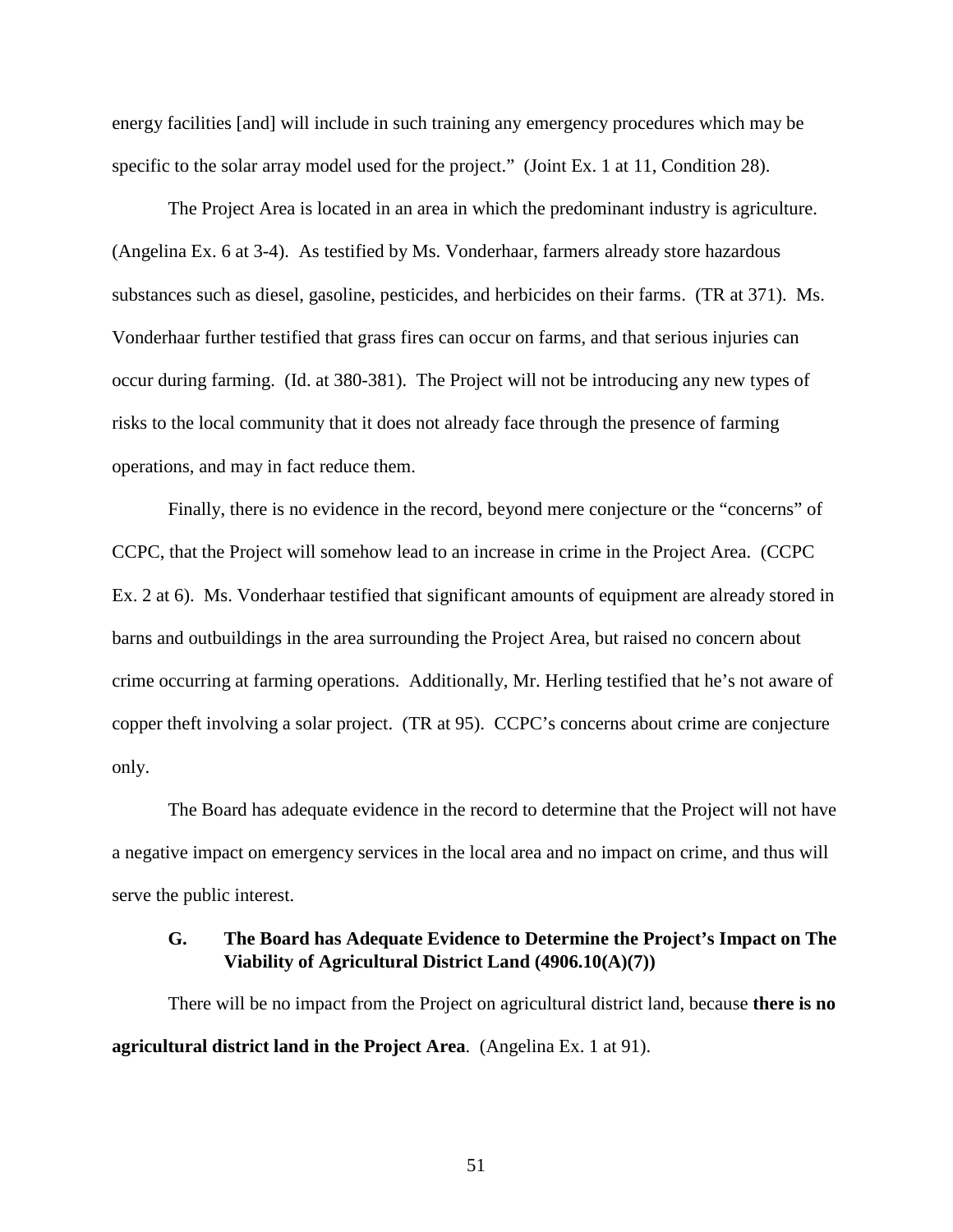In addition, after the conclusion of the Project's useful life, the Project will be decommissioned and will be restored to potential use as an agricultural area. The Project will have only modest impacts to the Project Area. (Angelina Ex. 6 at 14). Specifically, the solar panels and racking will be installed on simple posts driven or rotated into the ground, likely to a depth of less than ten feet. (Angelina Ex. 1 at 37). Inverters and pyranometers will be installed on gravel pads, or on prefabricated foundations, which can be lifted out of place. (Id.) The Project's substation will be installed on poured concrete, but will not cover a large area. (Id.) Roads will be constructed of aggregate material or covered in grass, not paved, and participating land owners may choose to retain roads for their own use following decommissioning. (Angelina Ex. 1 at 37-38). There will not be any long-term impacts from the Project that would preclude its use for farming after the useful life of the Project. (Angelina Ex. 1 at 91).

Furthermore, the decommissioning plan to be developed by Angelina also will require that the Project Area be restored to use for cultivation, unless circumstances prevailing shortly in advance of the start of decommissioning indicate that another use is more appropriate or explicitly desired by the land owner. (Angelina Ex. 1 at 39). Mr. Herling testified as to the decommissioning process, stating that restoration will include a return to the same or functionally similar preconstruction drainage patterns, including farm drainage tiles, decompaction of soil, and seeding with an appropriate, low-growing vegetative cover, such as clover, to stabilize soil, enhance soil structure, and increase soil fertility. (Angelina Ex. 6 at 15).

Finally, the Joint Stipulation requires not only that the Project be decommissioned, but also that the Project avoid damage to drain tile in the Project Area where possible, and repair tile that is damaged. (Joint Ex. 1 at 8-9, Condition 16).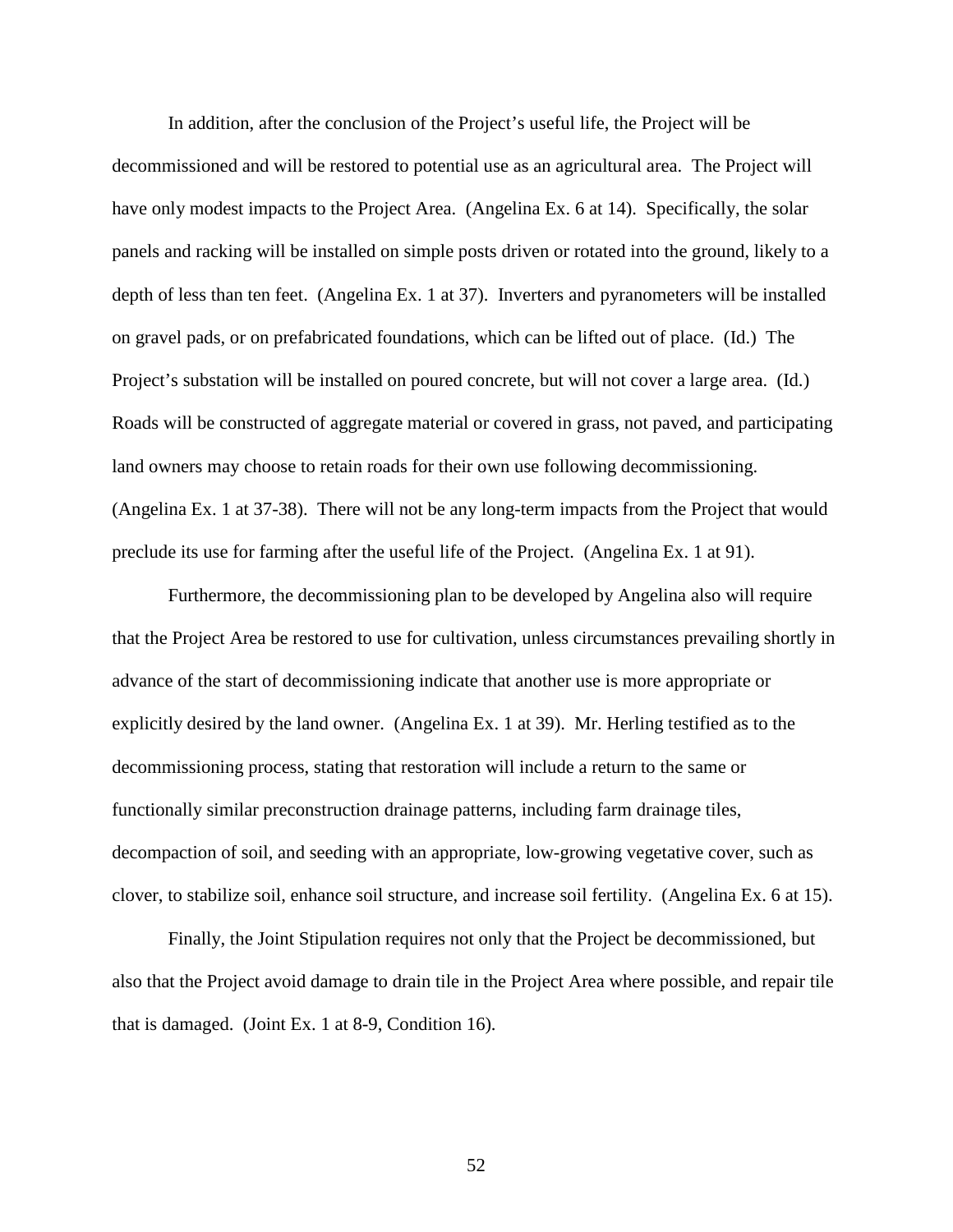Given the information in the application and witness testimony, the Board may find, as Staff did, that the impact of the Project on the viability of existing agricultural land in agricultural districts has been determined, and is minimal.

# **H. The Board has Adequate Evidence to Determine that the Project Incorporates Maximum Feasible Water Conservation Practices (4906.10(A)(8))**

During operation, the Project will only use an extremely small volume of water for occasional cleaning of solar panels. (Angelina Ex. 1 at 11). No wastewater discharge is expected from the Project, and there will be no impacts to water quality due to construction or operation of the Project. (Angelina Ex. 1 at 45). Because of the minimal water demands for the Project, the Project incorporates maximum feasible water conservation practices.

# **I. The Board has Adequate Evidence to Determine that the Joint Stipulation Meets the Board's Criteria for Approval**

The Joint Stipulation satisfies the Board's three-pronged test. The Joint Stipulation (1) is the product of serious bargaining among capable parties; (2) does not violate any important regulatory principle or practice; and (3) is in the public interest.

# *1. The Joint Stipulation is the Product of Serious Bargaining Among Capable, Knowledgeable Parties*

The Joint Stipulation was the product of negotiations that all parties to this proceeding participated in, all of whom were represented by Counsel. (Angelina Ex. 7 at 2). Evincing the serious nature of the bargaining that led to the Joint Stipulation, the signatories to the Joint Stipulation all agreed to modify some of the conditions recommended by Staff, and to add new conditions that were not present in the Staff Report. (Angelina Ex. 7 at 2; *compare* Staff Ex. 1 at 33-37 to Joint Ex. 1 at 6-11).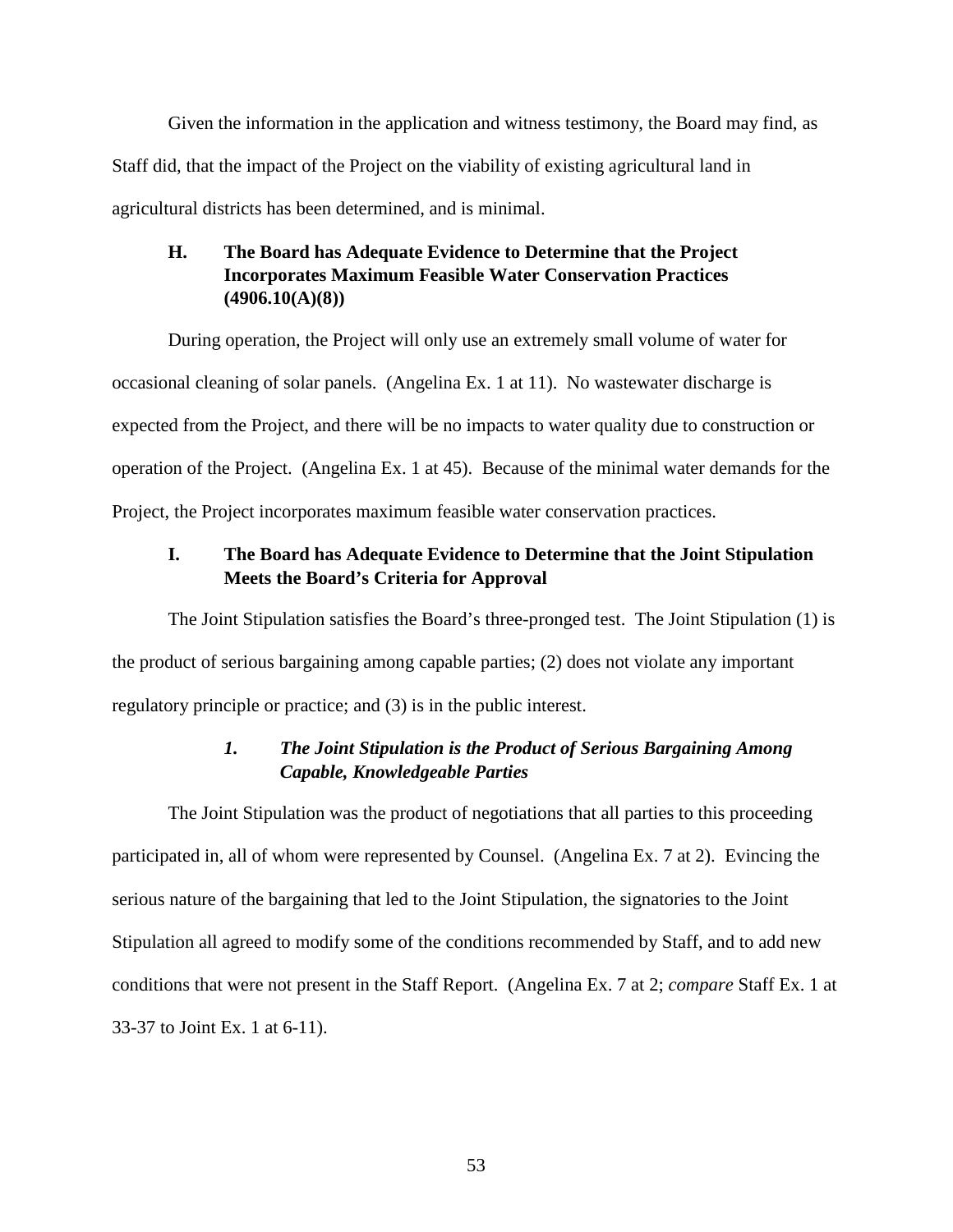# *2. The Joint Stipulation does not Violate any Important Regulatory Principle or Practice*

As detailed above, the Project as described in the Application, Staff Report, and testimony, meets the criteria for issuance of a Certificate under R.C. 4906.10. Thus, the Joint Stipulation, in recommending conditions on the Project, furthers the regulatory principles and practices of the Ohio Power Siting Board. As testified by Mr. Herling, the Joint Stipulation does not violate any important regulatory principle or practice. (Angelina Ex. 7 at 5). Indeed, the Joint Stipulation represents a significant achievement given the number of public entities from Preble County that signed and support the Joint Stipulation. (Joint Ex. 1 at 18-19).

## *3. The Joint Stipulation is in the Public Interest*

The Joint Stipulation was a product of extensive negotiation among the parties to this proceeding. Recommended conditions in the Joint Stipulation require the Project to take steps and meet certain requirements during the construction and operation of the Project to minimize impacts of the Project. Thus, the Joint Stipulation is in the public interest.

# a. The Joint Stipulation is in the Public Interest because it would Approve a Project with Many Public Benefits

The Joint Stipulation is in the public interest because, through it, a Project with substantial benefits would be constructed. These benefits include the generation of emission-free power, which will assist in the attainment of air quality goals in southwestern Ohio. (Angelina Ex. 1 at 41-42). The Project will also make payments to local government, including Preble County, Dixon and Israel Townships, and the local school district, far in excess of the property taxes currently being paid on the parcels forming the Project Area. (TR at 57). In general, payments to local government from the Project will be a minimum of \$560,000 per year, and potentially up to \$720,000. (Angelina Ex. 6 at 6-7; TR at 129-130).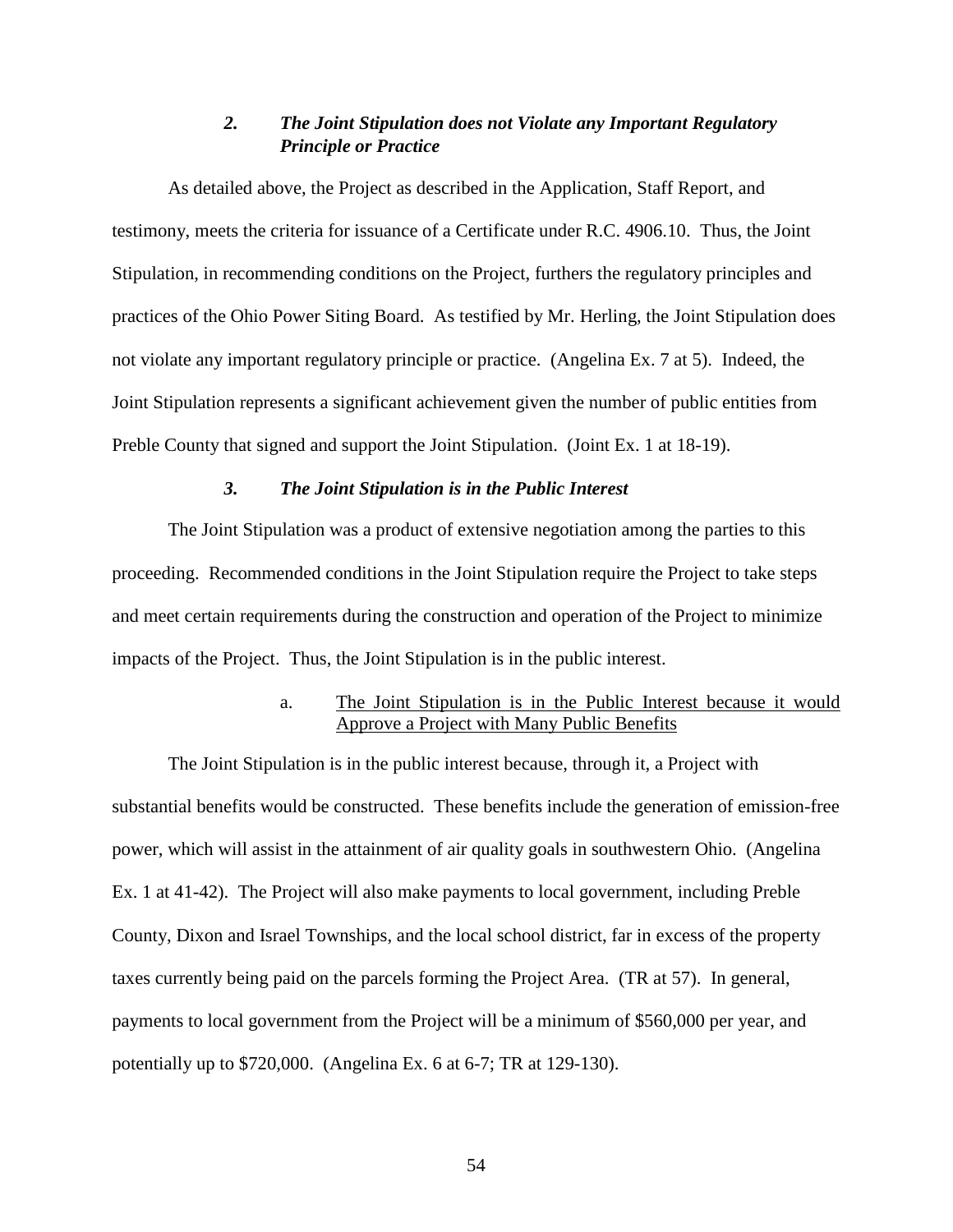In addition to this direct financial benefit, the Project will create approximately 518 to 1,076 direct and indirect construction-related jobs with corresponding payroll of \$25.4 million to \$55.6 million. (Angelina Ex. 1 at 31; Angelina Ex. 1 at Exhibit C). For the operation phase of the Project, depending on the percentage of locally sourced content for maintenance activities, the Project will create approximately 19 to 22 direct and indirect jobs with corresponding annual payroll of approximately \$630,000 to \$1 million. (Id.) The Project is expected to generate new economic output of approximately \$161.7 million during construction and \$1.5 million annually from operation. (Angelina Ex. 1 at 32).

## b. The Joint Stipulation is in the Public Interest because it increases setback distances from public roadways (Condition 3)

The Joint Stipulation revised Staff's recommended conditions so that setbacks will be measured from road right-of-ways rather than the edge of roadways (compare Staff Ex. 1 at 33, Recommended Condition 3, to Joint Ex. 1 at 6, Condition 3). This change will result in larger setbacks from roadways and will address any concerns raised about visibility at crossroads, to the extent that this is a legitimate concern. (Angelina Ex. 7 at 3). Ms. Vonderhaar testified that, currently, corn is grown up to edge of the road right-of-way and that "corn at full height can sometimes block intersections." (TR at 373). Ms. Vonderhaar also testified that, with respect to certain intersections near the Project Area "[i]t's just hard to see … crop or no crop." (Id. at 406). Thus, the Project as planned would have no impact on the current motorist visibility in the area, which can be affected by the presence of crops, and which may already be impaired by the current design of the intersections.

As testified by Mr. Robinson, Condition 3 also benefits the public interest by allowing "more space [to] install [the vegetation modules discussed above] and gives the vegetation more room to grow and become an established component of the landscape thereby improving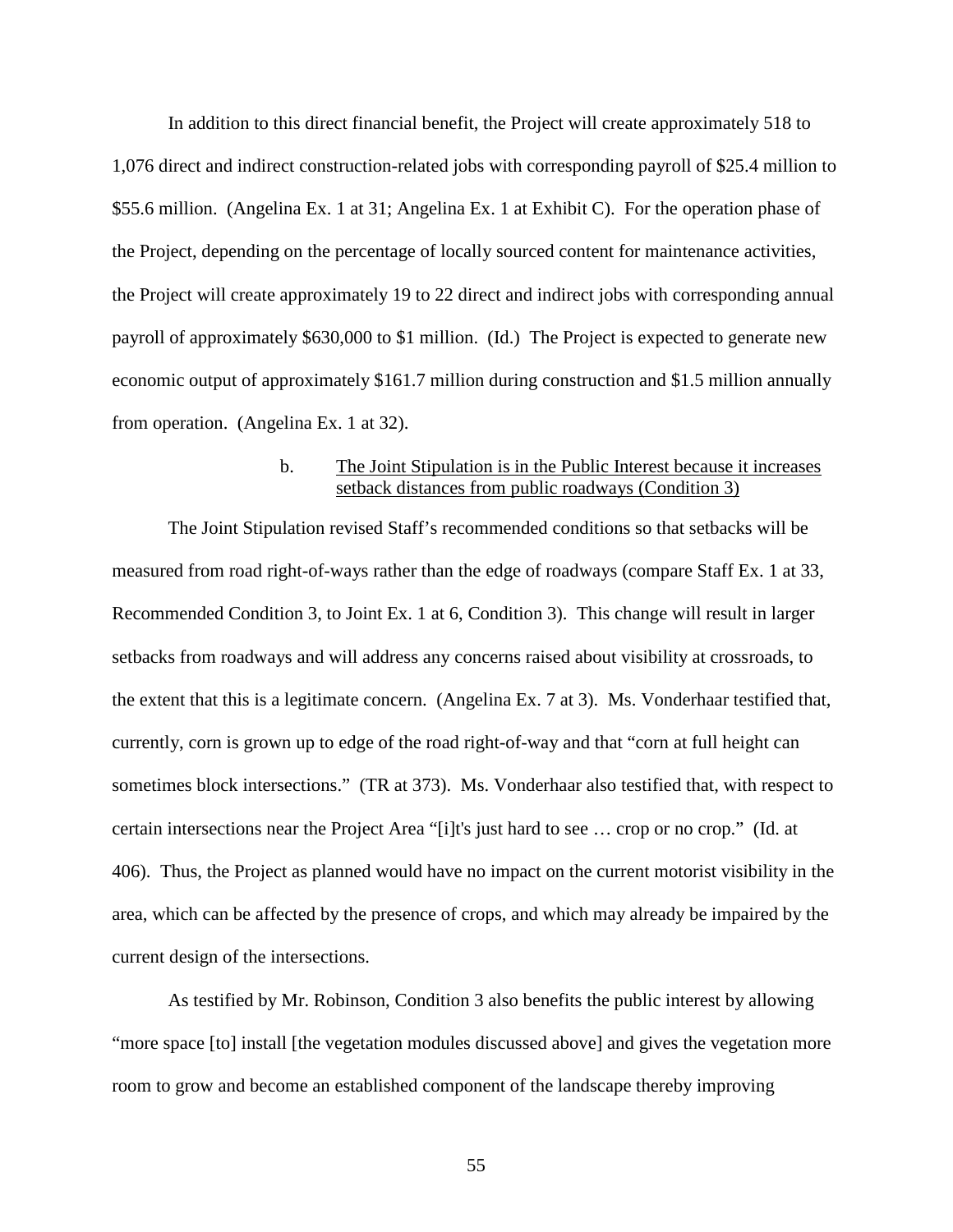screening. Increased distance between the plantings and the project allows shorter vegetation to provide more effective screening." (Angelina Ex. 16 at 2).

In his direct testimony, Mr. Robinson summarized that Condition 3 benefits the public interest by improving Angelina's ability to effectively screen the Project and integrate it into the landscape, thereby lowering the visual impact, as well as improving motorist visibility. (Angelina Ex. 16 at 3).

### c. The Joint Stipulation is in the Public Interest because it Limits the Hours of Construction Activities (Condition 10)

In his testimony, Mr. Hessler stated that "[c]onstruction noise in general would be brief in duration and would only occur during the daytime." (Angelina Ex. 14 at 4). Condition 10 of the Joint Stipulation reinforces this by limiting the hours of construction. (Joint Ex. 1 at 7). These limits are in the public interest because they prevent any noise-producing construction from occurring after daylight hours, when it may be more noticeable to nearby receptors.

# d. The Joint Stipulation is in the Public Interest because it requires the Preparation of a Landscape and Lighting Plan and Maintenance of Fencing in Good Repair (Condition 11)

The Joint Stipulation requires that Angelina develop a landscape and lighting plan to address "the aesthetic and lighting impacts of the facility where an adjacent non-participating parcel contains a residence with a direct line of sight to the project area … [including] measures such as fencing, vegetative screening or good neighbor agreements." (Joint Ex. 1 at 7, Condition 11). As discussed above, these measures will soften the visual impact of the Project. (Angelina Ex. 16 at 2).

The Joint Stipulation also includes a requirement to submit a plan describing methods of fence repair and also a requirement to maintain perimeter fencing for the Project. (Joint Ex. 1 at 7, Condition 11). This requirement will help to ensure the security of the Project, as well as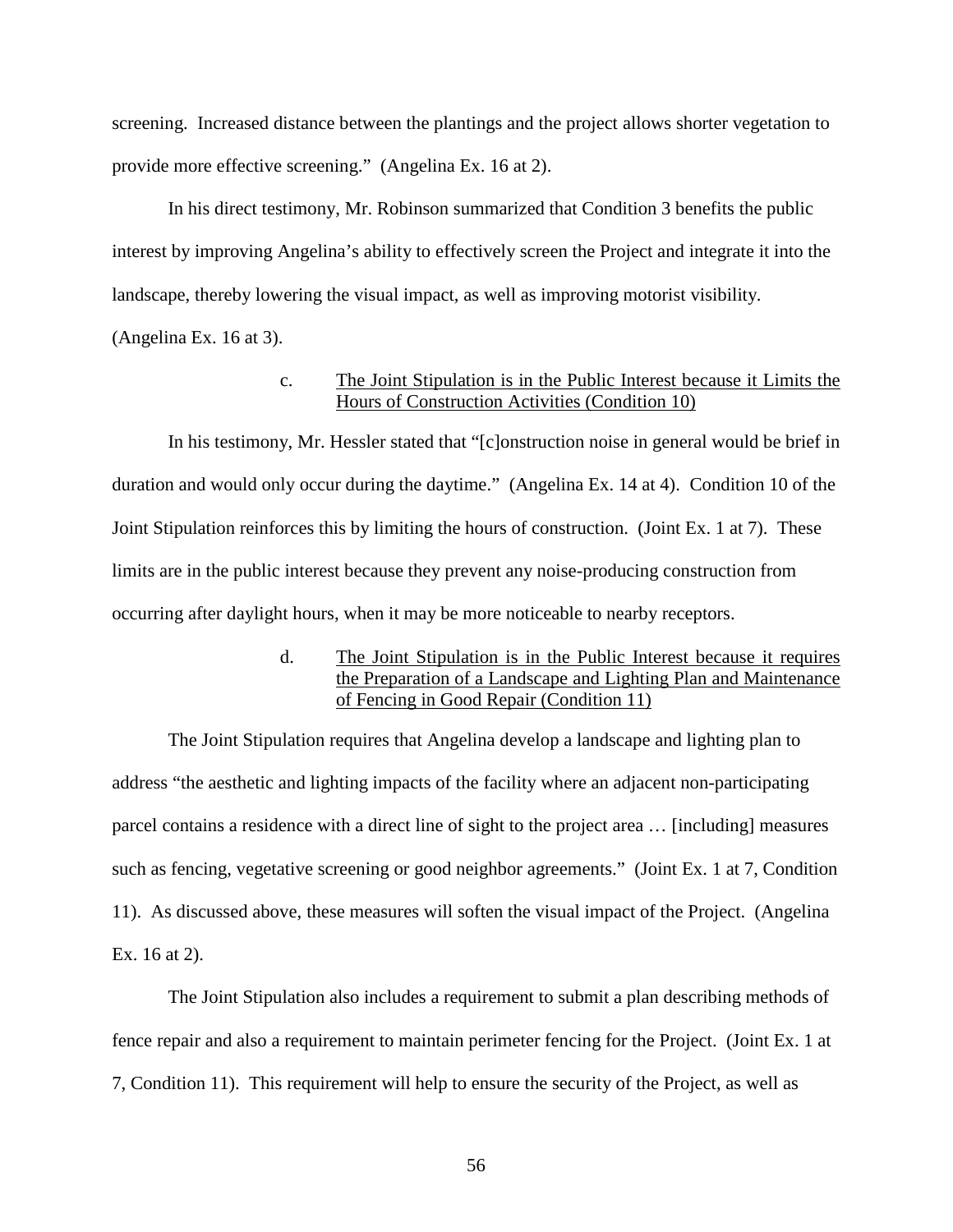minimizing any negative visual impact that may be created by a damaged fence. (Angelina Ex. 7 at 3).

## e. The Joint Stipulation is in the Public Interest because it requires Angelina to Avoid and Minimize Damage to, and Repair Drain Tile in the Project Area (Condition 16)

The Joint Stipulation also includes detailed language on drainage systems (both publicly and privately maintained) and requires consultation with the County Engineer or Staff prior to repairing county maintenance/repair ditches (Joint Ex. 1 at 8-9, Condition 16). Specifically, Condition 16 requires that Angelina "avoid, where possible, or minimize to the extent practicable, any damage to functioning surface and subsurface field tile drainage systems and soils resulting from the construction, operation, and/or maintenance of the facility in agricultural areas, whether such drainage systems are publicly or privately maintained." (Id.) Through that condition, Angelina commits that "[d]amaged field tile systems shall be promptly repaired no later than 30 days after such damage is discovered, and be returned to at least original conditions or their modern equivalent at the Applicant's expense." (Id.)

As testified by Mr. Waterhouse, the original Condition 16 as recommended by Staff was adequately protective of drainage and drain tile, but the revised language of Condition 16 will assist in ensuring that drain tile in the Project Area is avoided where possible, maintained in good working order, and, if damaged during construction of the Project, is adequately repaired. (Angelina Ex. 9 at 2). Condition 16 also requires Angelina to engage with the Preble County Engineer. (Id.)

Given that Condition 16 puts measures in place to help ensure that surrounding properties are not impacted by the Project (Angelina Ex. 9 at 3), the condition is in the public interest and supports approval of the Joint Stipulation.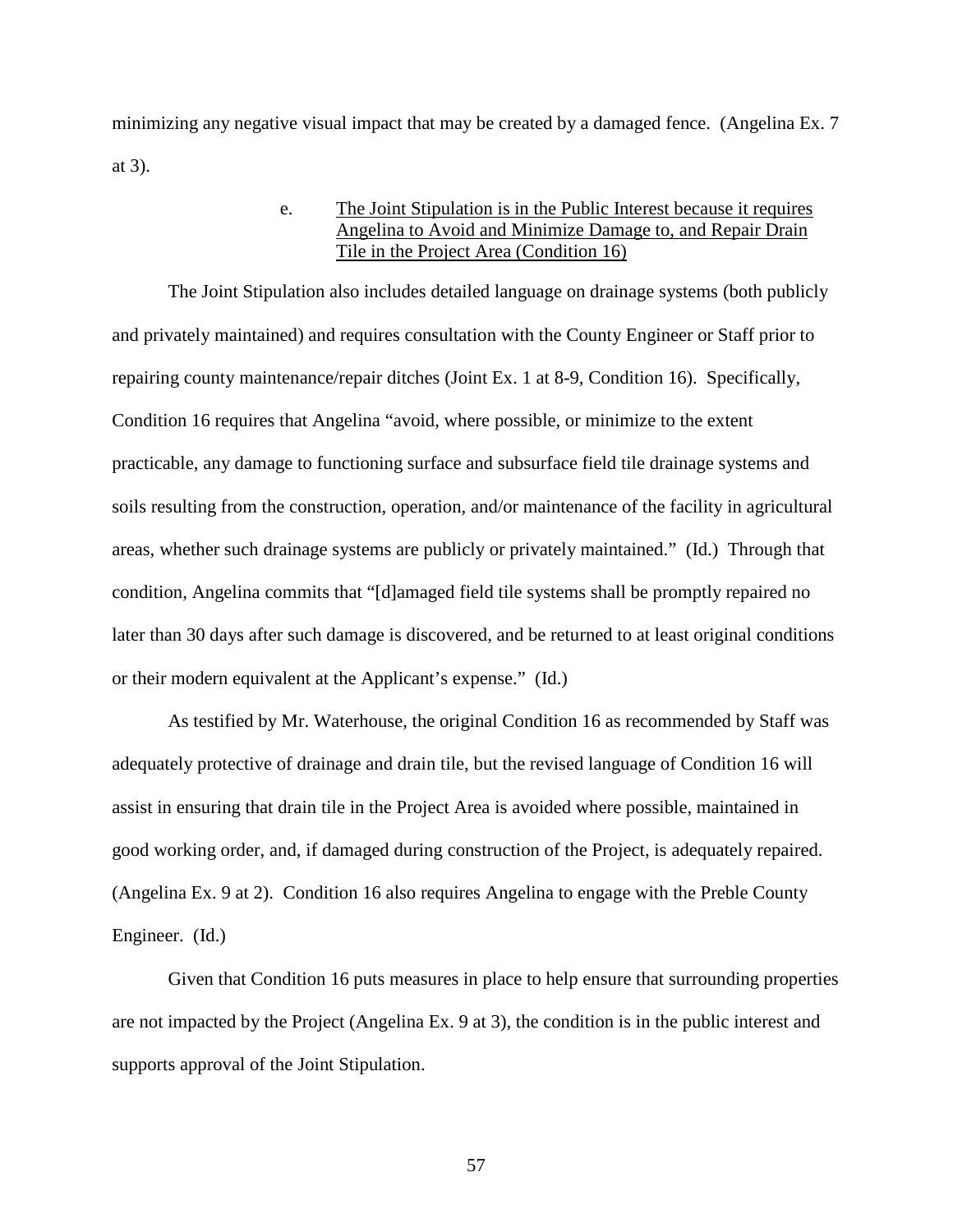f. The Joint Stipulation is in the Public Interest because it Requires Angelina to develop a Vegetation Management Plan, Minimize, to the Extent Practicable, the Clearing of Wooded Areas, and Take Steps to Avoid the Propagation of Noxious Weeds (Conditions 18 and 24)

Construction of the Project will only involve a minimal amount of tree clearing, conservatively estimated to be 0.07 acres. (Angelina Ex. 1 at Exhibit G at 3-1; Staff Ex. 1 at 18). Even beyond this minimal amount of tree clearing, the Joint Stipulation commits Angelina to "minimize, to the extent practicable, the clearing of wooded areas…." (Joint Ex. 1 at 10, Condition 24). As testified by Mr. Herling, the specific area identified for potential clearing is "[t]he .07 acres … for a collection line in the southern wooded area along the edge of the gap about two-thirds of the way west in the most southern woodlot." (TR at 82).

The Joint Stipulation also requires that Angelina develop a plan that includes "the steps to be taken to prevent establishment and/or further propagation of noxious weed identified in OAC 901:5-37 during implementation of pollinator-friendly plantings." (Joint Ex. 1 at 9, Condition 18). Finally, the Joint Stipulation requires Angelina, to the extent practicable, to purchase seed stock from a vendor recommended by the Ohio Seed Improvement Association. (Id.) These changes are in the public interest.

> g. The Joint Stipulation is in the Public Interest because it Requires Angelina to Develop a Traffic Management Plan and enter into a Road Use Maintenance Agreement with Local Authorities (Conditions 25 and 26)

The Joint Stipulation requires that Angelina develop a transportation management plan (also referred to as a final traffic plan). (Joint Ex. 1 at 10, Condition 25). As detailed above, the transportation management plan "would determine the routes that can be used by the contractor that's building the Project, and that would be shared with all of the local … authorities, as well as submitted to the Staff." (Id.).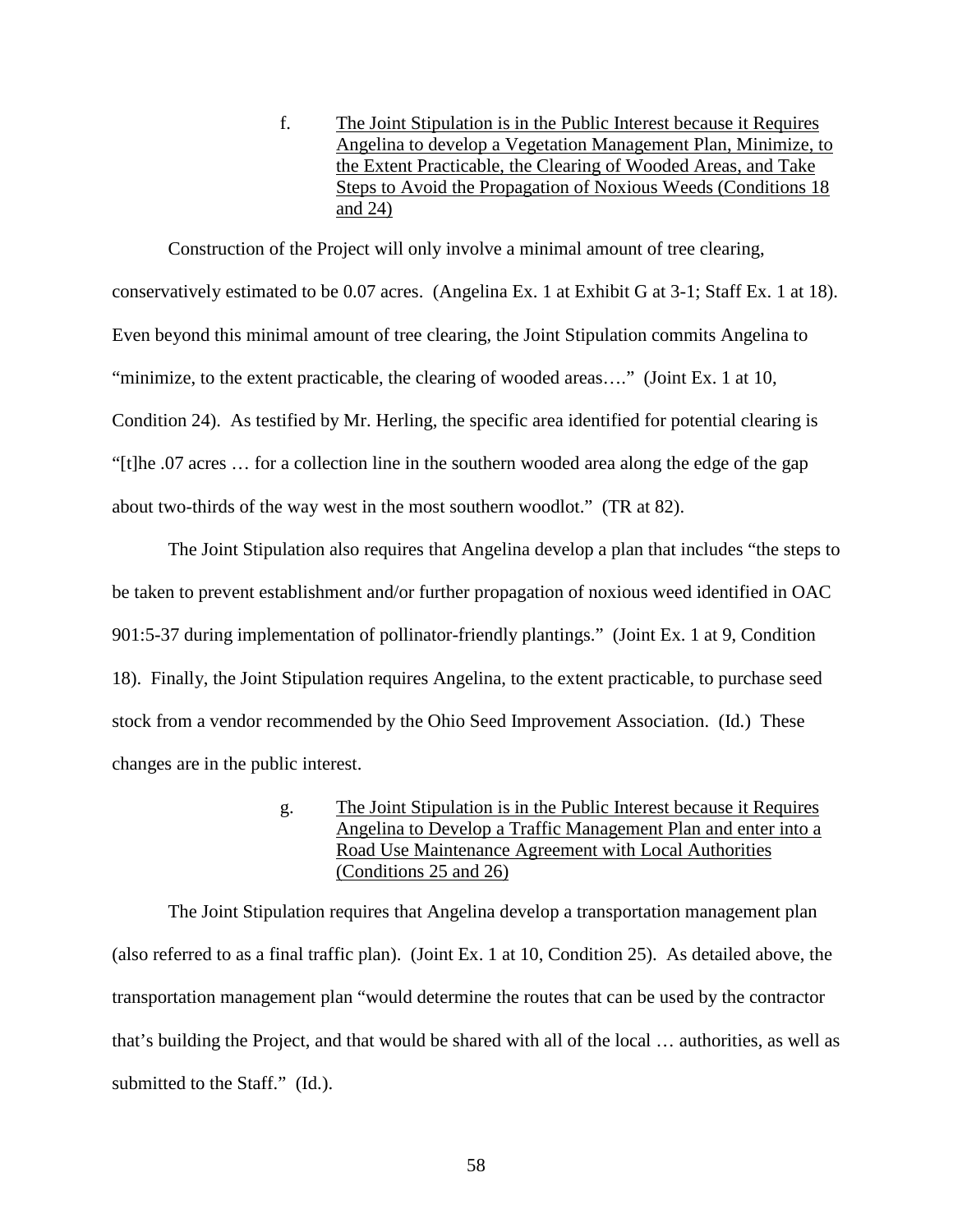The Joint Stipulation also requires that Angelina enter in a road use agreement with the appropriate local authorities. (Joint Ex. 1 at 10, Condition 26). The road use agreement obligates Angelina to return county and township roads to the same or better condition they were in prior to construction, to avoid any impact to the public from the Project's use of those roads. (Id.)

As testified by Mr. Bonifas, the Joint Stipulation ensures that the Project will not have a negative impact on local roads after Project construction and decommissioning. (Angelina Ex. 11 at 2). The road use agreement is required to be in place prior to construction and will address both construction and decommissioning of the project. (Id.)

Road use agreements are a very common practice often used for similar projects, and, as testified to by Mr. Bonifas, are effective at minimizing damage to local roads and ensuring that any repairs are done in a timely manner. (Angelina Ex. 11 at 2). Mr. Bonifas ultimately concluded that Condition 26, included the changes proposed to Staff Condition 26, were in the public interest. (Id. at 3).

## h. The Joint Stipulation is in the Public Interest because it requires Angelina to Train Local EMS and Fire Organizations and Provide Specialized Equipment (Condition 28)

The Joint Stipulation added Condition 28 to the conditions recommended by Staff. (Joint Ex. 1 at 11; Angelina Ex. 7 at 3). Condition 28 obligates Angelina to provide opportunities for training to local first responders, as well as any specialized equipment, if needed. (Angelina Ex. 7 at 3-4). As Mr. Herling testified, offering this training and equipment will help to ensure that local fire and EMS service providers are familiar with the Project and are able to effectively respond to any emergency at the Project. (Id. at 4). Angelina is also committed, under Condition 28, to hold safety meetings with fire and EMS service providers on an on-going basis. The addition of Condition 28 will assist local fire and EMS service providers in being prepared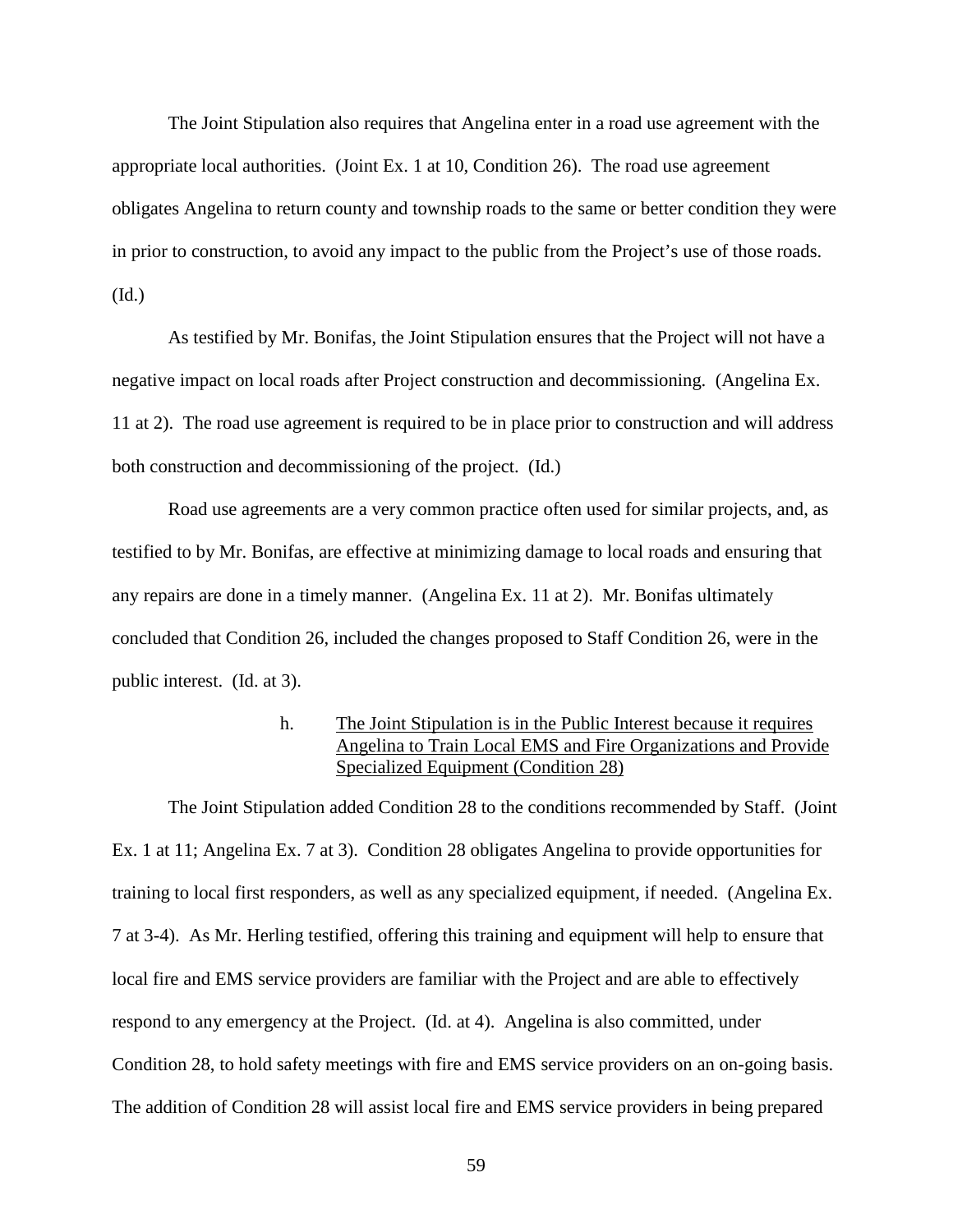to respond to any emergency at the Project. (Id.) Mr. Herling's testimony is especially credible on this subject because of his years of volunteer EMS experience. (TR at 126).

> i. The Joint Stipulation is in the Public Interest because it requires Angelina to Implement a Decommissioning Plan, including Financial Assurance Requirements (Condition 29)

Angelina had already committed in its Application to put a decommissioning plan in place. (Angelina Ex. 1 at 38-40). But the Joint Stipulation expressly requires the creation and implementation of a decommissioning plan, including financial assurance requirements. (Joint Ex. 1 at 11, Condition 29). As Mr. Herling testified, this will ensure the Project does not become an inconvenience to the surrounding community at the end of its useful life, and will allow the Project Area to be converted to another use, including potentially returned to agricultural production. (Angelina Ex. 7 at 4). As described in Mr. Bonifas' testimony, the inclusion of a decommissioning plan condition "ensures that an effective plan can be put into place for the appropriate decommissioning of the Project so that the Project Area can be returned to another use after the end of the Project's useful life" and will benefit the public interest. (Angelina Ex. 11 at 3).

## j. The Joint Stipulation is in the Public Interest because its Signatories are the Elected Officials and Appointed Bodies that Represent the Public in the Project Area

While CCPC seeks to stop the Project, CCPC's local public representatives have recognized the benefits to the public, and, in recognition of those benefits, are signatories to the Joint Stipulation. (Joint Ex. 1 at 18-19). The public entities that have signed the Joint Stipulation are:

- (1) The Preble County Commissioners;
- (2) The Preble County Engineer;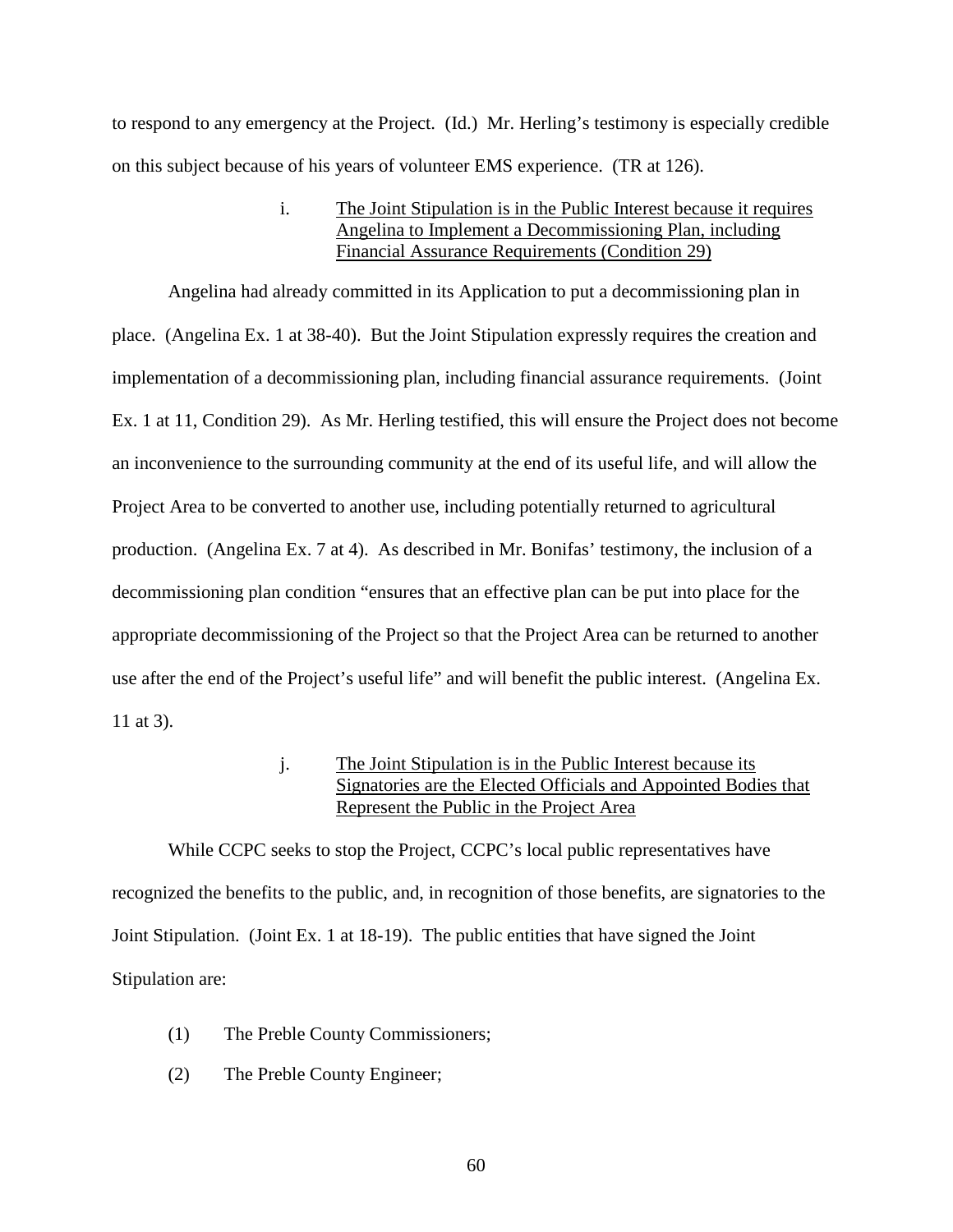- (3) The Preble Soil & Water Conservation District;
- (4) The Board of Trustees of Dixon Township;
- (5) The Board of Trustees of Israel Township; and
- (6) The Preble County Planning Commission.

(Id.) Their support and signing of the Joint Stipulation is indicative of the balancing of interests in the negotiations about the Project. The Joint Stipulation is in the public interest, and being the result of extensive negotiations and not violating any regulatory principle or policy, should be approved.

### **VI. CONCLUSION**

The Project is supported by six separate local government entities. It is supported by the Ohio Farm Bureau Federation. It is supported by Staff. It is supported by the hundreds of pages of information that Angelina introduced into the record through the Application and associated exhibits, and the testimony of expert witnesses with years of experience in their respective fields. All of which supports a finding by the Board that Angelina has provided evidence satisfying each of the criteria set forth in Section 4906.10(A), Revised Code, and that the Joint Stipulation meets the Board's three-prong test. Angelina's application for a Certificate should be granted subject to the recommended conditions contained in the Joint Stipulation, without modification.

Respectfully submitted,

/s/ Michael J. Settineri Michael J. Settineri (0073369), Counsel of Record MacDonald W. Taylor (0086959) VORYS, SATER, SEYMOUR AND PEASE LLP 52 East Gay Street P.O. Box 1008 Columbus, Ohio 43216-1008 (614) 464-5462 (614) 719-5146 (fax) mjsettineri@vorys.com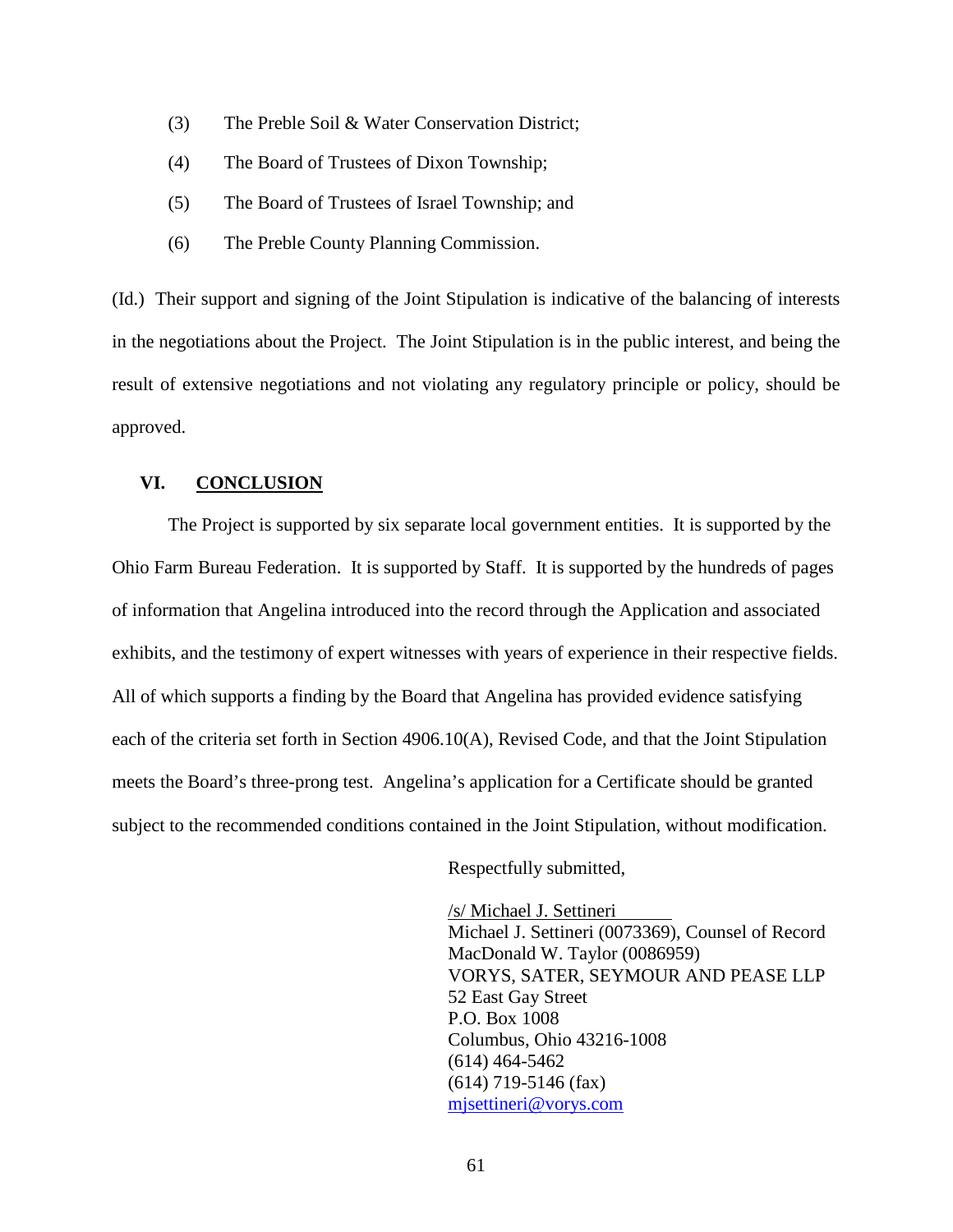mwtaylor@vorys.com

*Attorneys for Angelina Solar I, LLC*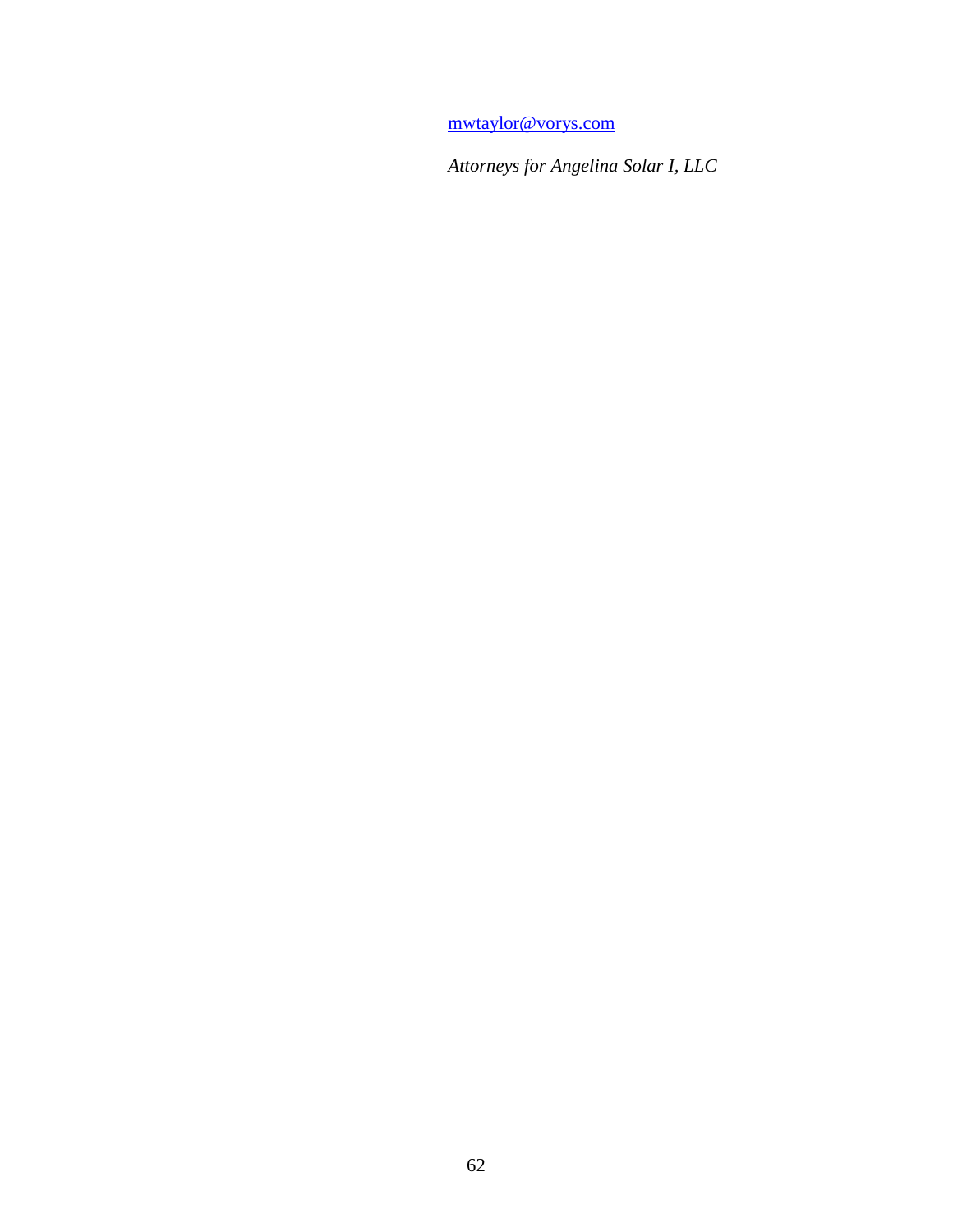### **CERTIFICATE OF SERVICE**

The Ohio Power Siting Board's e-filing system will electronically serve notice of the filing of this document on the parties referenced in the service list of the docket card who have electronically subscribed to this case. In addition, the undersigned certifies that a courtesy copy of the foregoing document is also being served upon the persons below via electronic mail this 18th day of October 2019.

/s/ Michael J. Settineri

Jodi Bair jodi.bair@ohioattorneygeneral.gov

Kathryn West kwest@prebco.org

Thaddeus Boggs tboggs@fbtlaw.com

Leah Curtis lcurtis@ofbf.org

Jack Van Kley jvankley@vankleywalker.com Dylan Borchers dborchers@bricker.com

W. Joseph Scholler jscholler@fbtlaw.com

Chad Endsley cendsley@ofbf.org

Amy Milam amilam@ofbf.org

Chris Walker cwalker@vankleywalker.com